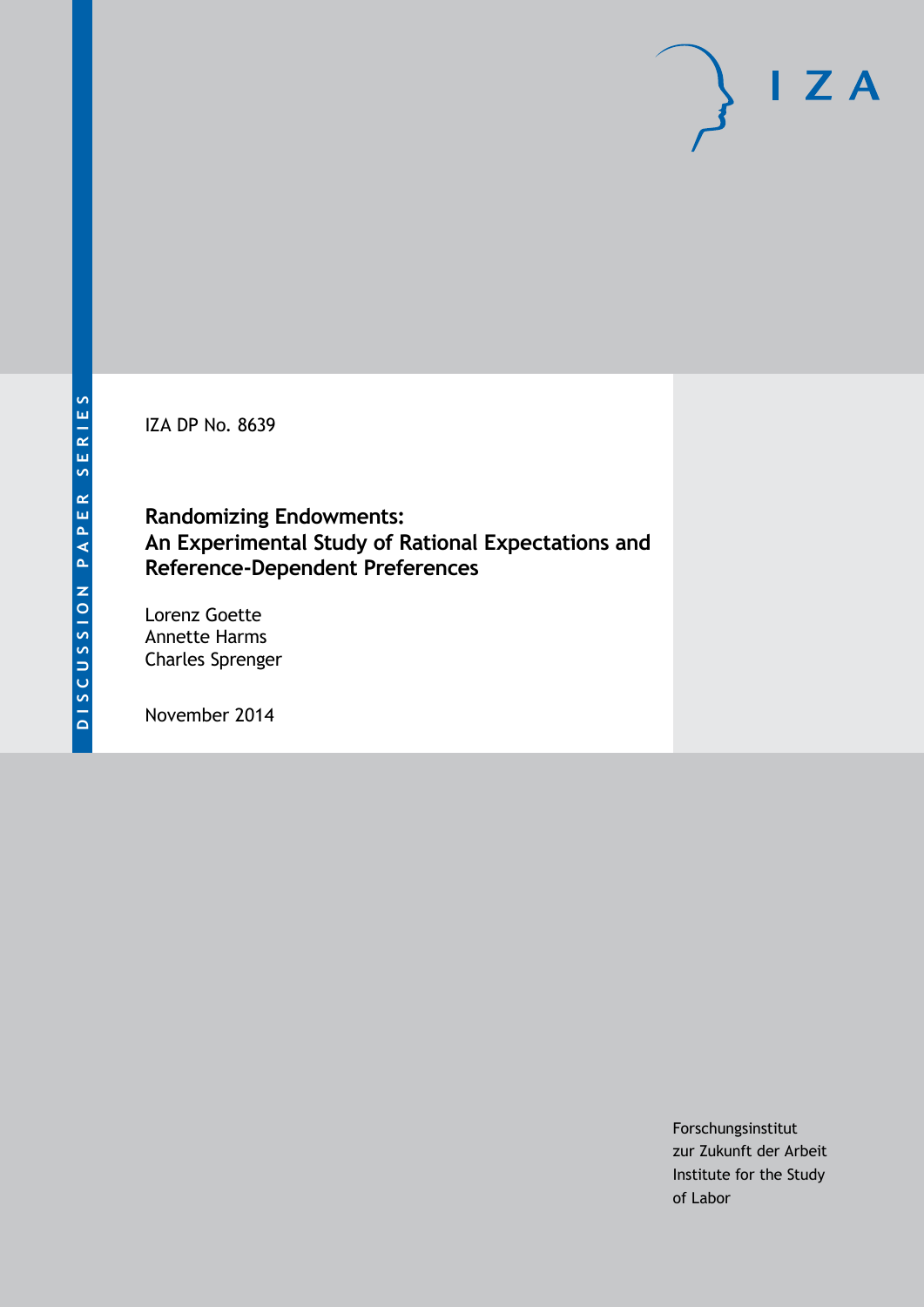# **Randomizing Endowments: An Experimental Study of Rational Expectations and Reference-Dependent Preferences**

### **Lorenz Goette**

*University of Lausanne and IZA*

### **Annette Harms**

*University of Lausanne*

### **Charles Sprenger**

*Stanford University*

Discussion Paper No. 8639 November 2014

IZA

P.O. Box 7240 53072 Bonn Germany

Phone: +49-228-3894-0 Fax: +49-228-3894-180 E-mail: [iza@iza.org](mailto:iza@iza.org)

Any opinions expressed here are those of the author(s) and not those of IZA. Research published in this series may include views on policy, but the institute itself takes no institutional policy positions. The IZA research network is committed to the IZA Guiding Principles of Research Integrity.

The Institute for the Study of Labor (IZA) in Bonn is a local and virtual international research center and a place of communication between science, politics and business. IZA is an independent nonprofit organization supported by Deutsche Post Foundation. The center is associated with the University of Bonn and offers a stimulating research environment through its international network, workshops and conferences, data service, project support, research visits and doctoral program. IZA engages in (i) original and internationally competitive research in all fields of labor economics, (ii) development of policy concepts, and (iii) dissemination of research results and concepts to the interested public.

<span id="page-1-0"></span>IZA Discussion Papers often represent preliminary work and are circulated to encourage discussion. Citation of such a paper should account for its provisional character. A revised version may be available directly from the author.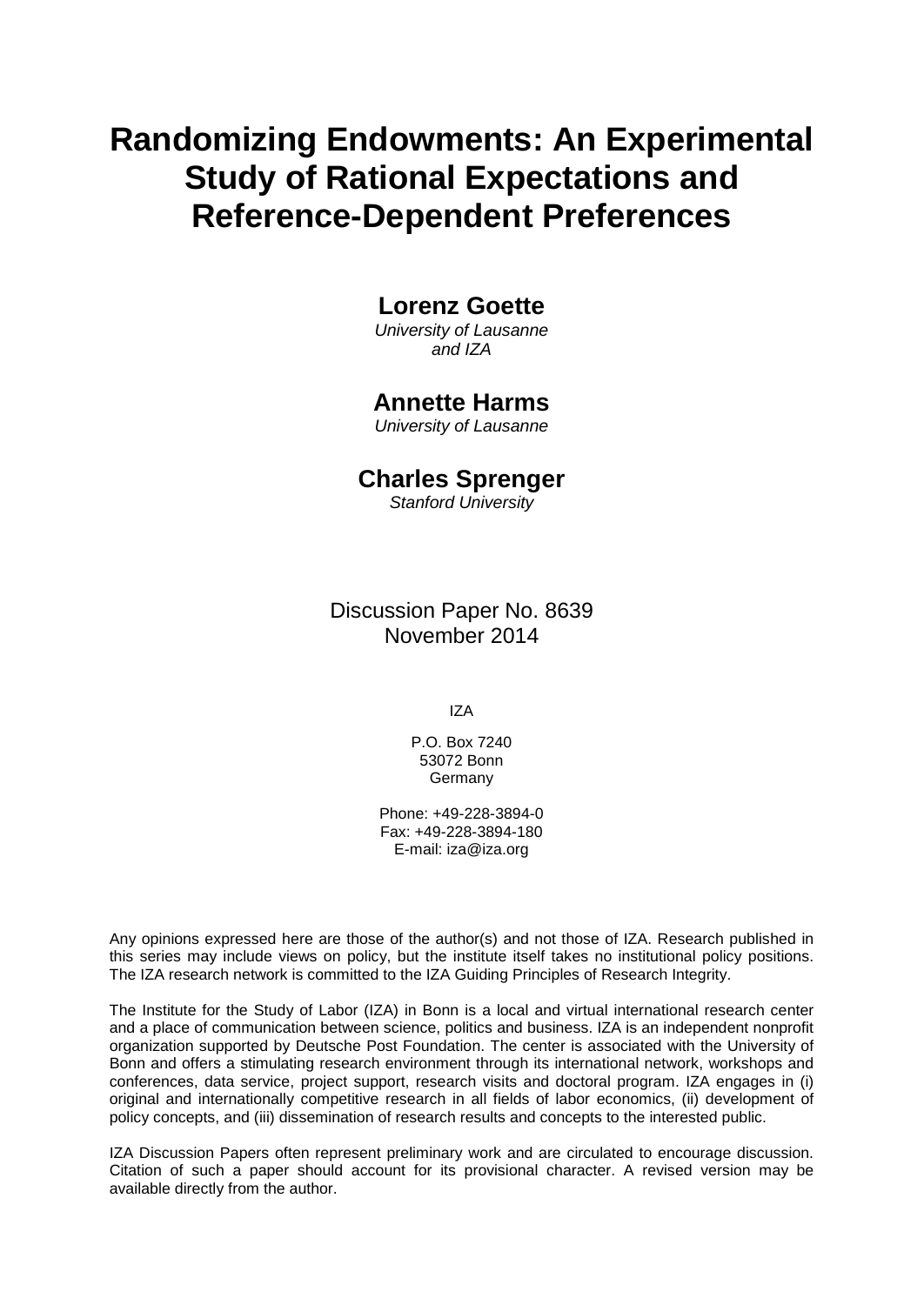IZA Discussion Paper No. 8639 November 2014

# **ABSTRACT**

# **Randomizing Endowments: An Experimental Study of Rational Expectations and Reference-Dependent Preferences[\\*](#page-1-0)**

An important advance in the study of reference-dependent preferences is the discipline provided by coherent accounts of reference point formation. Kőszegi and Rabin (2006) provide such discipline by positing a reference point grounded in rational expectations. We examine the predictions of Kőszegi and Rabin (2006) in the context of market experiments with probabilistic forced exchange. The experiment tightly tests the predictions of Kőszegi and Rabin (2006), as when the probability of forced exchange increases, individuals should grow more willing to exchange. This mechanism has the theoretical potential to eliminate and even reverse the 'endowment effect' (Knetsch and Sinden, 1984; Knetsch, 1989; Kahneman et al., 1990). Our results uniformly reject these theoretical predictions. In a series of experiments with a total of 930 subjects, sellers' valuations exceed buyers' valuations under all probabilities of forced exchange. In robustness tests where attention is drawn specifically to the forced exchange mechanism, the results are directionally more promising for buyers, but still reject the main thrust of the theoretical predictions. Our findings suggest a potential path forward incorporating failures to completely forecast sensations of gain and loss into models of expectations-based reference dependence.

JEL Classification: D81, D84, D12, D03

Keywords: reference-dependent preferences, rational expectations, personal equilibrium, endowment effect, expectations-based reference points

Corresponding author:

Lorenz Goette University of Lausanne Department of Economics Internef Building 1015 Lausanne Switzerland E-mail: [Lorenz.Goette@unil.ch](mailto:Lorenz.Goette@unil.ch)

We are grateful for the insightful comments of many colleagues and seminar audiences at UCSB, Caltech, Central European University, Stockholm School of Economics, the University of Bonn, the University of Zurich, Universitat Pompeu Fabra, Royal Holloway University of London, University of Oxford and University of Lausanne. We also acknowledge the generous support of the Swiss National Science Foundation, grant CR11I1 137980 (Goette) and the National Science Foundation, grant SES-1024683 (Sprenger).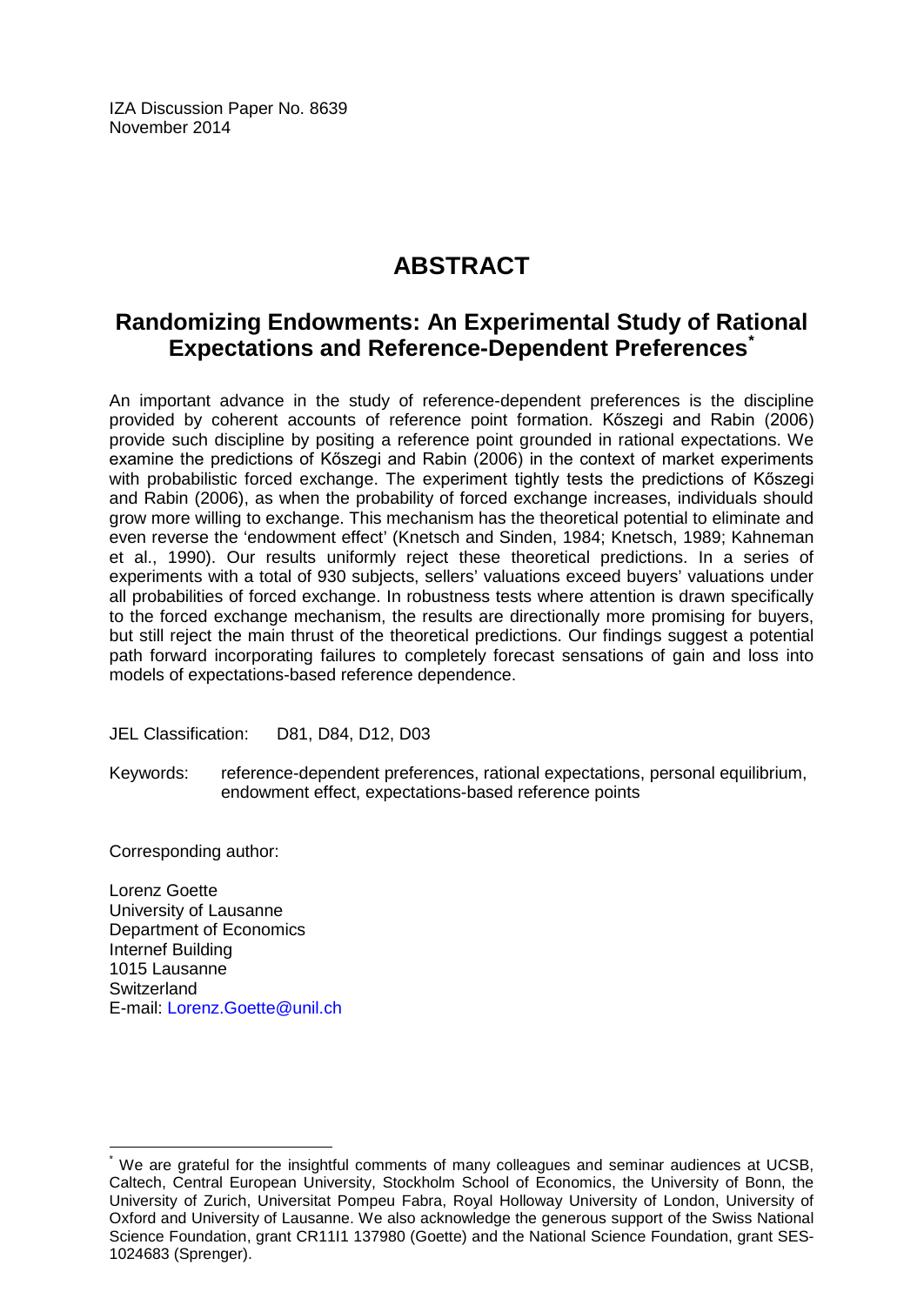# **1 Introduction**

Since the seminal paper of Kahneman and Tversky (1979), reference-dependent preferences have been successfully applied to many questions in economics, resolving numerous behavioral anomalies at odds with the standard model.<sup>1</sup> Beyond market exchange asymmetries (Knetsch and Sinden, 1984; Knetsch, 1989; Kahneman et al., 1990), reference-dependent preferences is argued to rationalize a host of behavior from financial decisions (Odean, 1998; Thaler et al., 1997; Gneezy and Potters, 1997; Barberis and Huang, 2001; Haigh and List, 2005), to labor supply (Camerer et al., 1997; Fehr and Goette, 2007), to decision-making under uncertainty (Rabin, 2000,b; Rabin and Thaler, 2001). One critical decision for applications of reference-dependent preferences is the location of the reference point around which sensations of gains and losses are felt. Indeed, the reference point can be viewed as a powerful degree of freedom, permitting reference-dependent preferences to rationalize a variety of non-standard behaviors.<sup>2</sup>

A coherent and elegant way of disciplining the model is to assume that reference points are given by expectations, as proposed by K˝oszegi and Rabin (2009, 2007, 2006) (henceforth KR). Expectations are rational in the sense that an individual can only expect as a reference point something that his subsequent behavior will indeed fulfill.<sup>3</sup> The KR model is able to

 $1By$  the standard model we mean one in which the utility function is defined on absolute levels of wealth. By reference-dependent preferences we mean a utility function defined on changes in wealth with losses experienced more severely than commensurate gains.

<sup>&</sup>lt;sup>2</sup>In the original formulation of Kahneman and Tversky (1979), the reference point was left unspecified:

<sup>&#</sup>x27;So far in this paper, gains and losses were defined by the amounts of money that are obtained or paid when a prospect is played, and the reference point was taken to be the status quo, or one's current assets. Although this is probably true for most choice problems, there are situations in which gains and losses are coded relative to an expectation or aspiration level that differs from the status quo.' (Kahneman and Tversky, 1979, p. 286)

In addition to the decision elements indicated by Kahneman and Tversky (1979), researchers have suggested reference points of current brand attributes (Hardie et al., 1993), par on a golf hole (Pope and Schweitzer, 2011), a daily wage target (Camerer et al., 1997), and zero gains and losses in laboratory risk choices.

<sup>&</sup>lt;sup>3</sup>The KR model establishes two key innovations beyond models of disappointment aversion (Bell, 1985; Loomes and Sugden, 1986; Gul, 1991). First, as opposed to a certainty equivalent-based reference point, each element of the distribution of expected outcomes serves as a possible reference point. Second, the KR model establishes several key rational expectations equilibrium concepts requiring consistency between expectations and consumption outcomes in equilibrium.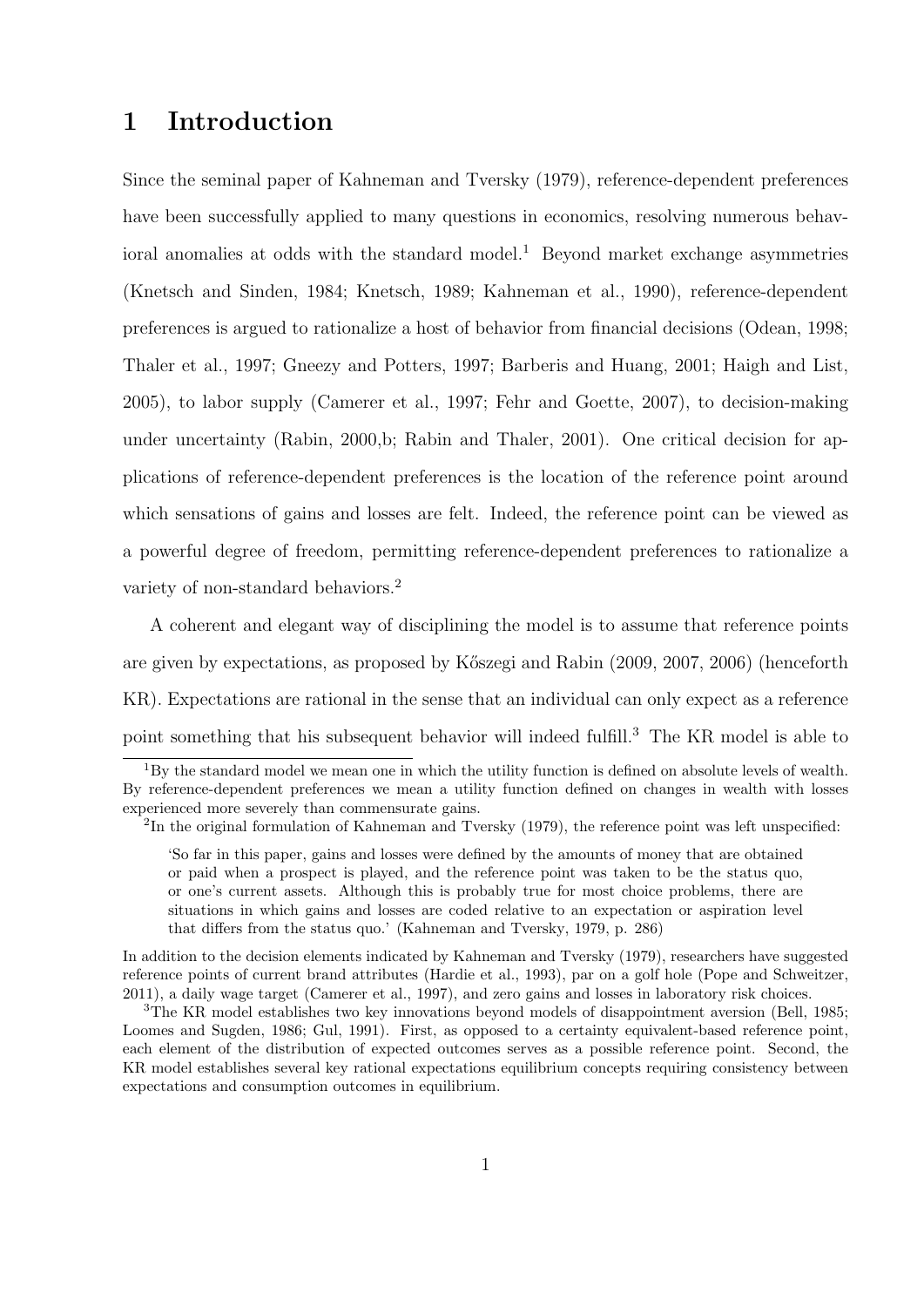accommodate many of the observed anomalies attributed to standard reference dependence, and has also spurred new applications in macroeconomics (Pagel, 2012, 2013), industrial organization (Heidhues and K˝oszegi, 2004, 2008), and contract theory (de Meza and Webb, 2007; Herweg et al., 2010).

A key element of the KR model is that decision-makers forecast their own sensations of gains and losses and rationally develop consistent plans of action accordingly. Consider the standard market exchange asymmetry of an 'endowment effect' (Kahneman et al., 1990), wherein sellers' valuations for a given object exceed buyers' valuations. A seller can either expect to sell or expect not to sell. If he expects not to sell, his reference point is keeping the object, and he forecasts his sensations of losses when asked to give up the object in exchange for money. Hence, if he expects not to sell he will require compensation in excess of the object's intrinsic value to indeed relinquish it. A similar logic lowers buyers' valuations conditional on expecting not to buy.<sup>4</sup> Both buyers and sellers, when determining a plan of action, a valuation, forecast their own sensations of gains and losses for each given reference point. If a plan of action reinforces the reference point (e.g., a seller expecting not to sell and indeed not selling), the action can be supported in a rational expectations equilibrium termed a *Personal Equilibrium* (PE).<sup>5</sup> Hence, in the KR model, if a buyer expects not to buy and a seller expects not to sell, they can potentially support an endowment effect in a  $PE.<sup>6</sup>$ 

Importantly, this central element of KR has so far not been closely examined. That is, there is no prior experiment investigating whether behavior is consistent with individuals forecasting their own sensations of gains and losses following KR's rational expectations personal equilibrium concept (see below for more discussion).

<sup>&</sup>lt;sup>4</sup>A buyer can either expect to buy or expect not to buy. If he expects not to buy, his reference point is keeping his money, and he forecasts his sensations of losses when asked to give up money in exchange for the object. Hence, if he expects not to buy, he will require a price below the object's intrinsic value to relinquish his money.

 $5$ Our implemented equilibrium concept is Personal Equilibrium (Kőszegi and Rabin, 2006). In section 2 we also provide some discussion of the equilibrium refinement concepts, Preferred Personal Equilibrium and Choice-Acclimating Personal Equilibrium which select among a potential multiplicity of personal equilibria.

<sup>6</sup>We formalize this result in section 2.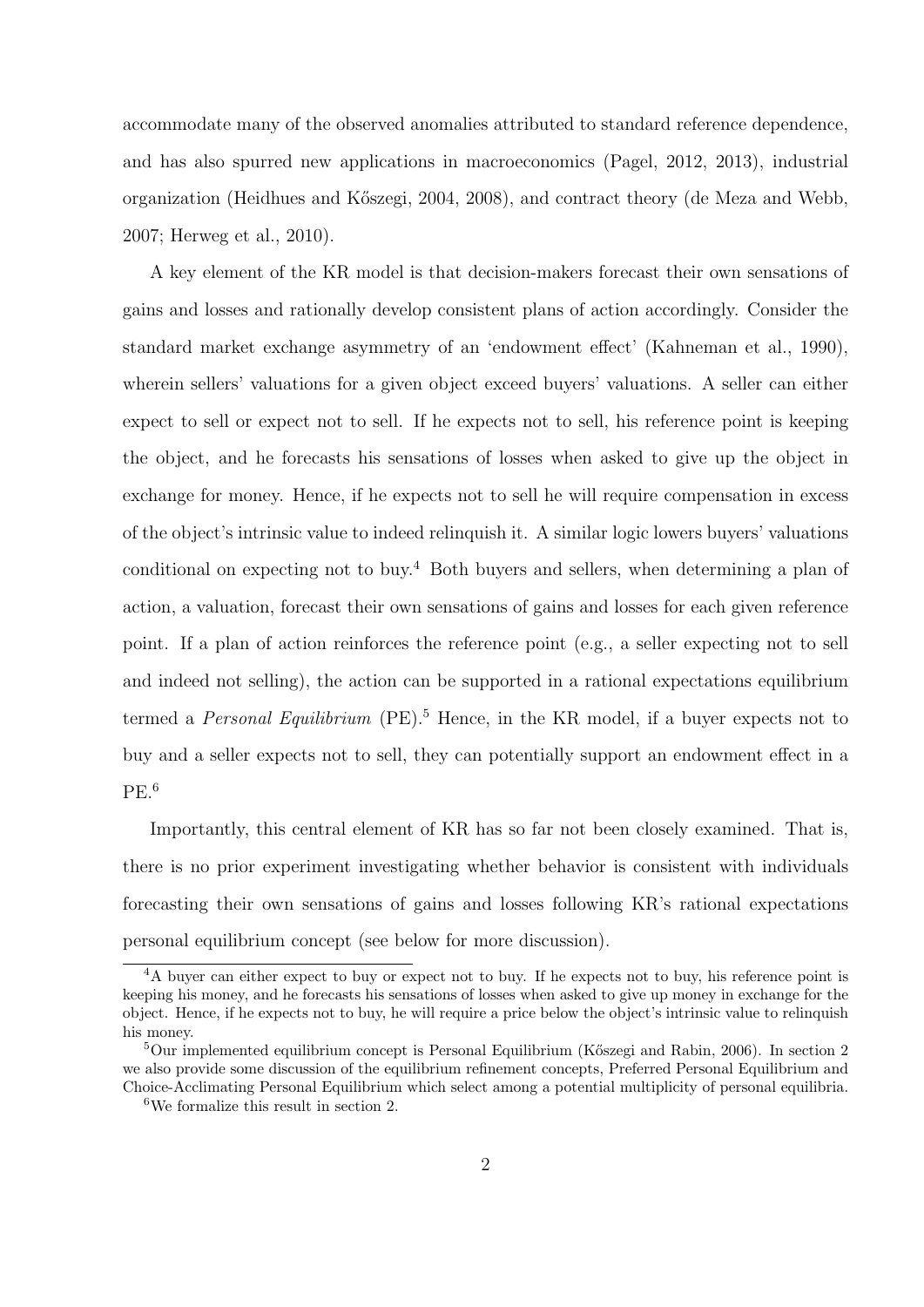To provide such an experimental test, we construct a market exchange experiment following Kahneman et al. (1990) with one critical innovation. We introduce a probability of *forced exchange*. That is, as in previous exchange experiments, individuals are endowed with objects (in our case a University mug or CHF  $10 \approx$  USD 10). Sellers (endowed with mugs) are asked whether they are willing to sell at candidate market prices. Buyers (endowed with money) are asked whether they are willing to buy at candidate market prices. As in Kahneman et al. (1990), buyers willing to buy at the market price or greater, and sellers willing to sell at the market price or lower have their object or money exchanged. Our novelty of introducing a forced exchange trading rule influences the setting in an important way. Demand and supply are elicited, but, regardless of the participants' preferences, with probability *p* exchange will be forced.

The forced exchange presents a dilemma. Buyers and sellers can no longer avoid losses by keeping their endowment. In particular, for  $p = 0.5$  the reference points of both buyers expecting not to buy and sellers expecting not to sell must be identical. Both will have the mug with probability 0.5 or the market price with probability 0.5. Having identical reference points implies having identical preferences over mugs and money under KR. We demonstrate that with forced exchange probability 0.5 there is no PE with endowment effect exchange asymmetries in the KR model. Additionally, we demonstrate that the manipulation of expectations-based reference points yields both monotonic comparative statics and clear point predictions. In the KR model, the endowment effect reduces, disappears, and even reverses as the probability of forced exchange increases from 0 to 0.5 and higher. Further, because a seller expecting not to sell with a forced exchange probability of 0.25 and a buyer expecting not to buy with a forced exchange probability of 0.75 carry identical expectations (both will have the market price with probability 0.25 and a mug with probability 0.75), the model makes the point prediction that the elicited valuations for the mug must coincide.

We test these predictions in a series of experiments with a total of 930 subjects. We begin with a baseline replication of Kahneman et al.  $(1990)$  with no forced exchange,  $p = 0$ .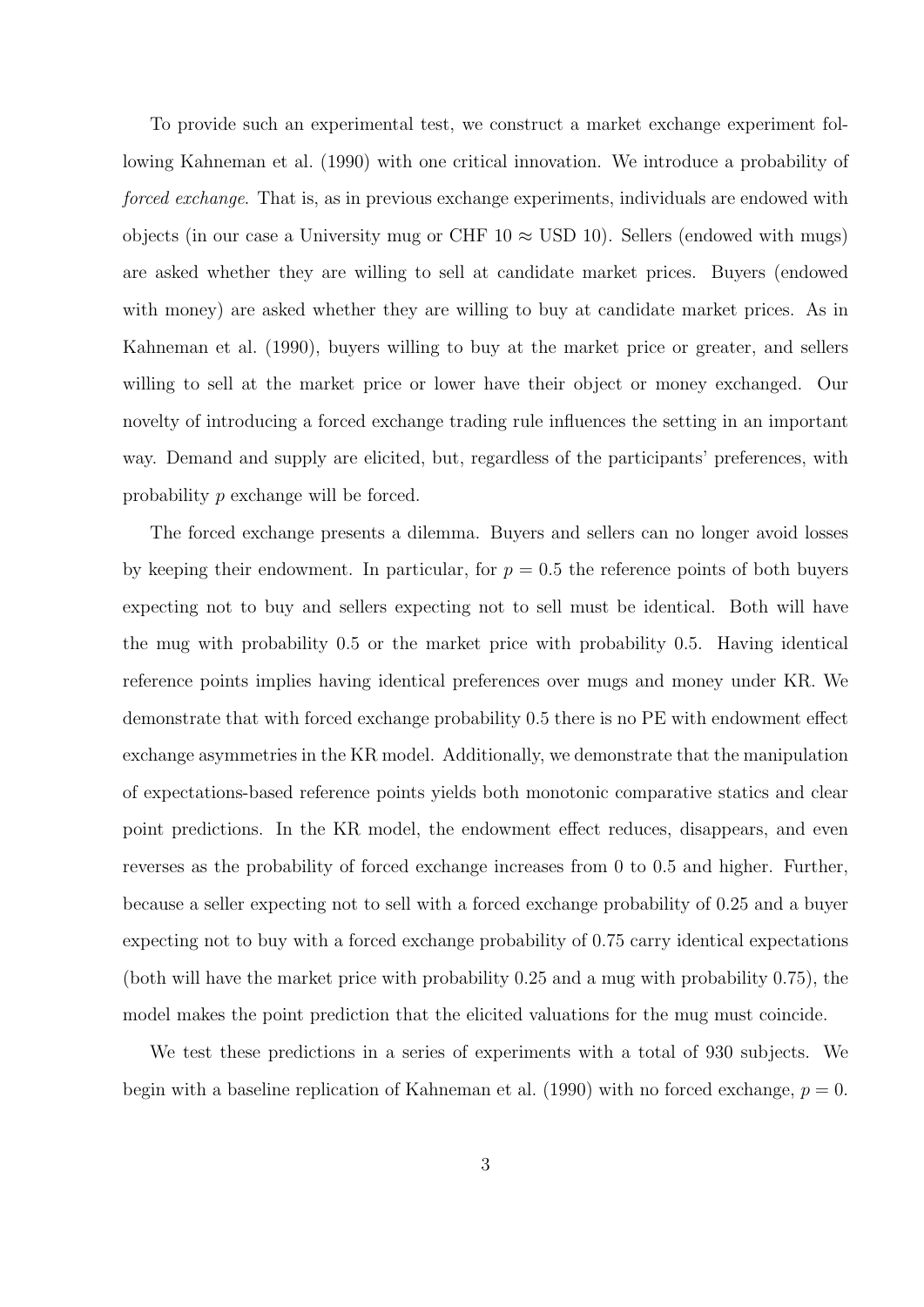Then, *p* is increased to 0.25, 0.5, 0.75, and 0.99, respectively.<sup>7</sup> Endowment effect exchange asymmetries are present in the baseline experiment and remain virtually unaffected by the introduction of the probability of forced exchange. Contrary to the predictions of the KR model, the endowment effect is present even with probability 0.5 of forced exchange, and is maintained rather than reversed at the higher probabilities of 0.75 and 0.99. Furthermore, we find no support for the model's point predictions of equal valuations for buyers and sellers in complementary conditions (e.g.,  $p = 0.25$  vs.  $p = 0.75$ ).

We evaluate the robustness of our results with respect to two features. In a follow-up experiment, we first explain the probabilistic forced exchange mechanism *before* showing subjects the good to be exchanged. This treatment was intended to focus the subjects on the mechanism first, before they learn about the good. In a further treatment, trade is determined by a randomly drawn price rather than the standard market-price determination from Kahneman et al. (1990). This eliminates the possibility that buyers and sellers may have had differing price expectations (which could affect reservation prices in KR), and the possibility that buyers and sellers mistakenly believe they have market power (Plott and Zeiler, 2007). Even with these guards in place, the predictions from KR are still clearly rejected by our data. Interestingly, at least for the group of buyers, when the focus is put on the probabilistic forced-exchange mechanism, we do find the qualitative pattern that is predicted by KR. Still, its magnitude is roughly half of what the model predicts.

One possible interpretation of our results lies in projection bias (Loewenstein et al., 2003). When anticipating the effects of probabilisitic forced exchange on their valuations, individuals must correctly forecast how their sensations of gains and losses will change. Failure to completely anticipate future sensations, including those of gains and losses, is the central feature of projection bias. Such deviations from rational expectations are argued to rationalize

<sup>&</sup>lt;sup>7</sup>In addition to testing the predictions, this design eliminates two important potential confounds related to the critiques of Plott and Zeiler (2005, 2007) and Ericson and Fuster (2011). First, subjects are randomized to being buyers or sellers. Hence, if an object will be taken away from one person with a specified probability, it will be given to someone else, limiting subjects' ability to make value inferences about the objects in question. Second, subjects are forced to consider the alternative object even if they hope to keep their endowment because, with a fixed probability, the alternative object will be theirs.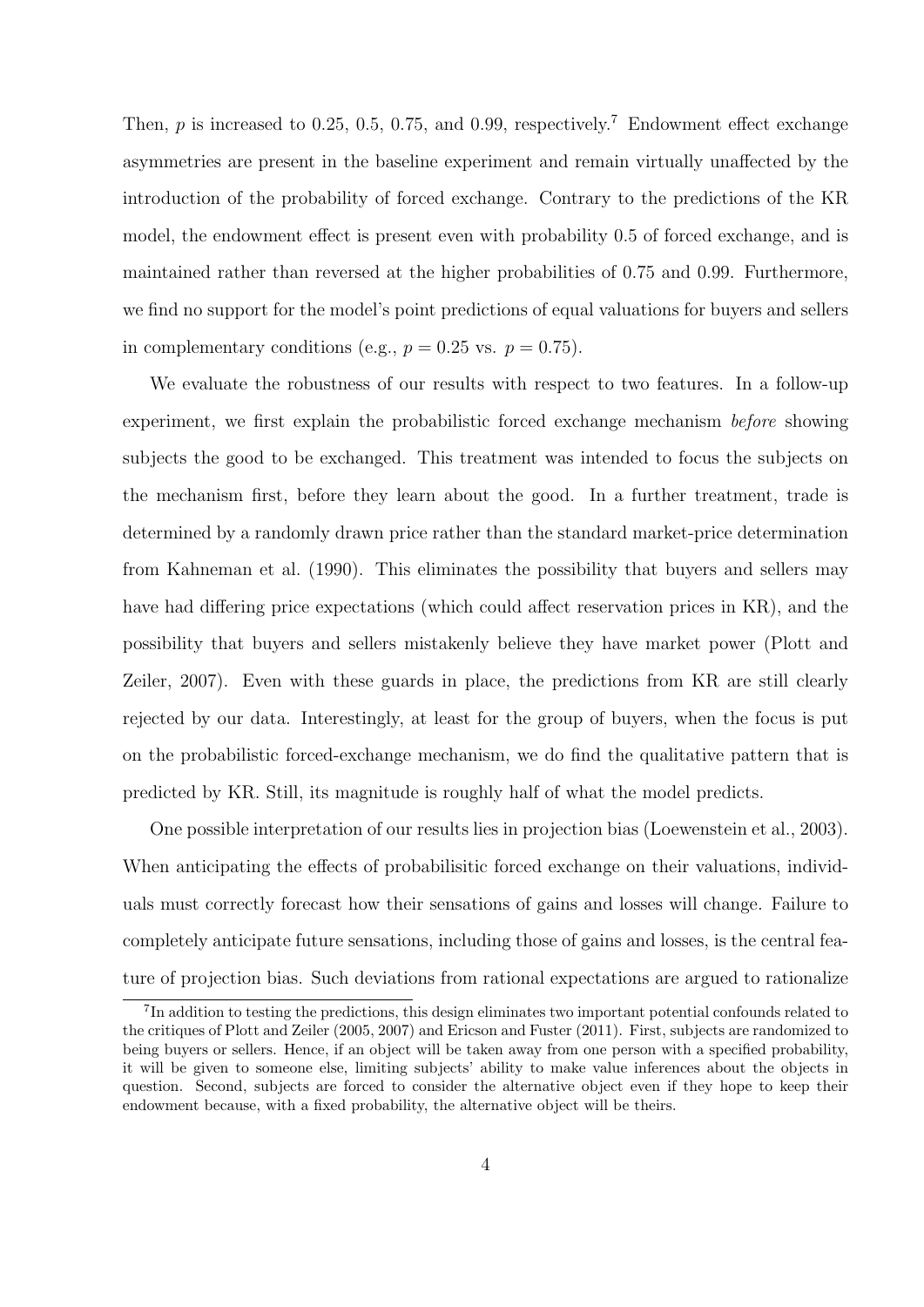a host of behaviors in consumer choice, including individual failures to correctly predict the endowment effect (Loewenstein and Adler, 1995; Van Boven et al., 2003). Given our robustness results, one should not conclude that all of our subjects are completely biased. When focusing attention on the forced exchange mechanism, our effects for buyers are consistent with the direction of the KR prediction. Interestingly, the extent of projection bias implied by the magnitude of their price adjustment is quite comparable to the extent of projection bias found in real-world buyers (Conlin et al., 2007). Salience (Bordalo et al., 2012a) may also play an important role in causing projection bias. In the case of sellers, this appears to induce full projection bias, hinting at a special role for possession of the object.

Previous studies have tested different aspects of expectation-based reference dependence in the context of the exchange behavior. Ericson and Fuster (2011) and Heffetz and List (2014) manipulate the probability with which subjects will be *permitted* to exchange. The results are mixed: while Ericson and Fuster (2011) find that lower permission probabilities increase the tendency to keep the object, Heffetz and List (2014) do not find a significant impact of the same manipulation in a substantially larger sample. There is a key distinction between our analysis of probabilistic forced exchange and this probabilistic *permission* to exchange. In section 2, we show two important facts about such experiments: First, not responding to the permission to exchange is fully compatible with PE. Second, only individuals who wish to exchange can be affected by this experimental manipulation, but these individuals would fail to deliver the endowment effect to begin with. Hence, manipulating the permission to exchange does not deliver a sharp test of the KR model in the context of endowment effects. In addition to these exchange experiments, several broad implications of the KR model have also been tested in the realm of effort choice. Abeler et al. (2011) and Gill and Prowse (2012) find evidence supporting the basic idea that earnings expectations affect effort choices. This work is encouragingly suggestive of the KR model but carries no information with respect to the point predictions for behavior made under the models'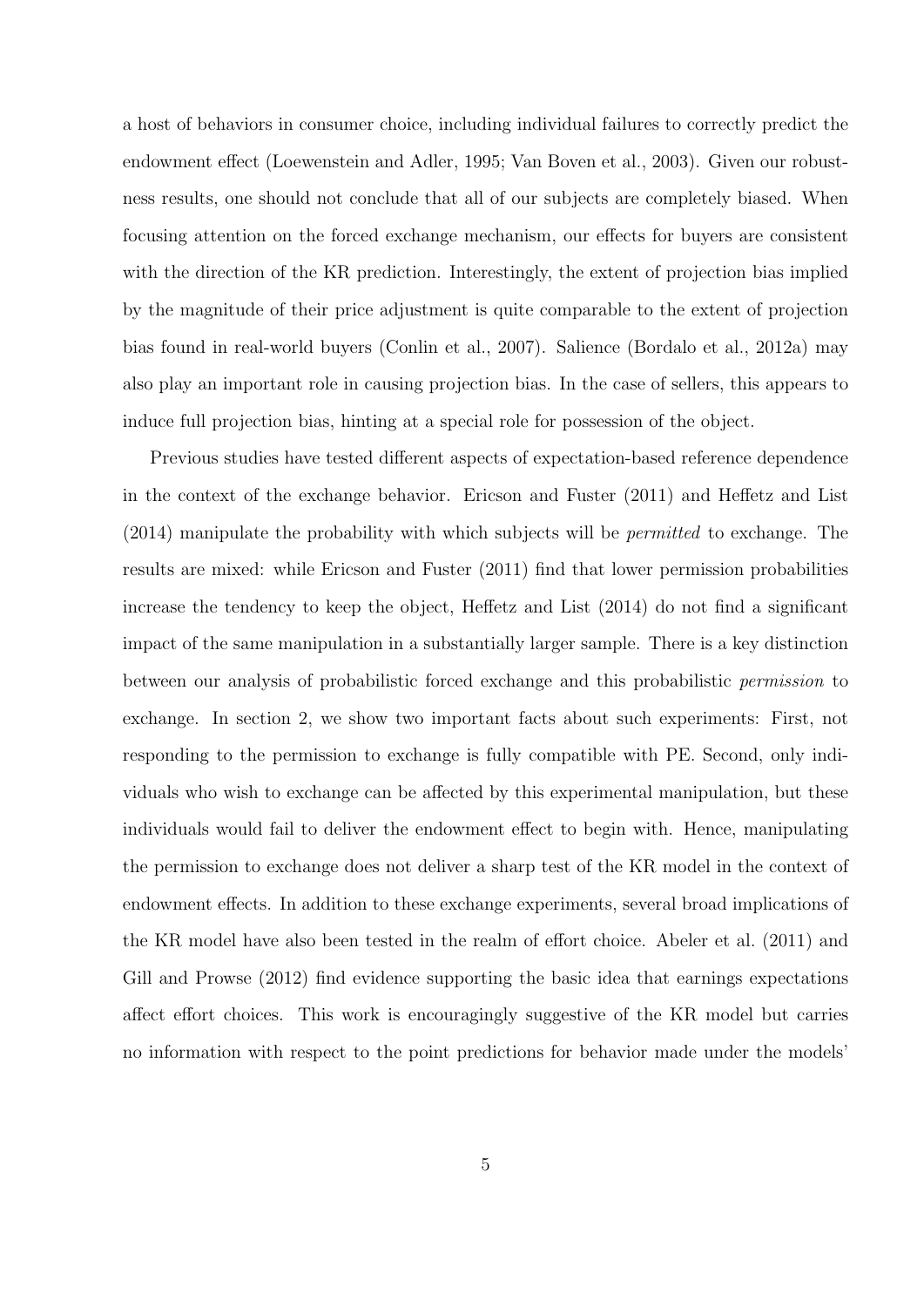equilibrium concepts.<sup>8</sup>

The remainder of the paper is structured as follows. Section 2 lays out the basic framework and derives the testable predictions. Section 3 presents the design of our experiments and details its procedures. Section 4 presents the main results and tests various aspects of their robustness. Section 5 is a discussion and conclusion.

### **2 The Theoretical Background**

In this section we consider exchange behavior in the KR model. We analyze exchange asymmetries with and without forced exchange probabilities. Throughout, attention is given to the possibility of supporting exchange asymmetries under the KR model's rational expectations equilibrium concepts.

### **2.1 Preferences and Personal Equilbrium**

The KR model establishes a reference-dependent utility function,  $U(F|G)$ , which evaluates a distribution of consumption outcomes, *F*, in comparison to a distribution of possible reference points, *G*. The outcomes of *F* are consumption vectors, **c**, while the outcomes of *G* are reference point vectors, **r**. Hence, the Kőszegi and Rabin (2006) model establishes this utility as the expectation

$$
U(F|G) = \int \int u(\mathbf{c}|\mathbf{r})dF(\mathbf{c})dG(\mathbf{r}),
$$

For our purposes, we consider utility over two dimensions, mugs, *m*, and money, *y*, such that **c** =  $(m, y)$  and **r** =  $(r_m, y_m)$ . The value  $m \in \{0, M\}$  indicates the consumption utility of having no mug or one mug and *y* is the utility from income available for other consumption. The values  $r_m$  and  $r_y$  correspond to the reference utility outcomes for mugs and money,

<sup>8</sup>Further, in this realm, too, the predictions do not appear robust to various generalizations (Gneezy et al., 2013).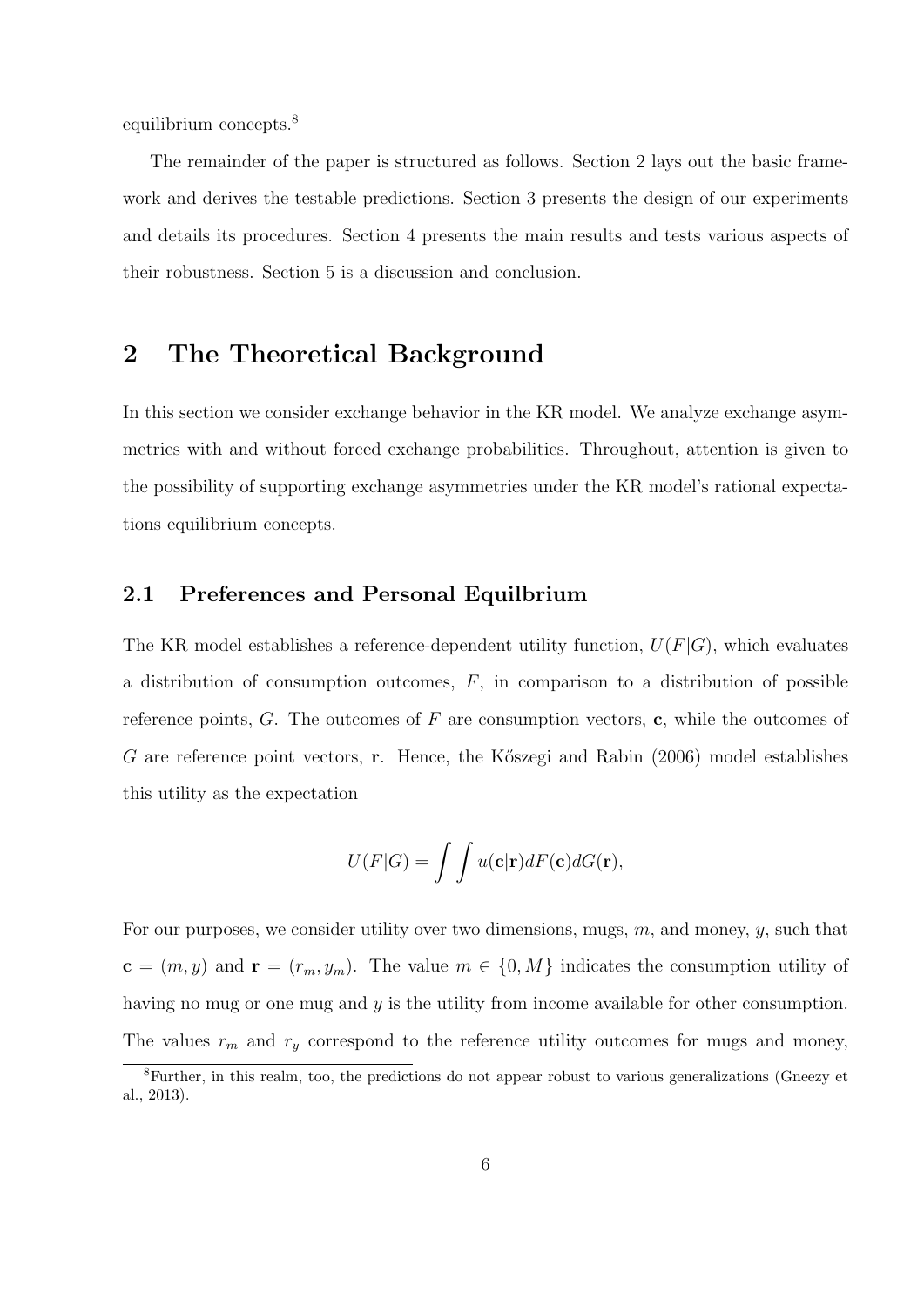respectively.<sup>9</sup> Following Kőszegi and Rabin (2006), we assume separability across dimensions and a specific functional form of reference dependence applied equally across dimensions<sup>10</sup> such that

$$
u(\mathbf{c}|\mathbf{r}) = u(m, y|r_m, r_y) = m + y + \mu(m - r_m) + \mu(y - r_y),
$$

where

$$
\mu(z) = \begin{cases} \eta z & \text{if } z \ge 0 \\ \eta \lambda z & \text{if } z < 0, \end{cases}
$$

The parameter *η* represents the value of changes from the reference point and  $\lambda$  corresponds to the degree of loss aversion.<sup>11</sup>

With these preferences in hand, Kőszegi and Rabin (2006) provide an elegant formulation for analyzing the consistency of choice through the notion of personal equilibrium. Consider a choice set,  $\mathcal{D}$ , composed of lotteries,  $F$ , over consumption outcomes  $\mathbf{c} = (m, y)$ .

*Personal Equilibrium (PE):* A choice  $F \in \mathcal{D}$ , is a personal equilibrium if

$$
U(F|F) \ge U(F'|F) \ \forall \ F' \in \mathcal{D}.
$$

When considering *F* as the reference distribution, the decision-maker prefers to consume *F* as a consumption distribution over any other consumption distribution *F ′* . The coincidence of the reference and consumption distributions in a PE provides a sense in which the model follows rational expectations. In a PE, the decision-maker can only expect as the reference

<sup>&</sup>lt;sup>9</sup>This structure assumes linear utility for income because we consider only small changes in endowments, with expected negligible income effects.

 $10$ The assumption of a global gain-loss function is made for both tractability and discipline in Kőszegi and Rabin (2006). In our context, it delivers clear symmetries in expected behavior across conditions. The comparative statics, however would be maintained if one allowed the shape of the gain-loss function to vary across goods.

 $11$ For ease of explication we primarily discuss this piece-wise linear gain-loss function. Importantly, the central personal equilibrium predictions and comparative statics are maintained when we consider more general functional forms. Appendix A.1.1 provides the detail.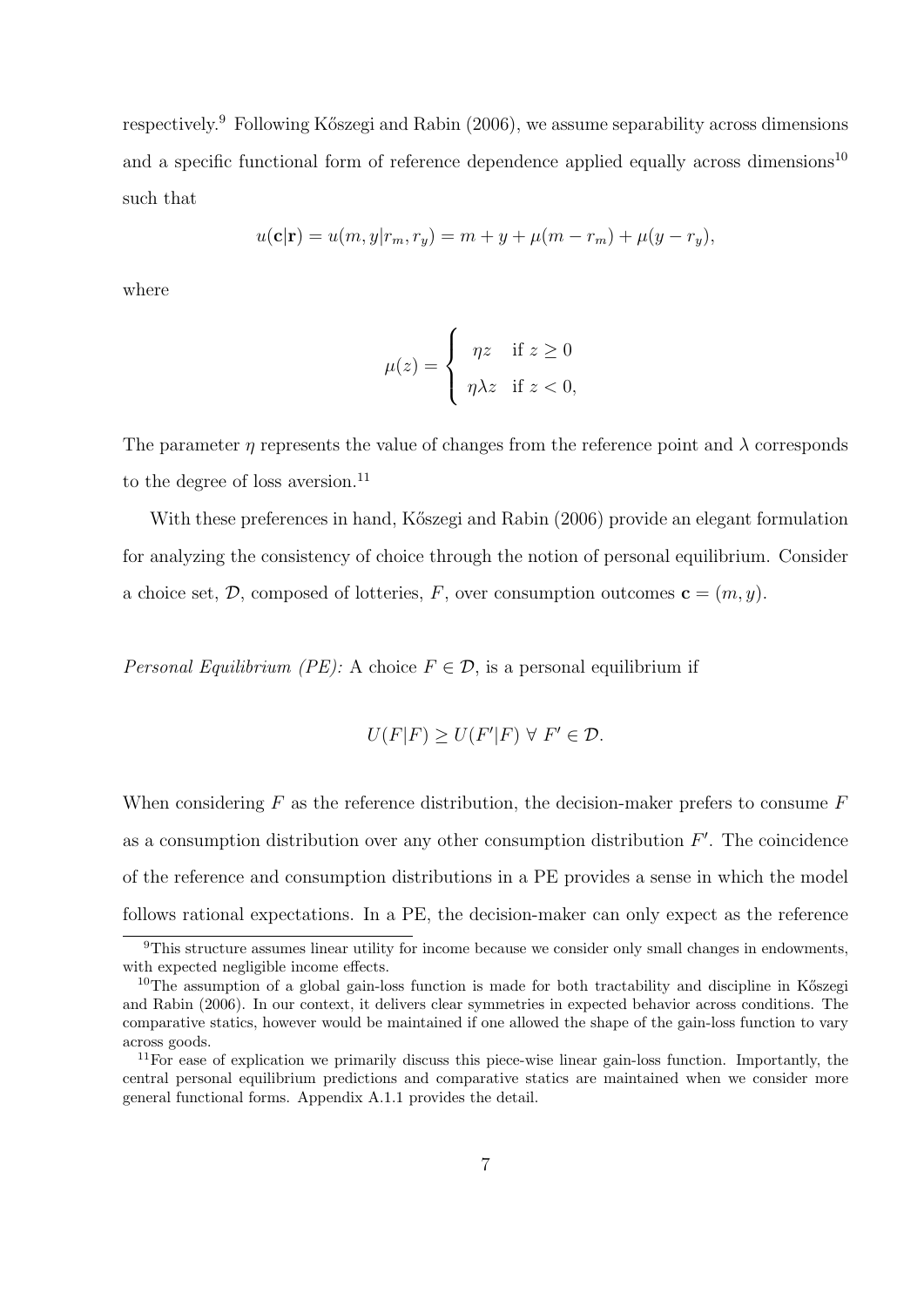point something he will consume given that he expects it.

### **2.2 The Endowment Effect in Personal Equilibrium**

Consider a potential seller of a mug, who we will assume has reference point  $(r_m, r_y)$  $(M,0).$ <sup>12</sup> We assume the reference point  $(M,0)$  as it is the one most conducive to generating an endowment effect. That is, we posit a seller who 'expects' not to sell. She contemplates both keeping the mug, yielding consumption outcome  $(m, y) = (M, 0)$ , and selling the mug at a given price, *x*, yielding consumption outcome  $(m, y) = (0, x)$ . She can support keeping the mug in PE provided

$$
u(M,0|M,0) \ge u(0,x|M,0),
$$

or

$$
M \ge (1 + \eta)x - \eta \lambda M^{13}
$$

Solve for the highest price at which the seller can support keeping the mug in PE as

$$
x^{sell} = \frac{(1 + \eta \lambda)}{1 + \eta} M.
$$

Similarly, consider a potential buyer of a mug, who we will assume has reference point  $(r_m, r_y) = (0, x).$ <sup>14</sup> We assume the reference point  $(0, x)$  as it is the one most conducive to generating an endowment effect. That is, we posit a buyer who 'expects' not to buy.

<sup>13</sup>The utility values are

$$
u(M,0|M,0) = M + 0 + \eta\lambda(M-M) + \eta\lambda(0-0) = M,
$$

and

$$
u(0, x|M, 0) = 0 + x + \eta \lambda (0 - M) + \eta(x - 0) = (1 + \eta)x - \eta \lambda M.
$$

<sup>14</sup>This reference point assumes non-purchase income of x. This effectively assures no income effects in exchange. The assumption of the buyer's reference point initially being  $(r_m, r_y) = (0, x)$  only serves to ease the explication. The possibility of supporting the buyer keeping his money in a PE is independent of this initial statement.

<sup>&</sup>lt;sup>12</sup>This assumed reference point normalizes non-sales income to 0. The assumption of the seller's reference point initially being  $(r_m, r_y) = (M, 0)$  only serves to ease the explication. The possibility of supporting the seller keeping the mug in a PE is independent of this initial statement.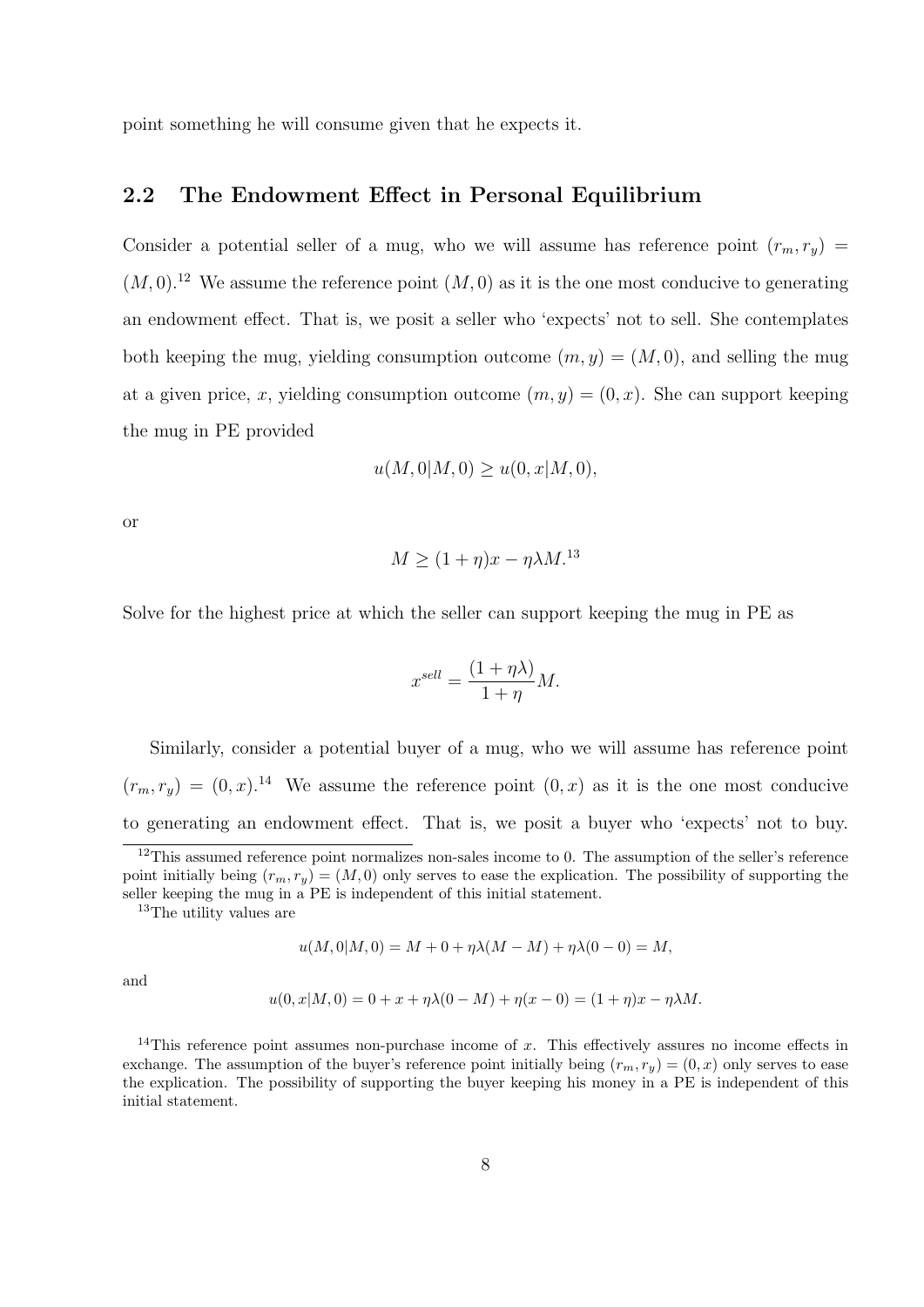He contemplates both keeping his money, yielding consumption outcome  $(m, y) = (0, x)$ , and purchasing the mug at price *x*, yielding consumption outcome  $(m, y) = (M, 0)$ . He can support keeping his money in PE provided

$$
u(0, x | 0, x) \ge u(M, 0 | 0, x),
$$

or

$$
x \ge (1 + \eta)M - \eta \lambda x^{15}
$$

Solve for the lowest price at which the buyer can support keeping his money in PE as

$$
x^{buy} = \frac{(1+\eta)}{1+\eta\lambda}M.
$$

The critical insight from this development is that for  $\lambda > 1$ ,

$$
x^{buy} = \frac{(1+\eta)}{1+\eta\lambda}M < M < x^{sell} = \frac{(1+\eta\lambda)}{1+\eta}M,
$$

indicating an endowment effect can exist in PE. In the KR model at the consumption value, *M*, if  $\lambda > 1$  it is a PE for sellers not to sell and for buyers not to buy. Note that in the standard model of consumer behavior without reference-dependent preferences, buyers choose to buy at all prices less than or equal to *M* while sellers choose to sell at all prices greater than or equal to *M*. <sup>16</sup> Hence, reference-dependent preferences as posed in the KR model can reduce market exchange relative to the standard model.

It is important to note that the endowment effect in PE is constructed from conditions

$$
u(0, x|0, x) = 0 + x + \eta \lambda (0 - 0) + \eta \lambda (x - x) = x,
$$

and

$$
u(M,0|0,x) = M + 0 + \eta(M-0) + \eta\lambda(0-x) = (1+\eta)M - \eta\lambda x.
$$

<sup>16</sup>This is also the case for agents without loss aversion,  $\lambda = 1$ , in the formulation above.

<sup>&</sup>lt;sup>15</sup>The utility values are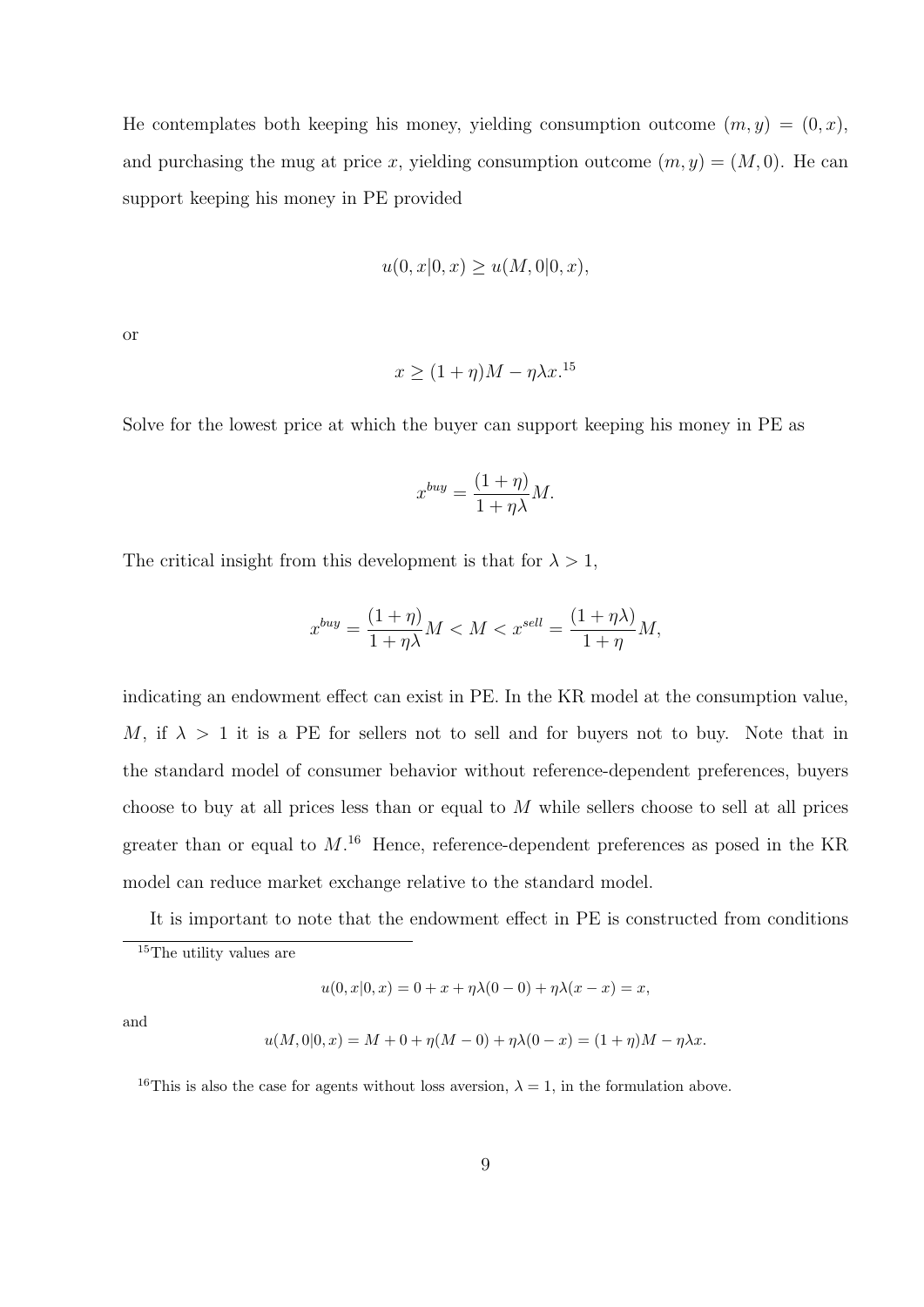most likely to support it. Buyers hold a reference point of not buying, sellers hold a reference point of not selling. Given these reference expectations, they both fulfill them in their personal equilibrium choices. Buyers forecast the sensations of losses associated with buying and sellers forecast the sensation of losses associated with selling. Both avoid these losses by avoiding exchange. One could imagine a buyer who held a reference point of buying and a seller who held a reference point of selling, but these individuals would fail to produce an endowment effect and be uninteresting for our analysis.

Prior applications of KR preferences to exchange experiments make use of an equilibrium refinement in KR, Preferred Personal Equilibrium (PPE), in which ex-ante utility values for PE choices are compared to select among a potential multiplicity of equilibria (Ericson and Fuster, 2011; Heffetz and List, 2014). Importantly, the endowment effect itself does not survive this refinement.<sup>17</sup> Hence, though the PPE refinement does usefully apply to the experimental paradigms of Ericson and Fuster (2011) and Heffetz and List (2014), it is perhaps of limited use for the study of endowment effects. In sub-section 2.3 we discuss further differences between our analysis and this prior research.

### **2.3 Probabilistic Forced Exchange**

Having demonstrated the possibility of an endowment effect in the KR formulation, we now consider probabilistic forced exchange. Buyers and sellers are told that with probability, *p*, exchange will be forced. Mugs will be confiscated from sellers, a price *x* will be confiscated from buyers, and transactions will occur. Under KR, probabilistic forced exchange generates a stochastic reference point for all market participants. Buyers and sellers must hold as possible reference points both mug and money each with a certain probability. As these probabilities shift, so too do attitudes towards exchange.

<sup>&</sup>lt;sup>17</sup>Consider the possibility that a buyer holding on to his money,  $(0, x)$ , and a seller holding on to his mug,  $(M, 0)$ , are both supportable PE. The PPE refinement compares the utility values,  $u(0, x|0, x)$  and  $u(M,0|M,0)$ . Absent the pathological case of equality, one must yield a higher valuation and be selected as the refined choice by both buyers and sellers. Hence, in PPE exchange asymmetries of buyers holding on to their money and sellers holding on to their mugs cannot be rationalized.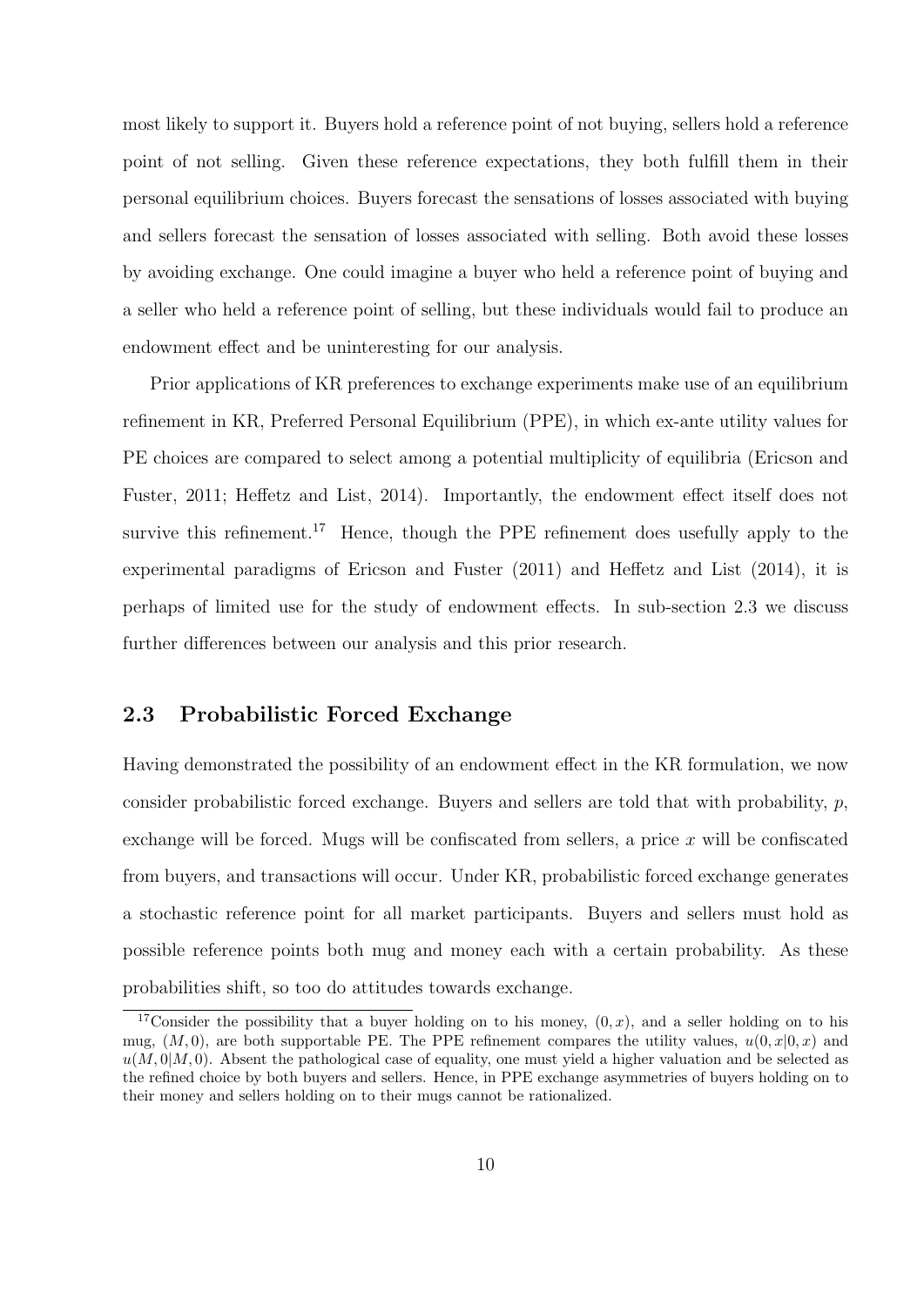Consider a seller facing forced exchange probability, *p*, at a given price, *x*. She now holds the reference distribution under forced exchange,  $G(r_m, r_y) = p \cdot (0, x) + (1 - p) \cdot (M, 0)$ . She contemplates keeping her mug, inducing the consumption distribution  $F(m, y) = p \cdot (0, x) +$  $(1-p) \cdot (M, 0)$ ; or selling her mug, inducing the degenerate distribution  $F(m, y) = 1 \cdot (0, x)$ . She can support not selling, and trying to keep her mug in PE provided

$$
U(p \cdot (0, x) + (1-p) \cdot (M, 0)|p \cdot (0, x) + (1-p) \cdot (M, 0)) \geq U(1 \cdot (0, x)|p \cdot (0, x) + (1-p) \cdot (M, 0)),
$$

or

$$
px + (1 - p)M + p(1 - p)\eta(1 - \lambda)(M + x) \ge x + (1 - p)\eta(x - \lambda M)^{18}
$$

Solve for the highest price at which the seller can support not selling the mug in PE as

$$
x^{sell}(p) = \frac{(1 + p(1 - \lambda)\eta + \eta\lambda)}{(1 - p(1 - \lambda)\eta + \eta)}M.
$$

The important insight is that in the interval of forced exchange  $p \in [0, 1]$ ,  $x^{sell}(p)$  is strictly decreasing. The maximum price at which a seller can support not selling the mug is decreasing as one increases the forced exchange probability. Hence, her attitudes towards exchange are more favorable the more likely it is she is forced to exchange.

Consider a buyer facing forced exchange probability, *p*, at a given price, *x*. He now holds <sup>18</sup>Specifically, the utility values are

$$
U(p \cdot (0, x) + (1 - p) \cdot (M, 0)|p \cdot (0, x) + (1 - p) \cdot (M, 0)) =
$$
\n
$$
\begin{cases}\np\left[x + (1 - p)\{\eta\lambda(0 - M) + \eta(x - 0)\} + p\{\eta\lambda(0 - 0) + \eta\lambda(x - x)\}\right] \\
+(1 - p)\left[M + (1 - p)\{\eta\lambda(M - M) + \eta\lambda(0 - 0)\} + p\{\eta(M - 0) + \eta\lambda(0 - x)\}\right] \\
= px + (1 - p)M + p(1 - p)\eta(1 - \lambda)(M + x),\n\end{cases}
$$

and

$$
U(1 \cdot (0,x)|p \cdot (0,x) + (1-p) \cdot (M,0)) =
$$
  

$$
x + (1-p) \{\eta \lambda (0-M) + \eta (x-0)\}\
$$
  

$$
+ p \{\eta \lambda (0-0) + \eta \lambda (x-x)\}\
$$
  

$$
= x + (1-p)\eta (x - \lambda M).
$$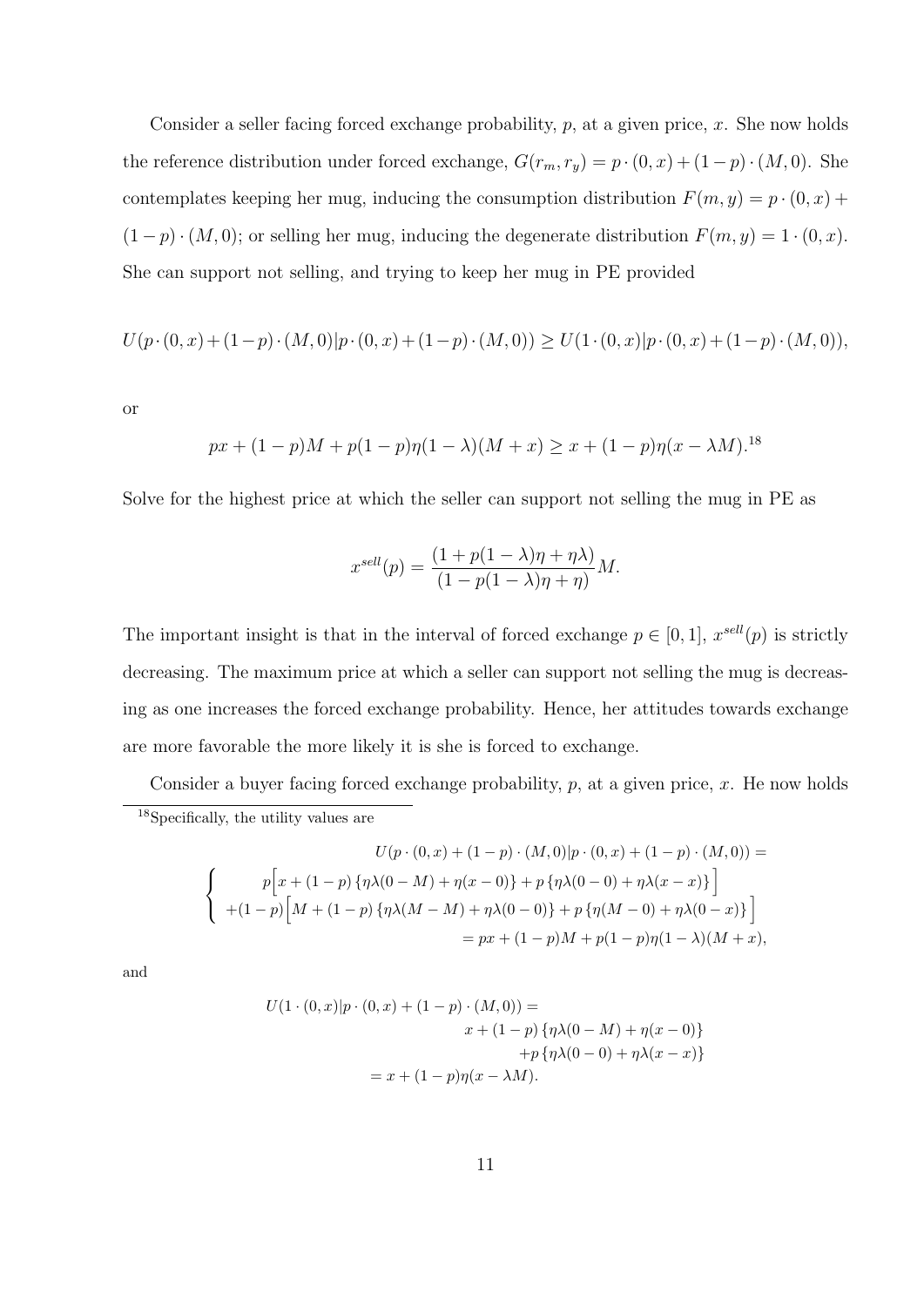as the reference distribution under forced exchange,  $G(r_m, r_y) = p \cdot (M, 0) + (1 - p) \cdot (0, x)$ . He contemplates keeping his money, inducing the consumption distribution  $F(m, y) = p \cdot$  $(M, 0) + (1-p) \cdot (0, x)$ ; or purchasing the mug, inducing the degenerate distribution  $F(m, y) =$ 1 *·* (*M,* 0). He can support not buying and trying to keep his money in PE provided

$$
U(p \cdot (M,0) + (1-p) \cdot (0,x)|p \cdot (M,0) + (1-p) \cdot (0,x)) \ge U(1 \cdot (M,0)|p \cdot (M,0) + (1-p) \cdot (0,x)),
$$

or

$$
pM + (1 - p)x + p(1 - p)\eta(1 - \lambda)(M + x) \ge M + (1 - p)\eta(M - \lambda x)^{19}
$$

Solve for the lowest price at which the buyer can support not buying the mug in PE as

$$
x^{buy}(p) = \frac{(1 - p(1 - \lambda)\eta + \eta)}{1 + p(1 - \lambda)\eta + \eta\lambda}M
$$

Note that  $x^{buy}(p)$  is strictly increasing in the interval  $p \in [0,1]$ . The minimum price at which a buyer can support not buying is increasing as one increases the forced exchange probability. Hence, his attitudes towards exchange are more favorable the more likely it is he is forced to exchange.

There is a key distinction between the analysis of probabilistic forced exchange and probabilistic *permission* to exchange. Ericson and Fuster (2011) and Heffetz and List (2014)

$$
U(p \cdot (M, 0) + (1 - p) \cdot (0, x)|p \cdot (M, 0) + (1 - p) \cdot (0, x)) =
$$
\n
$$
\begin{cases}\n p\big[M + (1 - p)\{\eta\lambda(0 - M) + \eta(x - 0)\} + p\{\eta\lambda(0 - 0) + \eta\lambda(x - x)\}\big] \\
 + (1 - p)\big[x + (1 - p)\{\eta\lambda(M - M) + \eta\lambda(0 - 0)\} + p\{\eta(M - 0) + \eta\lambda(0 - x)\}\big] \\
 = pM + (1 - p)x + p(1 - p)\eta(1 - \lambda)(M + x),\n\end{cases}
$$

and

$$
U(1 \cdot (M,0)|p \cdot (M,0) + (1-p) \cdot (0,x)) =
$$
  
\n
$$
M + (1-p) \{\eta(M-0) + \eta \lambda(0-x)\}
$$
  
\n
$$
+ p \{\eta \lambda(M-M) + \eta \lambda(0-0)\}
$$
  
\n
$$
= M + (1-p)\eta(M - \lambda x).
$$

<sup>19</sup>Specifically, the utility values are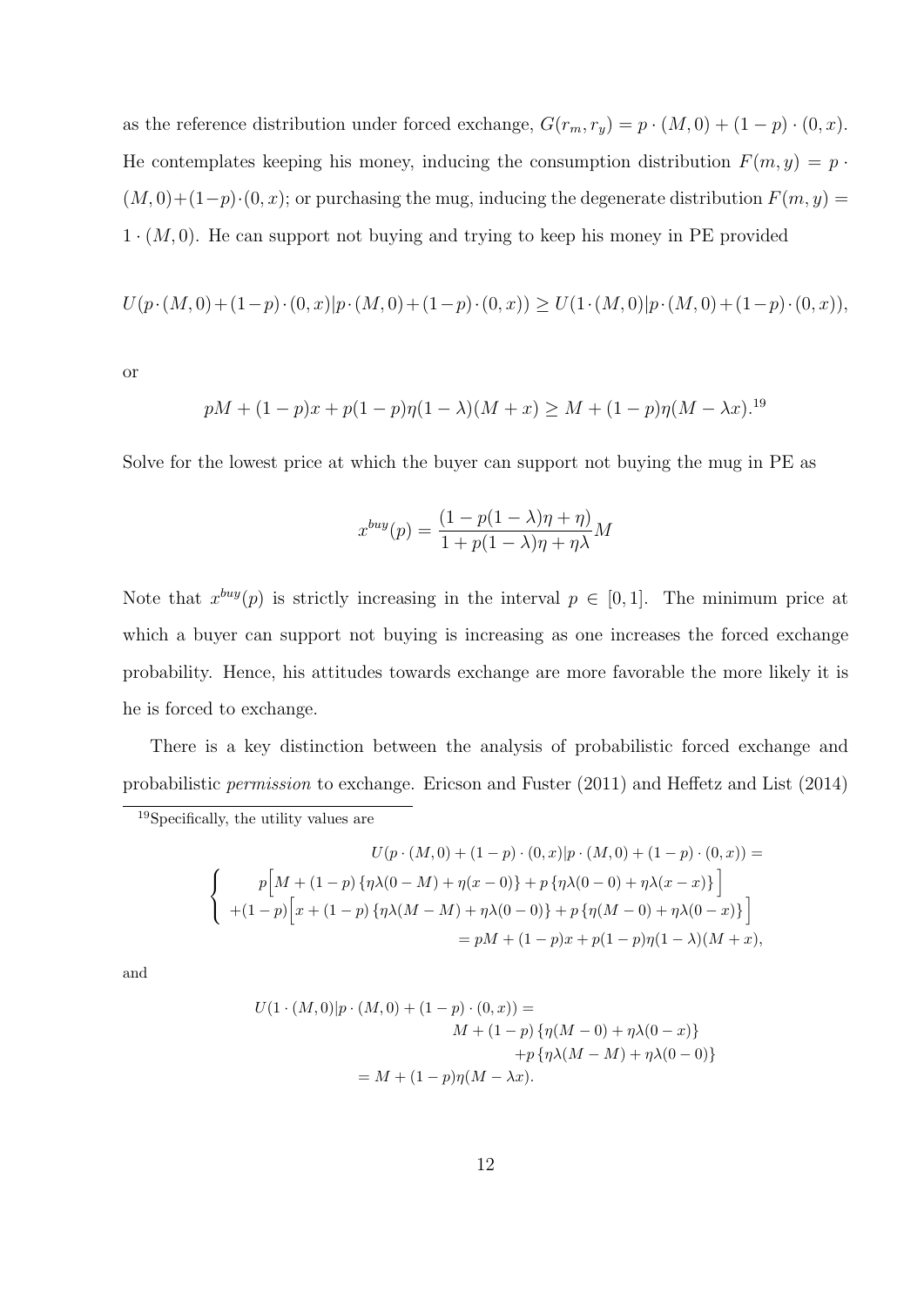both consider probabilistic permission of exchange by endowing subjects with an object, a university pen, and examining whether they are willing to exchange for another object, a university mug, under varying probability of exchange permission. Individuals holding a reference point of keeping their object (that is, those individuals that deliver the endowment effect in  $KR$ ) are unaffected by the permission to trade.<sup>20</sup> Further, individuals who have sufficiently strong preferences for the mug instead of the pen, will trade in any PE and not be affected by the manipulation.<sup>21</sup> Hence, manipulating the permission to exchange does not generate a sharp test of KR: not responding to the permission to exchange is fully consistent with PE. Furthermore, the permission to exchange only influences individuals who wish to exchange and so would not deliver an endowment effect to begin with.

We also differ from Ericson and Fuster  $(2011)$  in the equilibrium concept we use for our tests. They focus their analysis on the refined KR equilibrium concept Preferred Personal Equilibrium, PPE. In addition to the fact that the standard endowment effect does not survive this refinement, in our setup of forced exchange, PPE even predicts a reverse endowment effect for any  $p > 0$  (see Appendix A.1.3 for detail). Our strategy is to only use properties

$$
U(u_p, 0|u_p, 0) \ge U(q \cdot (0, u_m) + (1 - q) \cdot (u_p, 0)|u_p, 0) \Rightarrow
$$
  
\n
$$
u_p \ge q \cdot [u_m + \eta(u_m - 0) + \eta \lambda(0 - u_p)] + (1 - q) \cdot u_p \Rightarrow
$$
  
\n
$$
u_p \ge [u_m + \eta(u_m - 0) + \eta \lambda(0 - u_p)] \Rightarrow
$$
  
\n
$$
u_p \ge \frac{1 + \eta}{1 + \eta \lambda} u_m,
$$

is independent of the probability, *q*.

<sup>21</sup>The individual can support attempting to exchange in PE, for  $\lambda > 1$ , provided

$$
U(q \cdot (0, u_m) + (1 - q) \cdot (u_p, 0)|q \cdot (0, u_m) + (1 - q) \cdot (u_p, 0)) \ge U(u_p, 0|q \cdot (0, u_m) + (1 - q) \cdot (u_p, 0)) \Rightarrow
$$
  

$$
qu_m + (1 - q)u_p + q(1 - q)\eta(1 - \lambda)(u_m + u_p) \ge u_p + q[\eta u_p - \eta \lambda u_m] \Rightarrow
$$
  

$$
q \ge \frac{(1 + \eta \lambda)u_p - (1 + \eta)u_m}{\eta(\lambda - 1)(u_m + u_p)}.
$$

Note that if  $u_p \n\t\leq \frac{1+\eta}{1+\eta\lambda}u_m$ , exchange is supportable for all  $q \in [0,1]$  in PE and if  $u_p \geq \frac{1+\eta\lambda}{1+\eta}u_m$ , exchange is not supportable for any  $q \in [0, 1]$ . When combined with the above equilibrium condition on not exchanging, this development implies that if an individual cannot support keeping his object in PE,  $u_p < \frac{1+\eta}{1+\eta\lambda} u_m$ , he can support exchanging at any probability.

<sup>&</sup>lt;sup>20</sup>In a mug-pen exchange environment, let  $u_p$  be the consumption utility of a pen and  $u_m$  be the consumption utility of a mug. Under probabilistic permission of exchange, *q*, a person endowed with a pen may hold as a reference point either keeping the pen  $(u_p, 0)$  or exchanging when permitted to do so  $q \cdot (0, u_m) + (1 - q) \cdot (u_p, 0)$ . The PE supporting keeping the object is unaffected by *q*. To see this note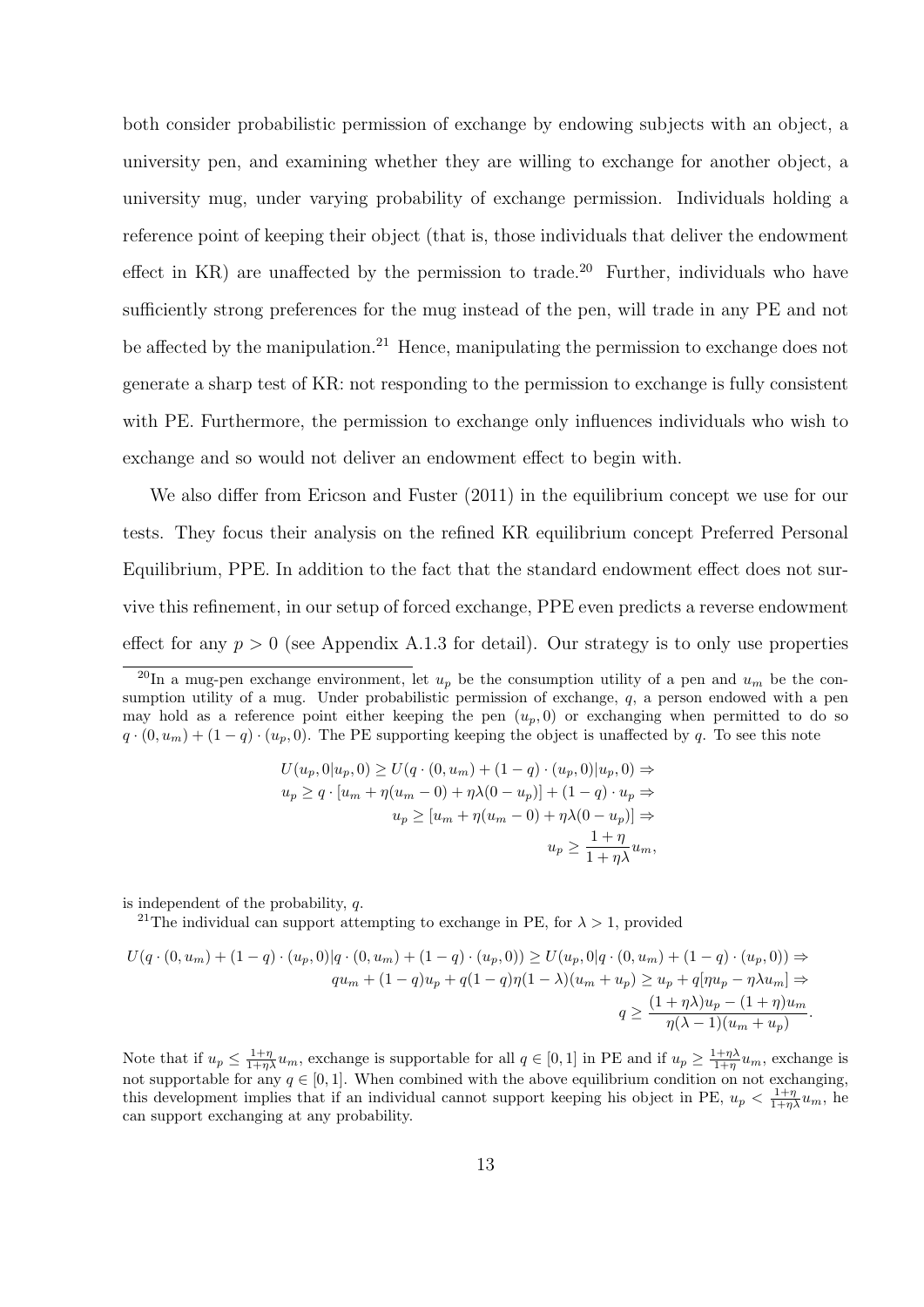of the broader set of PEs, thus making our test more conservative in terms of the conditions we impose on optimal behavior.

### **2.4 Behavioral Predictions**

Both buyers and sellers become more favorable towards exchange the more likely it is they are forced to exchange. This leads to three key theoretical implications upon which our experimental design is predicated.<sup>22</sup>

*Implication 1: No endowment effect at*  $p = 0.5$ . One cannot support an endowment effect in PE at forced exchange probability 0.5 as

$$
x^{sell}(0.5) = \frac{1 + 0.5(1 - \lambda)\eta + \eta\lambda}{1 - 0.5(1 - \lambda)\eta + \eta}M =
$$
  

$$
x^{buy}(0.5) = \frac{1 - 0.5(1 - \lambda)\eta + \eta}{1 + 0.5(1 - \lambda)\eta + \eta\lambda}M = M.
$$

With  $p = 0.5$ , when considering the consumption value of the mug as the price,  $x = M$ , sellers cannot support not selling and buyers cannot support not buying in PE. Given that we examine the environment most conducive to endowment effects, this is a critical observation. The intuition for this effect is simple. A buyer and seller with forced exchange probability 0.5 are indistinguishable except for their label, both can expect to consume either a mug with probability 0.5 or money with probability 0.5. Both hold as their reference point  $0.5 \cdot (M, 0) + 0.5 \cdot (0, x)$ , and so both have equal valuations when contemplating the value of engaging in exchange.

*Implication 2: Reverse endowment effect for*  $p > 0.5$ . Note that  $x^{sell}(p)$  is strictly decreasing

<sup>&</sup>lt;sup>22</sup>We showcase once more the piece-wise linear case for the reference-dependent consumption, a generalized version may be found in Appendix A.1.2.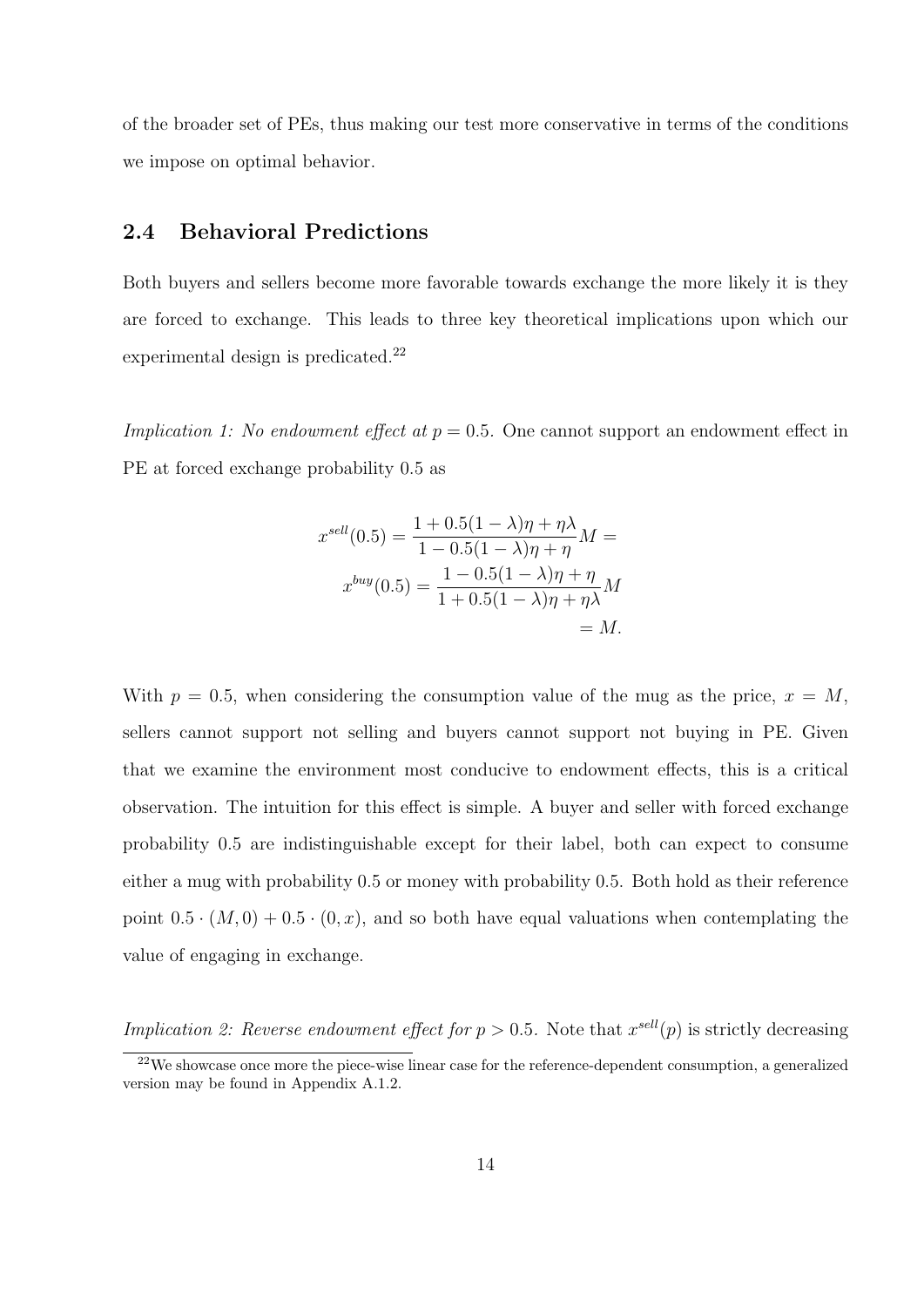in  $p$ , while  $x^{buy}(p)$  is strictly increasing in  $p$ . Combining these facts with Implication 1 implies

$$
x^{sell}(p) < M < x^{buy}(p) \text{ for } p > 0.5.
$$

The intuition is again simple. For  $p > 0.5$ , a buyer's reference point even in the situation most conducive to the endowment effect consists of a high probability of receiving the mug. Given the expectation of having the mug, he's actually quite willing to pay for it, increasing  $x^{buy}(p)$  to above the consumption value, *M*. A similar logic reduces  $x^{sell}(p)$  for the seller below the consumption value, M. The condition  $x^{buy}(p) > x^{sell}(p)$  is what we term a reverse endowment effect.

*Implication 3: Complementary Symmetry.* In the environment most conducive to generating an endowment effect, a seller under forced exchange probability, *p*, holds as her reference point  $p \cdot (0, x) + (1 - p) \cdot (M, 0)$ . Similarly, a buyer under forced exchange probability,  $1 - p$ , holds as his reference point  $p \cdot (0, x) + (1 - p) \cdot (M, 0)$ . This leads to the following observation

$$
x^{sell}(p) = \frac{(1 + p(1 - \lambda)\eta + \eta\lambda)}{(1 - p(1 - \lambda)\eta + \eta)}M = x^{buy}(1 - p) = \frac{(1 - (1 - p)(1 - \lambda)\eta + \eta)}{1 + (1 - p)(1 - \lambda)\eta + \eta\lambda}M.
$$

A buyer with forced exchange probability  $1 - p$  should have  $x^{buy}(1 - p)$  exactly equal to the value of  $x^{sell}(p)$  for a seller with forced exchange probability p. Both hold as their reference point  $p \cdot (0, x) + (1 - p) \cdot (M, 0)$ , and so both have equal valuations when contemplating the value of engaging in exchange.

Transitioning from our three theoretical implications to behavioral predictions requires a mapping from  $x^{sell}(p)$  and  $x^{buy}(p)$  to real statements on buyer and seller valuations. We make the assumption that for all prices greater than  $x^{buy}(p)$ , the buyer chooses not to buy, following the PE most conducive to generating endowment effects. At prices below  $x^{buy}(p)$ , we assume the buyer chooses to buy, such that  $x^{buy}(p)$  precisely identifies Willingness To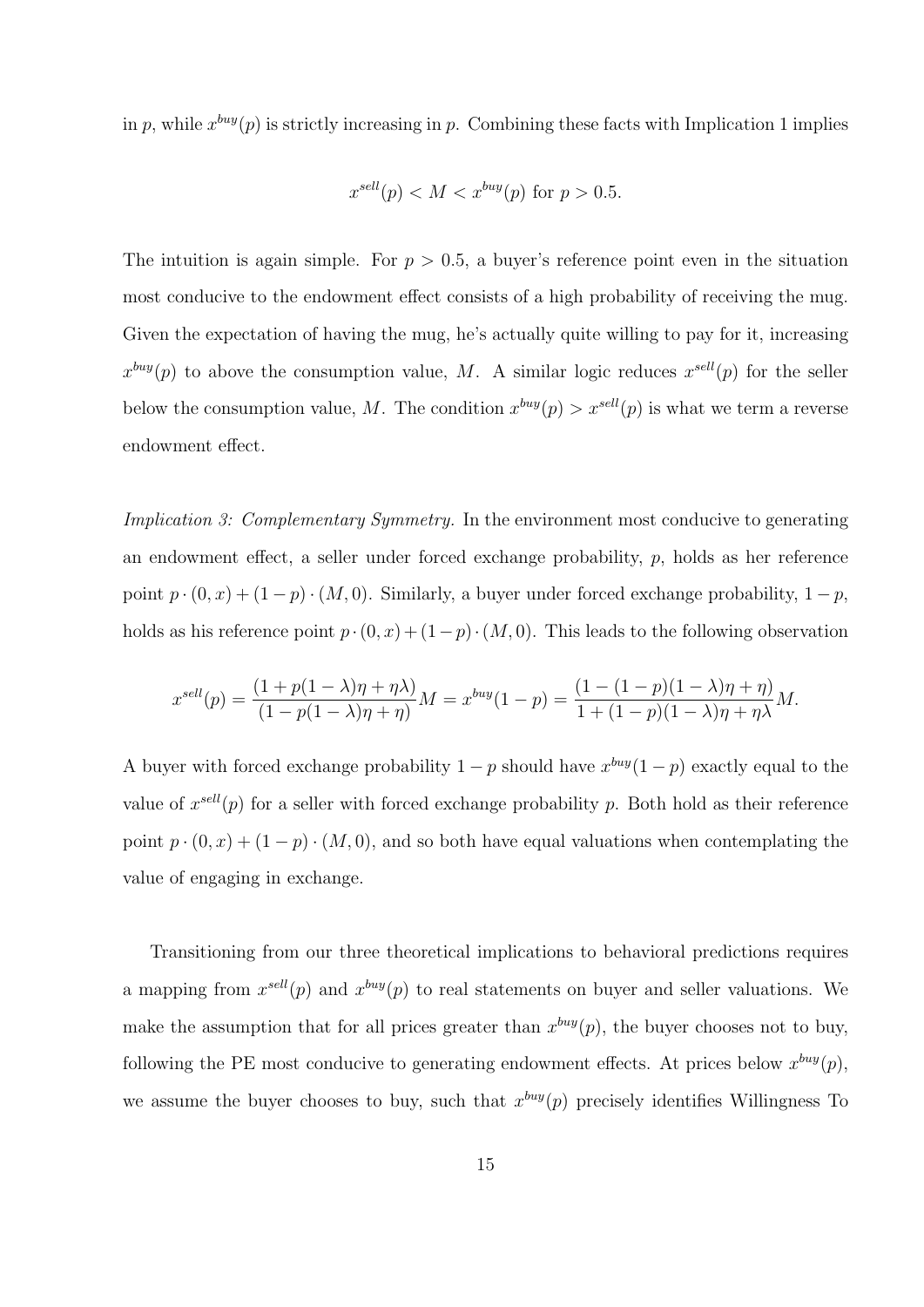Pay (WTP).<sup>23</sup> Similarly, we assume that for all prices less than  $x^{sell}(p)$ , the seller chooses not to sell, following the PE most conducive to generating endowment effects. At prices above  $x^{sell}(p)$ , we assume the seller chooses to sell, such that  $x^{sell}(p)$  precisely identifies Willingness To Accept (WTA).<sup>24</sup> In Appendix Section A.1.4 we relax this assumption and analyze the possibility that the method of choice interacts with the elicitation of buyer and seller valuations.

# **3 Experimental Setup**

We conduct a market exchange experiment in a large first year introductory economics class at the University of Lausanne. The design follows closely the setup of Kahneman et al. (1990) with the critical innovation of introducing a probability of forced exchange.

In an initial sample of 465 students, subjects were separated by the middle aisle of a large classroom into a group of *buyers* (N=236) and a group of *sellers* (N=229).<sup>25</sup> All students were given a package of instructions and at the same time every student in the group of sellers had a university mug placed on the desk in front of them. The instructions described the content, tasks and payments of the experiment. Sellers (buyers) were told that they were now in possession of a university mug (CHF  $10 \approx$  USD 10) which they could potentially sell (use to buy a mug). Participants were described the market price determination mechanism and were exhorted to reveal their true valuations.

$$
U(M,0|M,0) \ge U((1-p)(0,x) + p(M,0)|M,0) \Rightarrow
$$
  

$$
x \le \frac{1+\eta\lambda}{1+\eta}M.
$$

Note that

$$
\frac{1+\eta\lambda}{1+\eta}M \ge x^{buy}(p) = \frac{(1-p(1-\lambda)\eta+\eta)}{1+p(1-\lambda)\eta+\eta\lambda}M \ \forall \ p \in [0,1],
$$

such that for any potential price  $x \leq x^{buy}(p)$  the inequality for the above PE condition will be satisfied.

 $24$ The logic is identical to that for buyers above.

<sup>&</sup>lt;sup>23</sup>Indeed, for prices below  $x^{buy}(p)$  it is a PE for buyers to hold a reference point of buying and doing so. To see this note the PE condition for such behavior would be

<sup>&</sup>lt;sup>25</sup>We have no prior reason to believe that people sitting on one versus the other side would have different consumption values for the traded objects or different levels of reference-dependence.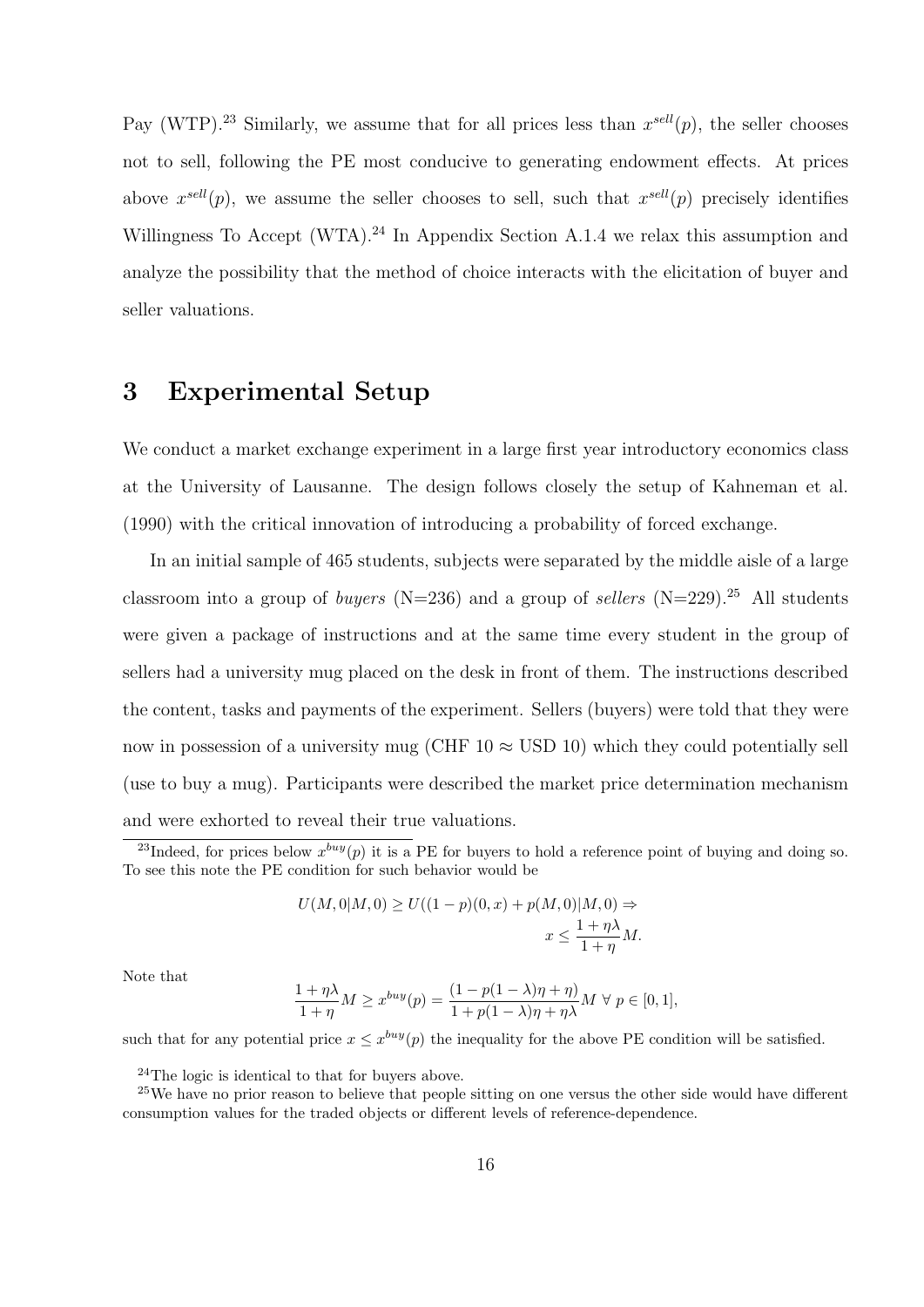Subjects were assigned at random to one of four different forced exchange probabilities, *p* ∈ {0,0.25, 0.5, 0.75}, by providing them with a different packet of instructions. Hence, all four markets were conducted at the same time.<sup>26</sup> Subjects were told that upon realization of the market price, a random number between 1 and 100 would be drawn. If this number was between 1 and *p*, they would be forced to sell (buy) a mug at the market price irrespective of their price responses. If the forced exchange occurred, they would receive the market price in exchange for their mug (receive a mug and pay the market price).

Once the price determination mechanism and forced exchange probability had been explained, participants indicated at which price they would be willing to sell (buy) a mug on a separate page listing prices from CHF 0.50 to CHF 10 in CHF 0.50 increments. Appendix section A.2 provides translated instructions.

A total of 40 students from higher years assisted the implementation of the experiment. Once all questionnaires were completed, the assistants entered all answers into a spreadsheet in order to compute market prices and to prepare payments. In the meantime, the usual lecture was held in the classroom. Shortly before the end of the lecture all participants received payments and mugs according to the outcome of the experiment.<sup>27</sup>

# **4 Results**

We begin by examining behavior in our baseline condition without forced exchange,  $p = 0$ . The first row of Table 1 provides the mean and median valuations for buyers and sellers, a *t*-test of their difference, and a Mann-Whitney test for equality of the two distributions for the 120 subjects assigned to the  $p = 0$  condition. Clear from Table 1 is the existence of substantial endowment effect, with sellers' Willingness To Accept (WTA) exceeding buyers' Willingness To Pay (WTP) by around CHF 2.51 (robust s.e.  $= 0.44$ ). Sellers have an average

 $^{26}$ Any potential concerns about mistaken market power or subjects' beliefs about the other side of the market are alleviated by our close replication of these initial results with subjects facing a random price mechanism. See section 4.1 for details.

<sup>27</sup>An anonymous identification sheet was handed with the instructions to ensure the correct attribution of payments and mugs.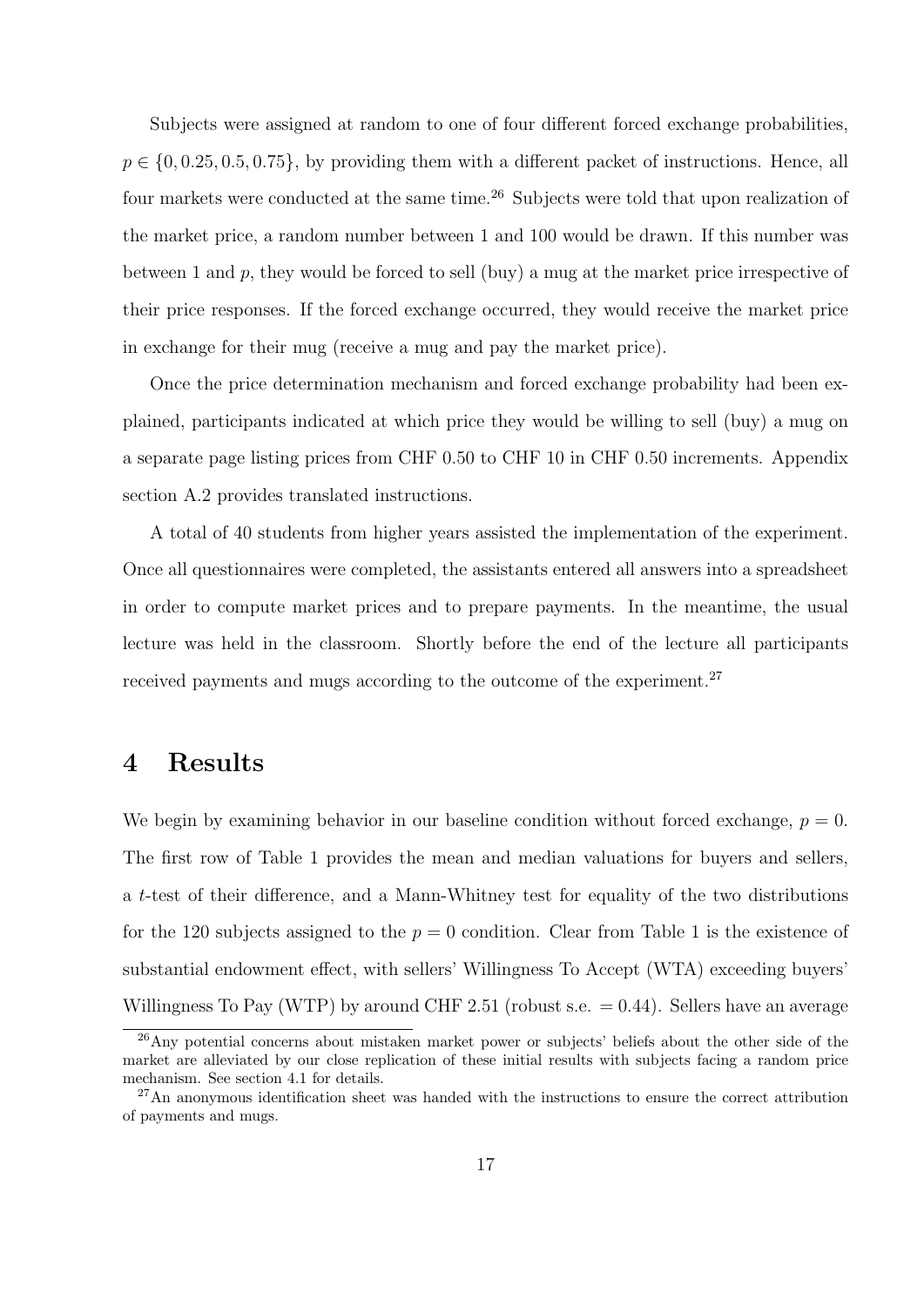WTA of CHF 6.96 (0.31) while buyers have an average WTP of only CHF 4.45 (0.31). The difference between the two groups' average valuations is significant,  $t = 5.71$ ,  $(p < 0.01)$ , and a Mann-Whitney test also rejects the null hypothesis of equal distributions, *z* = 5*.*31*,* (*p <* 0*.*01). This first result confirms the usual finding in the endowment effect literature (Knetsch and Sinden, 1984; Knetsch, 1989; Kahneman et al., 1990), where sellers' WTA consistently exceeds buyers' WTP.

| Forced Exchange<br>Probability | Sellers<br># | <b>Buyers</b><br># | WTA<br>$(\mathrm{s.e})$ | WTP<br>(s.e)   | WTA-WTP<br>(s.e) | t-test<br>(p-value) | MW-test<br>(p-value) |
|--------------------------------|--------------|--------------------|-------------------------|----------------|------------------|---------------------|----------------------|
| $p=0$                          | 60           | 60                 | 6.96<br>(0.31)          | 4.45<br>(0.31) | 2.51<br>(0.44)   | 5.71<br>(p<0.01)    | 5.31<br>(p<0.01)     |
| $p = 0.25$                     | 60           | 60                 | 7.06<br>(0.37)          | 3.65<br>(0.25) | 3.41<br>(0.38)   | 9.03<br>(p<0.01)    | 7.22<br>(p<0.01)     |
| $p = 0.5$                      | 60           | 55                 | 6.40<br>(0.33)          | 3.73<br>(0.34) | 2.67<br>(0.45)   | 5.98<br>(p<0.01)    | 5.32<br>(p<0.01)     |
| $p = 0.75$                     | 56           | 54                 | 7.07<br>(0.33)          | 4.08<br>(0.24) | 2.99<br>(0.41)   | 7.23<br>(p<0.01)    | 6.02<br>(p<0.01)     |

Table 1: Valuations in Primary Experiment

*Notes*: Robust standard errors in parentheses. WTA = Seller's Willingness To Accept. WTP = Buyer's Willingness To Pay. *t*-test for equality in means. MW-test for equality in distributions.

Having established a baseline endowment effect, we test the main behavioral predictions generated by our three theoretical implications. The KR model predicts that seller's valuations should decrease and buyers' valuations should increase as forced exchange probabilities increase in the set  $p \in \{0, 0.25, 0.5, 0.75\}$ . Further, buyers' and sellers' valuations should be equal under forced exchange probability  $p = 0.5$ , the endowment effect should reverse for  $p > 0.5$ , and buyers and sellers in complementary conditions should have identical valuations. Figure 1 presents mean valuations corresponding to Table 1, testing these implications.<sup>28</sup> *Result 1: Endowment effect at*  $p = 0.5$ *.* 

Figure 1 documents a substantial endowment effect for  $p = 0.5$ . Sellers' WTA exceeds buyers' WTP by CHF 2.67 (robust s.e.  $= 0.45$ ). This differential valuation is significantly

 $^{28}$ Figure A1 provides the distributions of valuations for buyers and sellers in the primary experiment.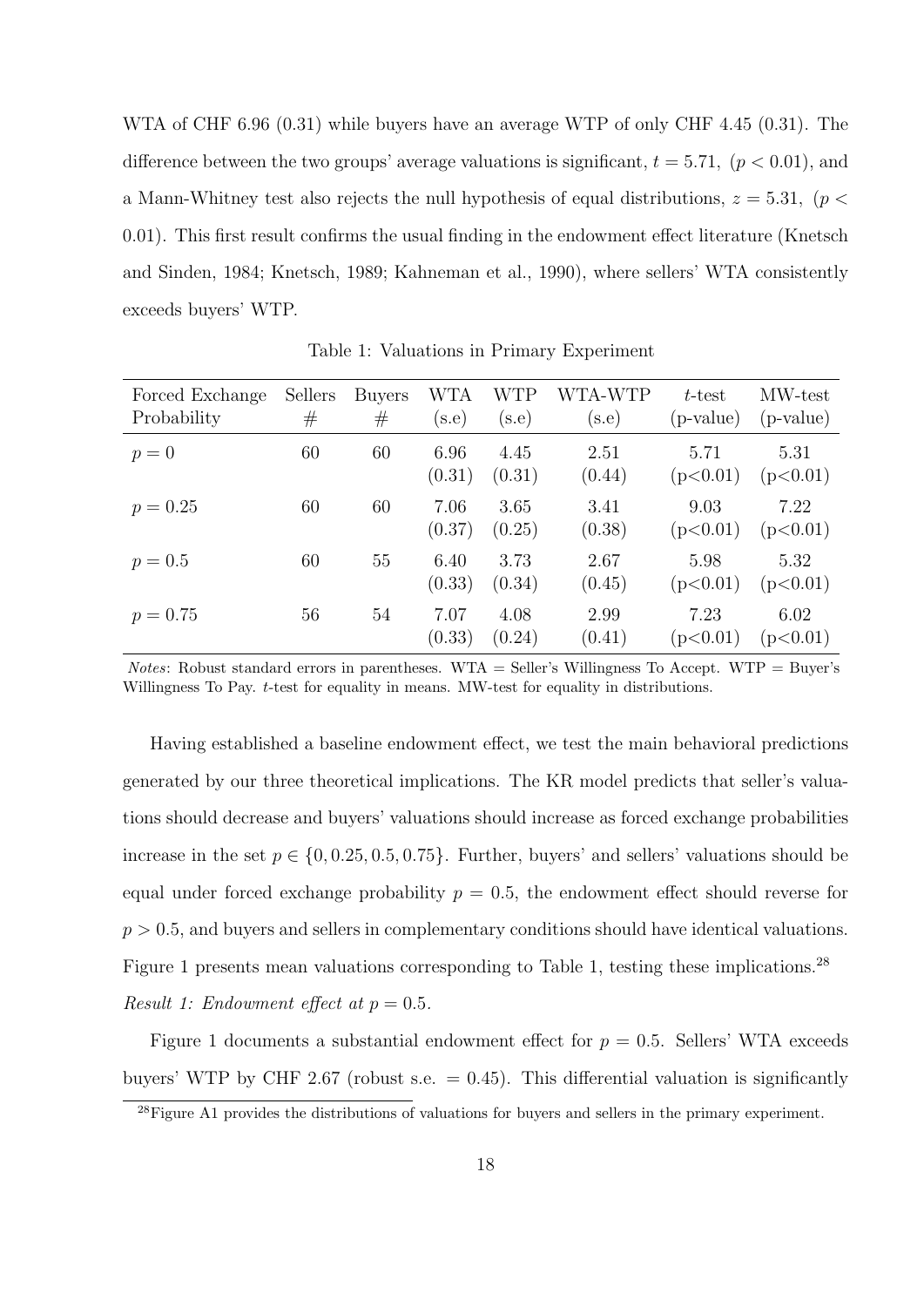

Figure 1: Mean Valuations with Forced Exchange

different from 0,  $t = 5.98$ ,  $(p < 0.01)$ .<sup>29</sup> Hence, we reject Implication 1 of the KR development that exchange asymmetries are eliminated at  $p = 0.5$ .

### *Result 2: No reverse endowment effect at*  $p > 0.5$ *.*

The endowment effect of Figure 1 is maintained at  $p = 0.75$ . Sellers' WTA exceeds buyers' WTP by CHF 2.99 (robust s.e.  $=0.41$ ). This value differs significantly from 0,  $t = 7.23$ ,  $(p < 0.01)$ , and we clearly reject the null hypothesis that this value is negative.<sup>30</sup> Hence, we reject Implication 2 of the KR development that the endowment effect reverses for  $p > 0.5$ .

*Result 3: No complementary symmetry.*

<sup>&</sup>lt;sup>29</sup>A Mann-Whitney test for equality of distributions also rejects the null hypothesis of equal distributions,  $z = 5.32, (p < 0.01).$ 

<sup>30</sup>A Mann-Whitney test for equality of distributions also rejects the null hypothesis of equal distributions,  $z = 6.02, (p < 0.01).$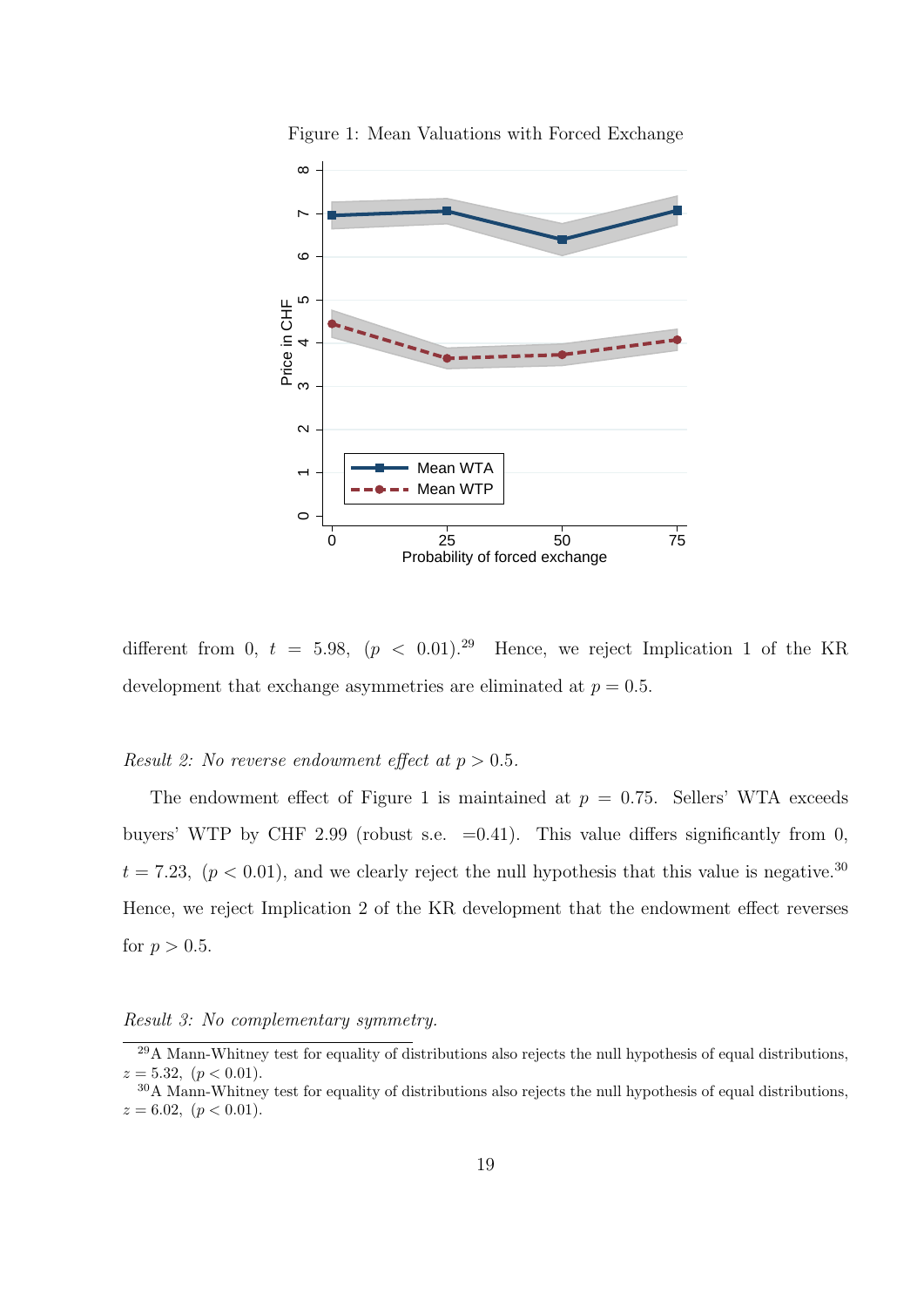In Table 2 we regress valuations on an indicator for being a seller in the three symmetry groups where buyers and sellers face complementary probabilities. The KR model predicts equal valuations across these three groups. In each case sellers' WTA exceeds buyers WTP by between CHF 2.67 - 3.42. For all three cases we reject at the 1% level the null hypothesis that buyers and sellers in complementary conditions have identical valuations. Hence, we reject Implication 3 of the KR development for complementary symmetry.

|                            |                                         | Dependent Variable: Sellers' WTA or Buyers' WTP |                                         |
|----------------------------|-----------------------------------------|-------------------------------------------------|-----------------------------------------|
|                            | Seller, $p = 0.75$<br>Buyer, $p = 0.25$ | Seller, $p = 0.50$<br>Buyer, $p = 0.50$         | Seller, $p = 0.25$<br>Buyer, $p = 0.75$ |
| Seller $(0 \text{ or } 1)$ | $3.424***$                              | $2.667***$                                      | $2.978***$                              |
|                            | (0.411)                                 | (0.446)                                         | (0.381)                                 |
| Constant                   | $3.650***$                              | $3.733***$                                      | $4.080***$                              |
|                            | (0.239)                                 | (0.250)                                         | (0.244)                                 |
|                            | 114                                     | 115                                             | 116                                     |

Table 2: Formal test of KR symmetry predictions

*Notes*: Robust standard errors in parentheses. \*,\*\*,\*\*\* indicates significance at the 10, 5 and 1 percent level, respectively.

### **4.1 Robustness Tests**

Our market exchange experiments demonstrate a significant and persistent endowment effect. Under the KR model, if individuals behave according to the rational expectations PE concept, the endowment effect should be sensitive to probabilistic forced exchange. We develop three core predictions for the KR model under PE, related to this sensitivity. All three predictions are rejected in the data.

Before drawing conclusions from these results, we present a series of robustness tests, calling upon data from an additional 465 subjects. These robustness tests explore the possibility that particular design details such as the order in which information was presented or the method of price determination influenced behavior. There has been substantial discussion as to the robustness of the endowment effect to deviations in experimental design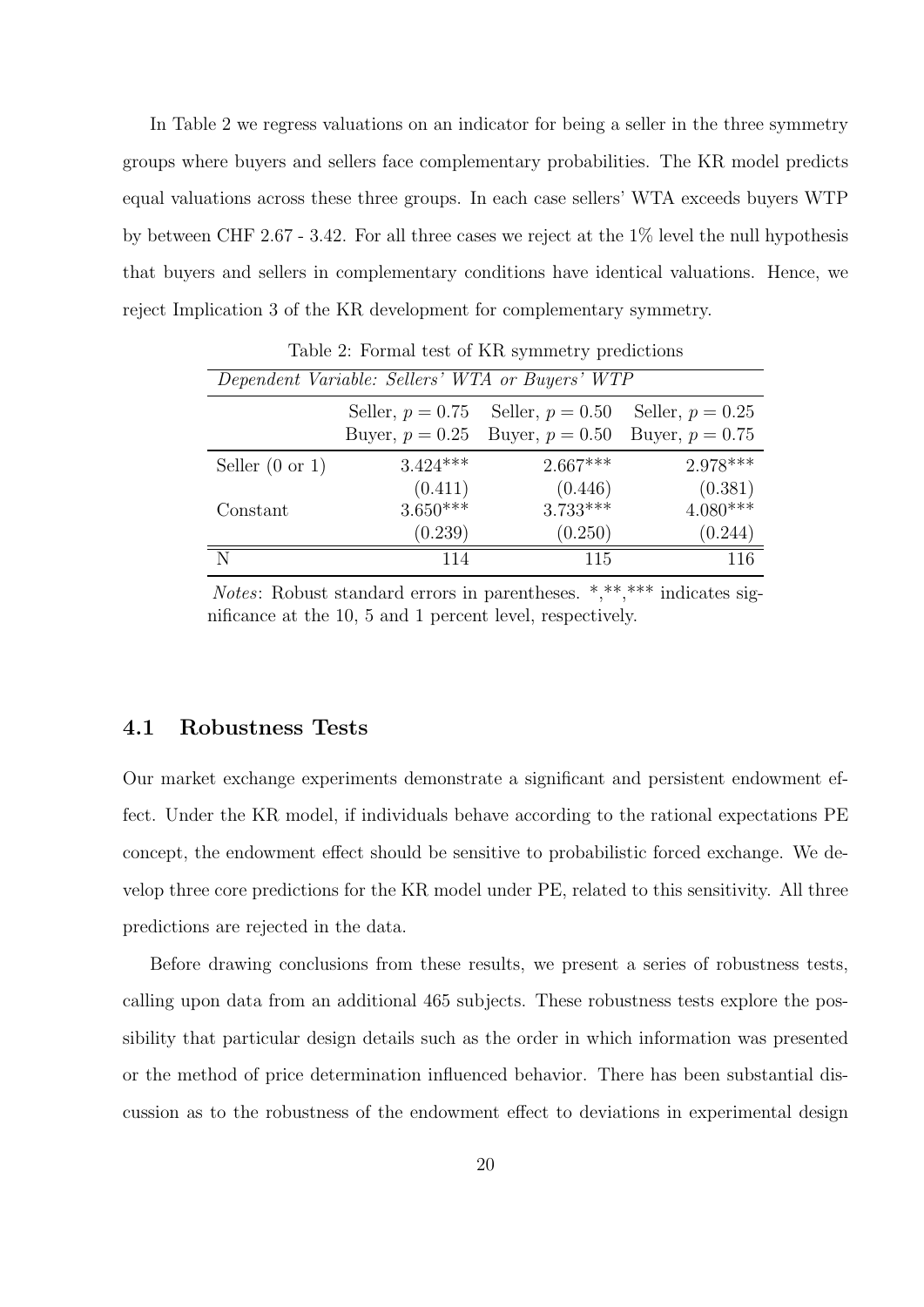(Plott and Zeiler, 2005, 2007). Hence, our additional results speak to potential confounds presented in this literature as well.

#### **4.1.1 Mechanism First Treatment**

One potentially important design element is the order in which instructions are received. In our initial setup, a mug was distributed to each seller right at the beginning of the experiment together with the instructions. Participants thus received the mug before having learned about the forced exchange mechanism. Though *prima-facie* this seems a minor detail, it may indeed influence behavior as individuals may focus their attention disproportionately on the element that is presented first. Indeed, K˝oszegi and Rabin (2006) intuited such a first-focus view of the reference point :

*Specifically, a person's reference point is her probabilistic beliefs about the relevant consumption outcome held between the time she first focused on the decision determining the outcome and shortly before consumption occurs.* (Kőszegi and Rabin, 2006, p. 1141)

If reference points are influenced by such first-focus in our experiment, we may be rejecting the predictions of the KR model simply because subjects did not attend to the forced exchange mechanism.

In order to eliminate this confounding factor, we change the timing of the experiment to help ensure subjects focus on probabilistic forced exchange. The design coincides exactly with our primary experiment except that we first distributed the instructions to the participants without showing or mentioning the mug. Sellers' instructions stated that they were going to receive an *object* and they would need to indicate their willingness to accept. For buyers the instructions said that they had 10 CHF and they would need to indicate their willingness to pay for the *object* that the other participants were going to receive. As the purpose was to draw attention to the probabilistic forced exchange mechanism, we conducted only the markets with  $p \in \{0.25, 0.5, 0.75\}$ , leaving out the baseline condition of  $p = 0$ . The remainder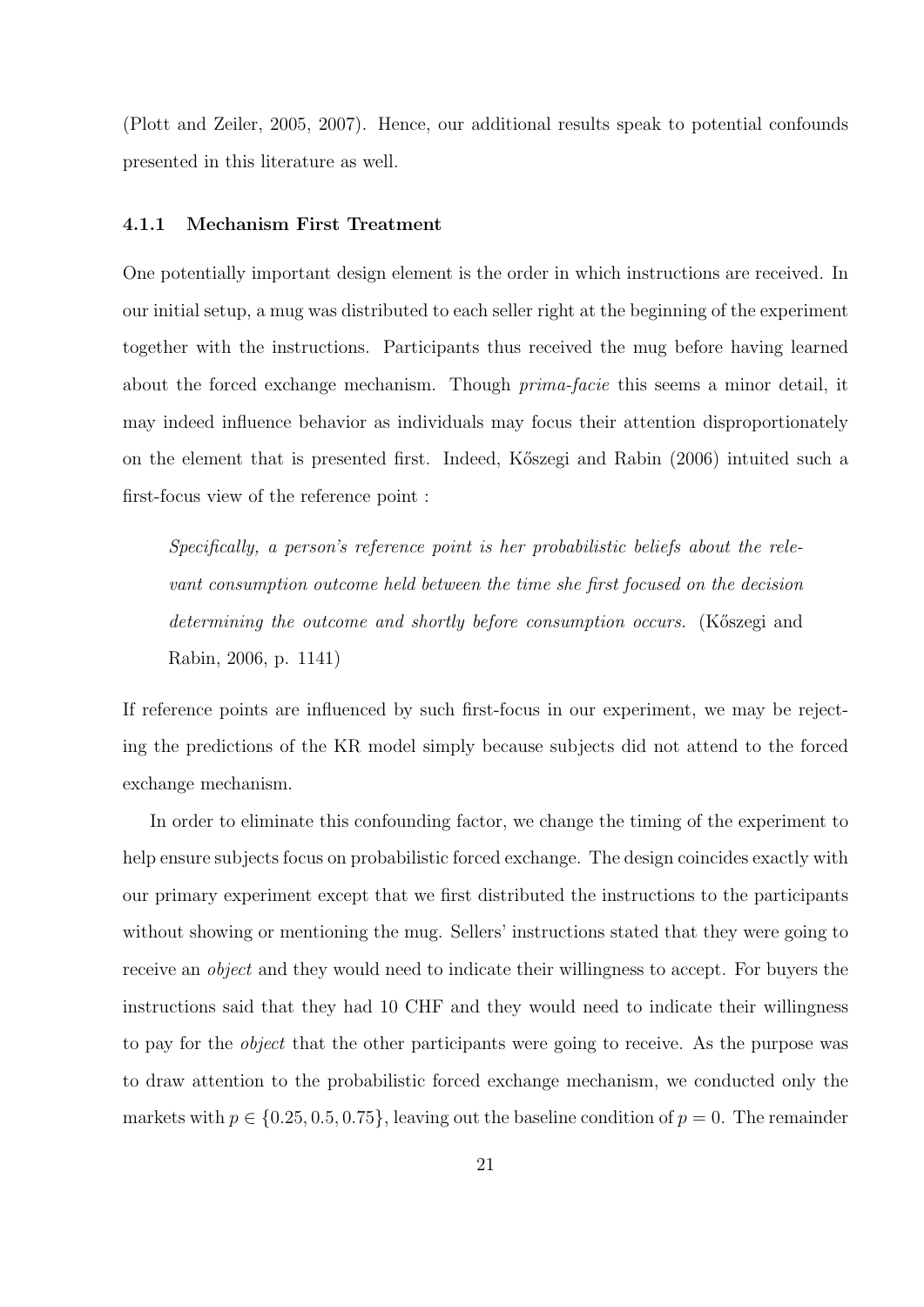of the experiment was unchanged. Appendix section A.2 provides translated instructions. The participants in this Mechanism First treatment were 228 first year law students at the University of Lausanne with 118 (110) serving as sellers (buyers).

### **4.1.2 Random Price Treatment**

The second robustness check serves to overcome potential problems of differing price expectations of buyers and sellers as well as strategic behavior in price indications. Differences in price expectations between buyers and sellers could have affected their stated valuations (Mazar et al., 2014).<sup>31</sup> Another issue discussed in the endowment effect literature is the possibility that individuals may mistakenly try to exert market power despite being price takers (Plott and Zeiler,  $2007$ ).<sup>32</sup> Both of these factors could lead to an endowment effect and could lead it to persist even as forced exchange probabilities are varied.

We address these potential issues by substituting market price determination with random price determination. The setup of this Random Price treatment was identical to the Mechanism First treatment with one minor modification. The text that previously explained the market price formation was replaced with text reflecting that the price for the object would be determined at random between CHF 0.50 and CHF 10. Appendix section A.2 provides translated instructions. This random price determination eliminates market power and equalizes buyer and seller price expectations.

We conducted markets with  $p \in \{0.25, 0.5, 0.75, 0.99\}$ , adding a condition with forced exchange probability of  $p = 0.99$  to verify behavior at the extremes of forced exchange. Participants for the Random Price treatment were recruited from the ORSEE participant pool for experiments at the University and the Ecole Polytechnique of Lausanne (Greiner, 2004). We ran 17 lab sessions with a total of 237 participants, 118 (119) of whom served as sellers (buyers).

 $31$  For example, if sellers had more optimistic price expectations than buyers, this may have increased their relative valuations, delivering an endowment effect.

 $32$ This could deliver an endowment effect with buyers understating their valuations and sellers overstating their valuations in a mistaken attempt to take advantage of the other side of the market.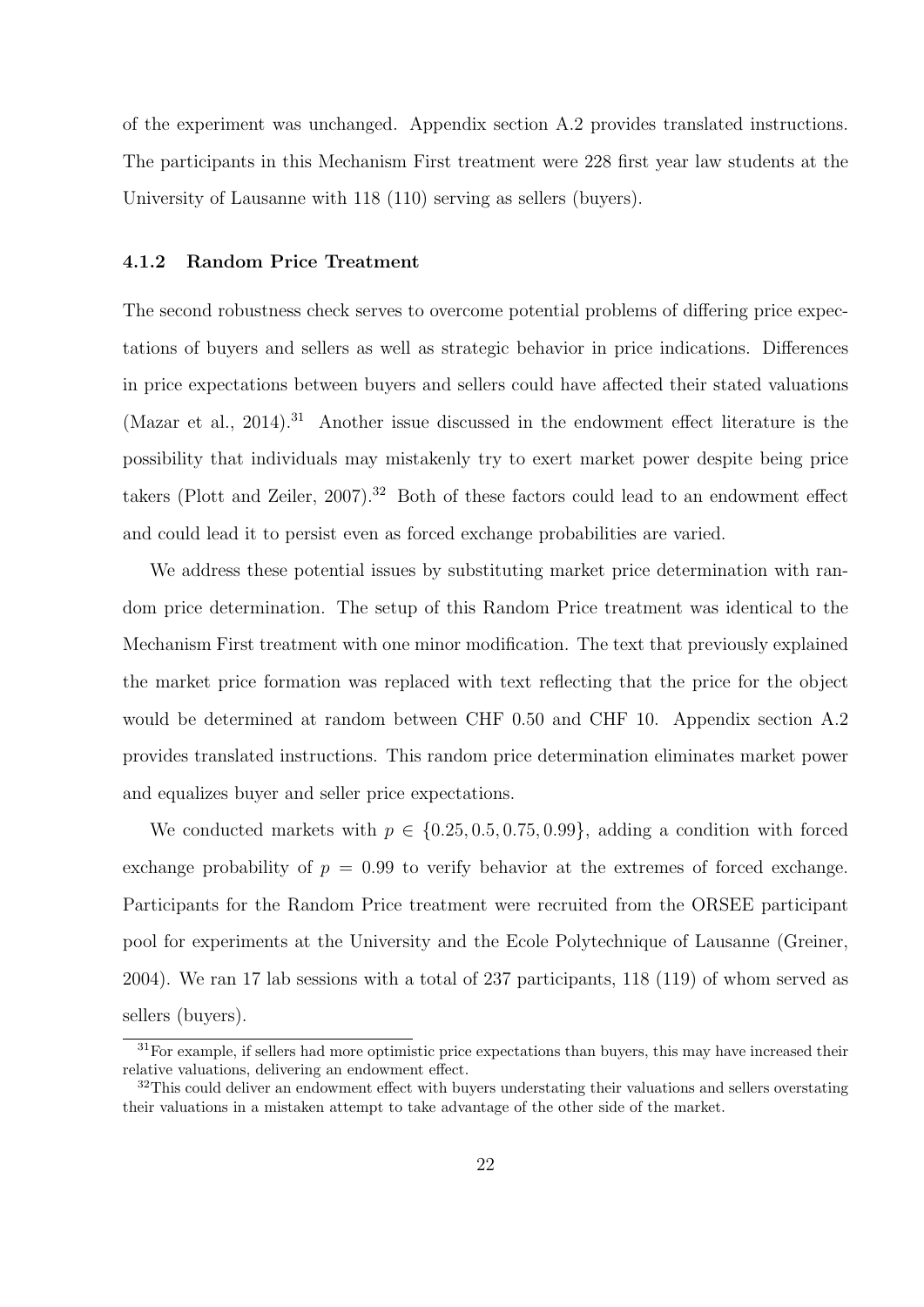#### **4.1.3 Results from Robustness Tests**

Table 3 provides the results of our robustness tests.<sup>33</sup> Both for the Mechanism First and the Random Price treatments, sellers' WTA generally exceeds buyers' WTP. For the  $p = 0.5$ conditions, we find significant endowment effects of between CHF 1.69 (robust s.e  $= 0.54$ ) and CHF 2.05 (0.47), closely corroborating our initial findings. This rejects Implication 1 from our theoretical development. For the *p >* 0*.*5 conditions, we do not find that the endowment effect reverses (though it is somewhat diminished in the Mechanism First treatment). This rejects Implication 2 from our theoretical development. Further, Table A2 provides complementary symmetry tests following those conducted in Table 2. We reject the KR complementary symmetry predictions of Implication 3 for all comparisons. These results compellingly demonstrate the robustness of our findings. When focusing attention on the probabilistic forced exchange mechanism and when using random price determination, we continue to reject the central implications of the KR model's rational expectations equilibrium formulation.

One interesting feature of our robustness results that warrants attention is the directional findings from the Mechanism First treatment. Though sellers' WTA is relatively stable across treatments, buyers appear to respond to changing probabilities, increasing their WTP by around CHF 0.7 for each 25 percentage point increase in forced exchange probability. Increasing forced exchange from  $p = 0.25$  to  $p = 0.75$  increases buyers' WTP by CHF 1.40 (robust s.e.  $= 0.47$ ) and we reject the null hypothesis that mean WTP is equal across the two conditions,  $t = 2.94$ ,  $(p < 0.01)$ .<sup>34</sup> This apparent sensitivity to forced exchange probability is directionally consistent with the KR model. However, given a baseline endowment effect of around CHF 2.50 and recognizing that sellers are effectively stable in their valuations,

<sup>&</sup>lt;sup>33</sup>Figure A3 provides a summary graphic for behavior across conditions and Figure A1 provides the distributions of valuations for buyers and sellers in the robustness tests.

<sup>&</sup>lt;sup>34</sup>A Mann-Whitney test for equality of distributions also rejects the null hypothesis of equal distributions,  $z = 2.78$ ,  $(p < 0.01)$ . Interestingly, for the random price treatment we get a qualitatively similar pattern of increasing valuations for buyers, though this appears to be driven by the  $p = 0.99$  condition, and we get a pattern of increasing valuations for sellers as well. Given the differences in the subject pools, we hesitate to interpret this result.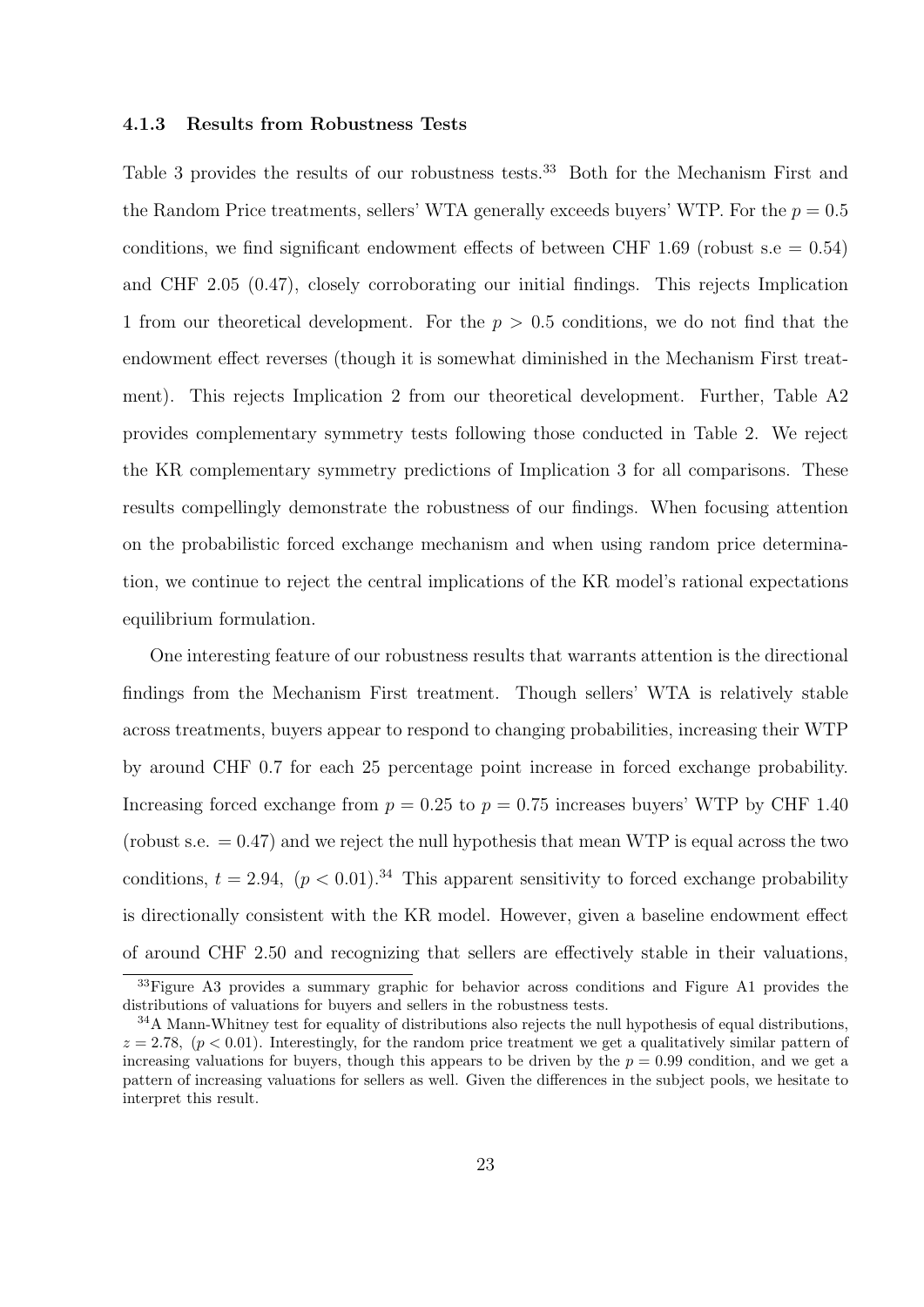| Forced Exchange                    | Sellers | <b>Buyers</b> | WTA    | WTP    | WTA-WTP | $t$ -test   | MW-test     |
|------------------------------------|---------|---------------|--------|--------|---------|-------------|-------------|
| Probability                        | #       | #             | (s.e)  | (s.e)  | (s.e)   | $(p-value)$ | $(p-value)$ |
| Panel A: Mechanism First Treatment |         |               |        |        |         |             |             |
| $p = 0.25$                         | 40      | 35            | 5.99   | 3.24   | 2.74    | 5.91        | 4.89        |
|                                    |         |               | (0.32) | (0.33) | (0.46)  | (p<0.01)    | (p<0.01)    |
| $p = 0.5$                          | 40      | 39            | 6.03   | 3.97   | 2.05    | 4.34        | 4.25        |
|                                    |         |               | (0.33) | (0.34) | (0.47)  | (p<0.01)    | (p<0.01)    |
| $p = 0.75$                         | 38      | 36            | 5.41   | 4.64   | 0.77    | 1.64        | 1.58        |
|                                    |         |               | (0.32) | (0.34) | (0.47)  | $(p=0.10)$  | $(p=0.11)$  |
| Panel B: Random Price Treatment    |         |               |        |        |         |             |             |
| $p = 0.25$                         | 29      | 27            | 5.21   | 2.98   | 2.23    | 3.52        | 3.58        |
|                                    |         |               | (0.49) | (0.40) | (0.63)  | (p<0.01)    | (p<0.01)    |
| $p = 0.5$                          | 40      | 40            | 4.88   | 3.19   | 1.69    | 3.15        | 3.22        |
|                                    |         |               | (0.39) | (0.37) | (0.54)  | (p<0.01)    | (p<0.01)    |
| $p = 0.75$                         | 28      | 29            | 5.66   | 2.91   | 2.75    | 5.95        | 4.95        |
|                                    |         |               | (0.37) | (0.27) | (0.46)  | (p<0.01)    | (p<0.01)    |
| $p = 0.99$                         | 21      | 23            | 6.21   | 4.09   | 2.13    | 3.33        | 3.35        |
|                                    |         |               | (0.53) | (0.35) | (0.64)  | (p<0.01)    | (p<0.01)    |

Table 3: Valuations in Robustness Tests

*Notes*: Robust standard errors in parentheses. WTA = Seller's Willingness To Accept. WTP = Buyer's Willingness To Pay. *t*-test for equality in means. MW-test for equality in distributions.

the extent of sensitivity (CHF 1.40 reduction in endowment effect for a 50 percentage point increase in forced exchange probability) is only about half of what the model predicts.<sup>35</sup>

# **5 Conclusion**

An important advance in the study of potentially reference-dependent behavior is the discipline provided by structured mechanisms for determining the reference point. K<sup>o</sup>szegi

<sup>35</sup>The CHF 2.50 baseline endowment effect from our initial experiment should be reduced to 0 when moving from  $p = 0$  to  $p = 0.5$ . Extrapolating from the treatment differences between  $p = 0.25$  and  $p = 0.75$ (and recognizing that seller's valuations remain stable) would yield a reduction to CHF 2*.*50*−*1*.*40 = 1*.*10 or a reduction of around 56%. This simple exercise assumes that all reduction in the endowment effect should come from buyers who forecast the stable valuations they would have as mug owners and assumes that buyer valuations are linear in forced exchange probability.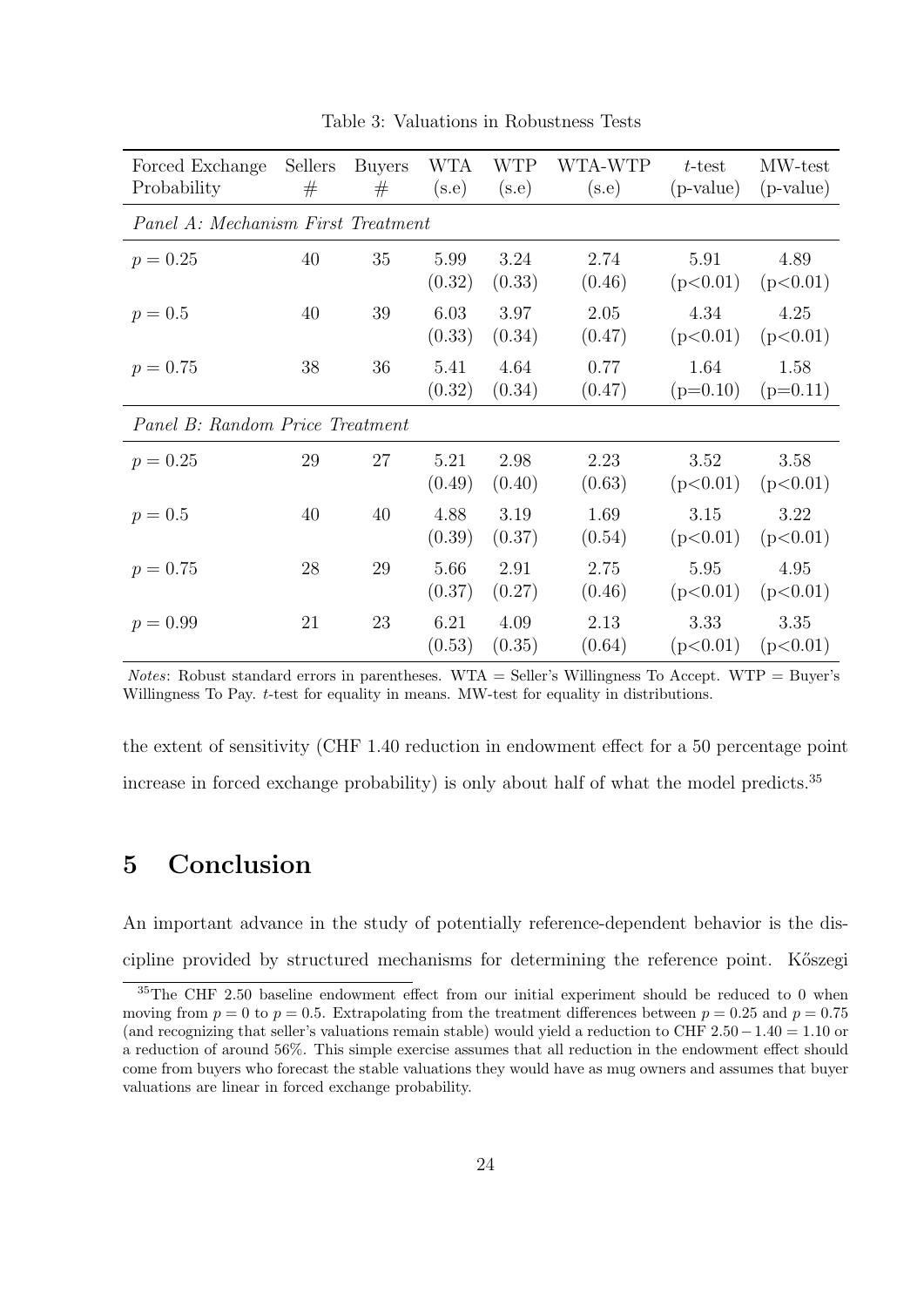and Rabin (2006) provide such discipline by positing a reference point grounded in rational expectations. The key construct in this development is that individuals rationally forecast their sensations of gains and losses and build consistent plans accordingly. This behavior is summarized in the rational expectations equilibrium concept, personal equilibrium, which states an individual can only expect to consume something that he will consume given he expects it.

We examine the predictions of Kőszegi and Rabin (2006) personal equilibrium in the context of market experiments with probabilistic forced exchange. Sellers endowed with university mugs and buyers endowed with money have their valuations elicited as in standard exchange experiments, but with one critical innovation. With probability  $p$ , exchange is forced at the market price regardless of stated preferences. This innovation generates a dilemma: buyers and sellers can no longer avoid losses by not engaging in exchange. This reduces personal equilibrium behavior of not exchanging, making individuals more favorable to exchange the higher the probability that exchange will be forced. This mechanism has the potential to eliminate and even reverse the commonly-found endowment effect exchange asymmetry (Knetsch and Sinden, 1984; Knetsch, 1989; Kahneman et al., 1990).

In a series of experiments with forced exchange, our results uniformly reject the predictions of the K˝oszegi and Rabin (2006) model's personal equilibrium concept. Sellers' valuations exceed buyers' valuations under all probabilities of forced exchange. In robustness tests where attention is drawn specifically to the forced exchange mechanism, the results are directionally more promising for buyers, but still reject the main thrust of the theoretical predictions. The endowment effect exists and persists.

Reference-dependent preferences remain the leading rationale for exchange asymmetries such as the endowment effect. Given that K<sup>"</sup> Sizegi and Rabin (2006) is, at its core, a model of reference dependence, our results are consistent with this core feature. Our results are inconsistent with the rational expectations equilibrium concept that requires individuals to forecast their future sensations of gains and losses and build consistent plans accordingly.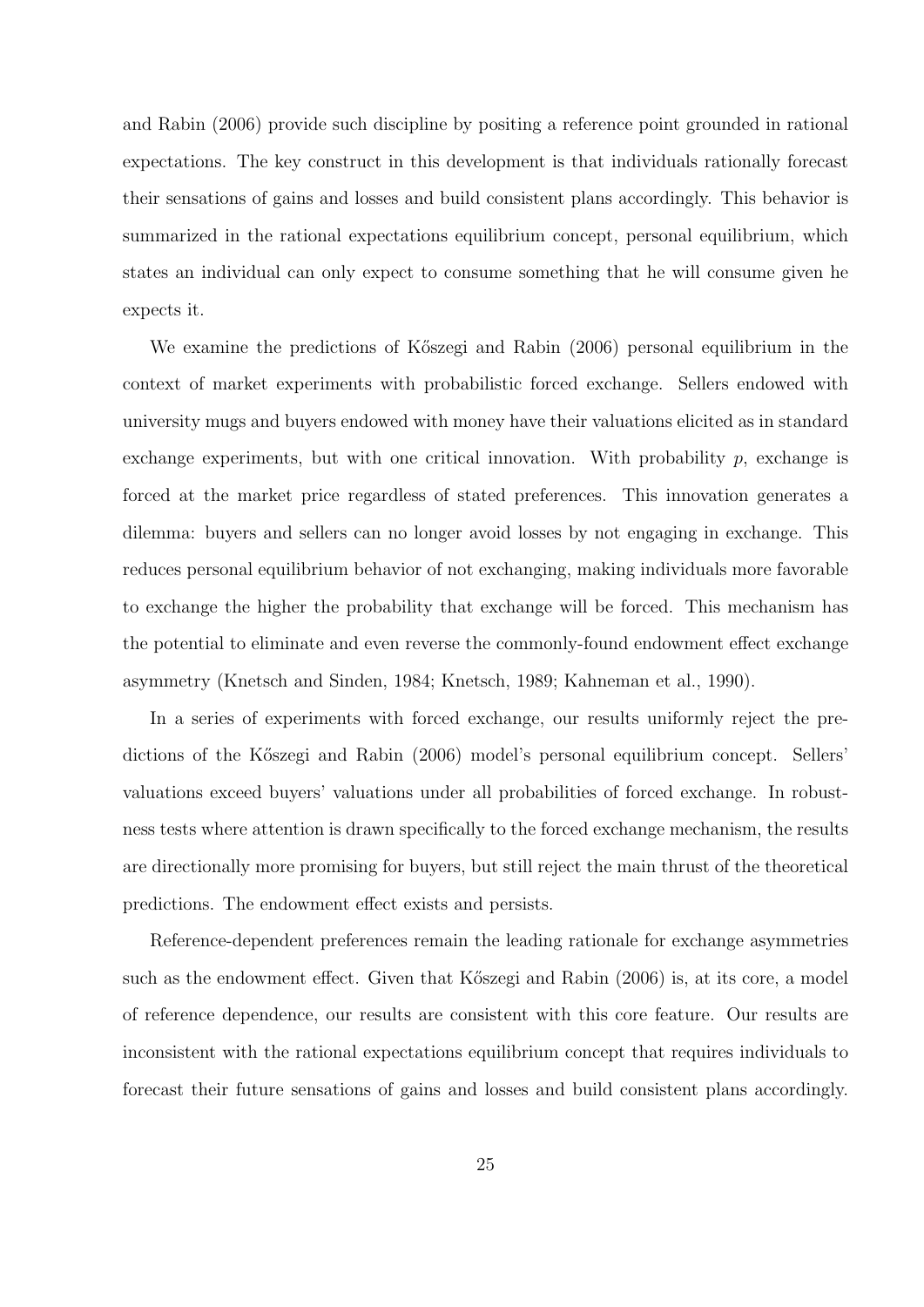The notion of rational expectations personal equilibrium is a key contribution of K<sup>\*\*</sup> and Rabin  $(2006)$  and key to the model's application.<sup>36</sup> Without personal equilibrium, the reference point is less disciplined, returning the model to one largely resembling standard reference dependence. What then can be a path forward, potentially incorporating the important insights of the Kőszegi and Rabin (2006) framework?

One natural path forward is suggested by our robustness tests, demonstrating results that are directionally consistent with the K˝oszegi and Rabin (2006) model. As opposed to personal equilibrium, one could imagine a consumer who is unable to fully forecast his sensations of gain and loss when developing his plan of action. Anticipating the effect of probabilistic forced exchange requires individuals to explore these sensations in the different possible states of the world with different possible reference points. In many contexts, individuals have proven to have only incomplete ability to predict how different states affect their utility, a regularity that Loewenstein et al. (2003) call "projection bias." In the domain of consumer behavior, evidence exists that projection bias affects decisions (Read and van Leeuwen, 1998). Further, Loewenstein and Adler (1995) and Van Boven et al. (2003) show that individuals also fail to fully predict the endowment effect, or are substantially affected by the duration of posession of the good in question (Strahilevitz and Loewenstein, 1998). Generally, projection bias is argued to push behavior towards what would be chosen in the current state.<sup>37</sup>

In our setting, such projection bias has a natural prediction. Buyers fail to completely forecast their sensations of gains and losses when considering the state where they are forced to buy, and thus have a mug, biasing their valuations towards those of the current state where they have money.<sup>38</sup> This failure to forecast would naturally reduce the sensitivity of valuations to changes in forced exchange probability. Interestingly, Conlin et al. (2007) show

 $36P$ agel (2012, 2013); Heidhues and Kőszegi (2004, 2008); de Meza and Webb (2007); Herweg et al. (2010) all use personal equilibrium in the development of model results.

<sup>&</sup>lt;sup>37</sup>Bordalo et al. (2012b) argue that salience may be an important moderator of projection bias.

<sup>&</sup>lt;sup>38</sup>Note that the current state coincides with the state where they are not forced to buy under the conditions most conducive to the endowment effect as developed in section 2.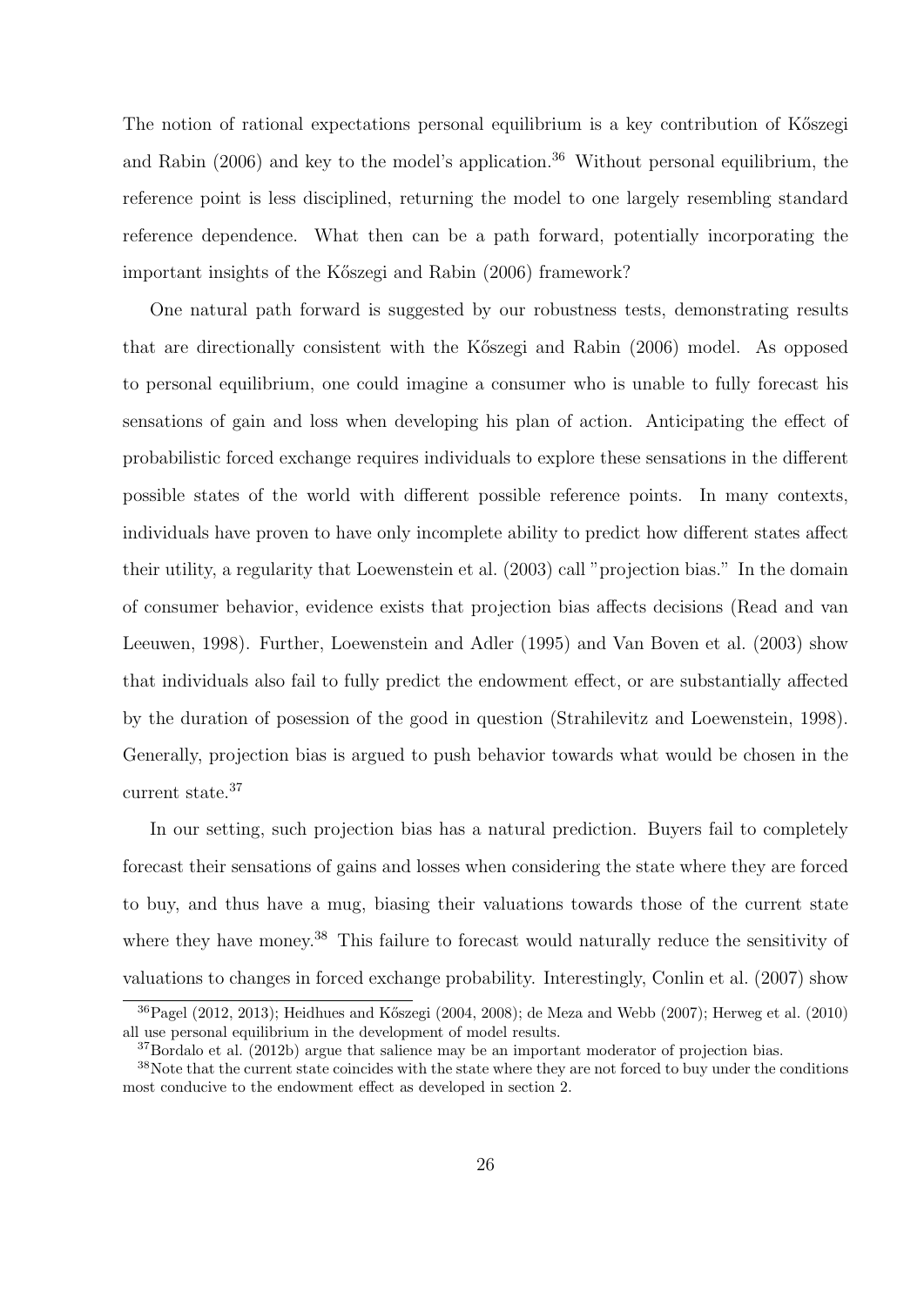that consumers are unduly influenced by the current state (the temperature) in their buying decision (of winter clothes). Their estimates suggest that projection bias is about one half for these consumers. Incidentally, our buyers' increase in valuation due to forced-exchange is about half of what it should be, given the endowment effect in the baseline condition. This may suggest a similar magnitude in projection bias.

Though future work is required to explore these issues in more depth, projection bias as a failure of fully rational expectations may be a promising avenue for new research in expectations-based reference dependence.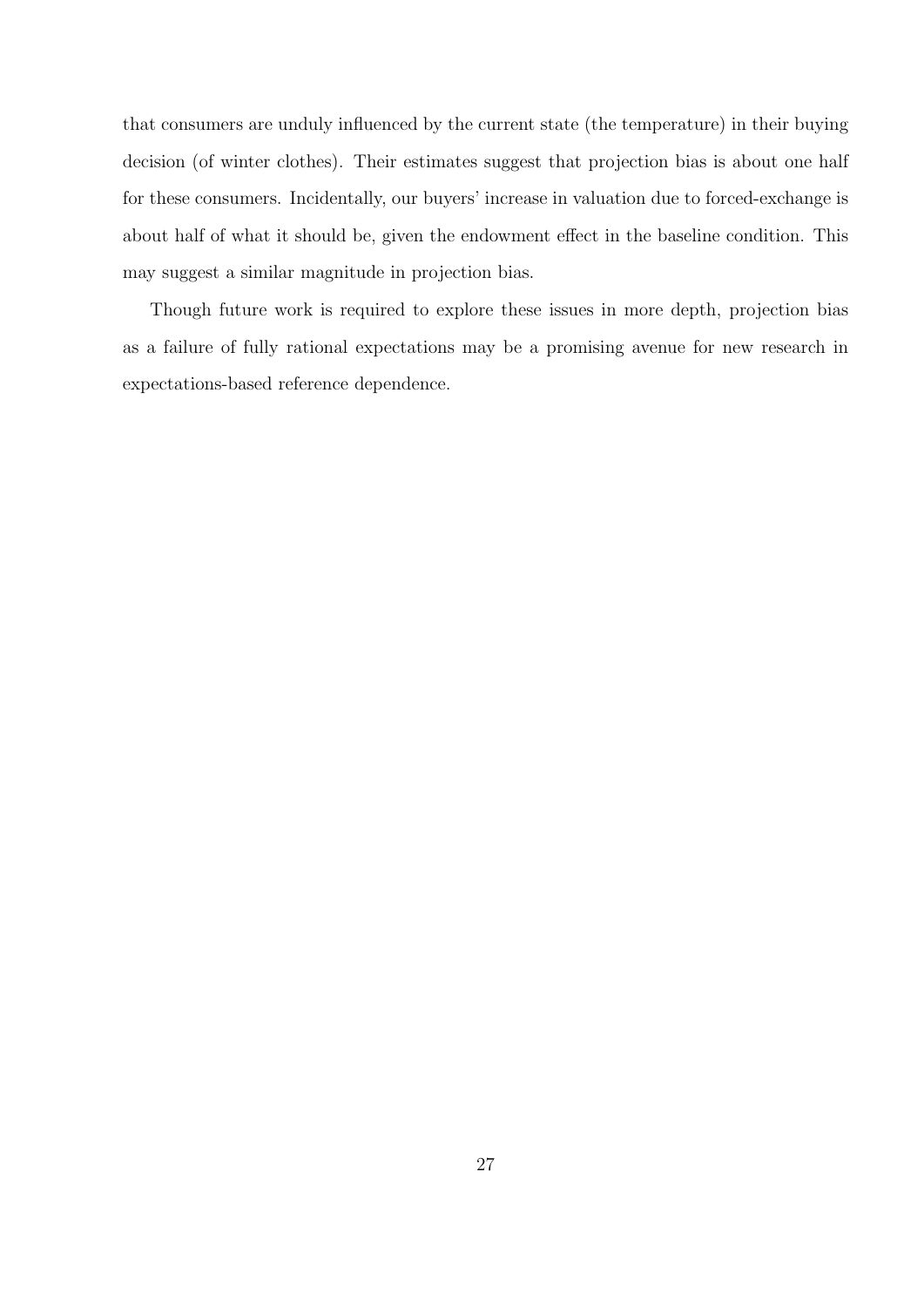# **References**

- **Abeler, Johannes, Armin Falk, Lorenz Goette, and David Huffman**, "Reference Points and Effort Provision," *The American Economic Review*, 2011, *101* (2), 470–492.
- **Barberis, Nicholas and Ming Huang**, "Mental Accounting, Loss Aversion, and Individual Stock Returns," *The Journal of Finance*, 2001, *56* (4), 1247–1292.
- **Bell, David E.**, "Disappointment in Decision Making under Uncertainty," *Operations Research*, 1985, *33* (1), 1–27.
- **Bordalo, Pedro, Nicola Gennaioli, and Andrei Shleifer**, "Salience Theory of Choice Under Risk," *The Quarterly Journal of Economics*, 2012, *127* (3), 1243–1285.
- $\ldots$ , and  $\ldots$ , "Salience Theory of Choice Under Risk," The Quarterly Journal of Economics, 2012, *127* (3), 1243–1285.
- **Boven, Leaf Van, George Loewenstein, and David Dunning**, "Mispredicting the Endowment Effect : Underestimation of Owners Selling Prices by Buyers Agents," *Journal of Economic Behavior & Organization*, 2003, *51*, 351–365.
- **Camerer, Colin, Linda Babcock, George Loewenstein, and Richard Thaler**, "Labor Supply of New York City Cabdrivers: One Day at a Time," *The Quarterly Journal of Economics*, 1997, *112* (2), 407–441.
- **Conlin, Michael, Ted O'Donoghue, and Timothy J. Vogelsang**, "Projection Bias in Catalog Orders," *The American Economic Review*, 2007, *97* (4), 1217–1249.
- **de Meza, David and David C. Webb**, "Incentive Design Under Loss Aversion," *Journal of the European Economic Association*, 2007, *5* (1), 66–92.
- **Ericson, Keith M. Marzilli and Andreas Fuster**, "Expectations as Endowments: Evidence on Reference-Dependent Preferences from Exchange and Valuation Experiments," *The Quarterly Journal of Economics*, 2011, *126* (4), 1879–1907.
- **Fehr, Ernst and Lorenz Goette**, "Do Workers Work More When Wages Are High? Evidence from a Ranomized Field Experiment," *The American Economic Review*, 2007, *97* (1), 298–317.
- **Gill, David and Victoria Prowse**, "A Structural Analysis of Disappointment Aversion in a Real Effort Competition," *The American Economic Review*, 2012, *102* (1), 469–503.
- **Gneezy, Uri and Jan Potters**, "An Experiment on Risk Taking and Evaluation Periods," *The Quarterly Journal of Economics*, 1997, *112* (2), 631–645.
- **, Lorenz Goette, Charles Sprenger, and Florian Zimmermann**, "The Limits of Expetations-Based Reference Points," Technical Report, University of California, San Diego 2013.
- **Greiner, Ben**, "An Online Recruitment System for Economic Experiments," *Forschung und wissenschaftliches Rechnen 2003. GWDG Bericht 63. Kurt Kremer, Volker Macho (Eds.)*, 2004, pp. 79–93.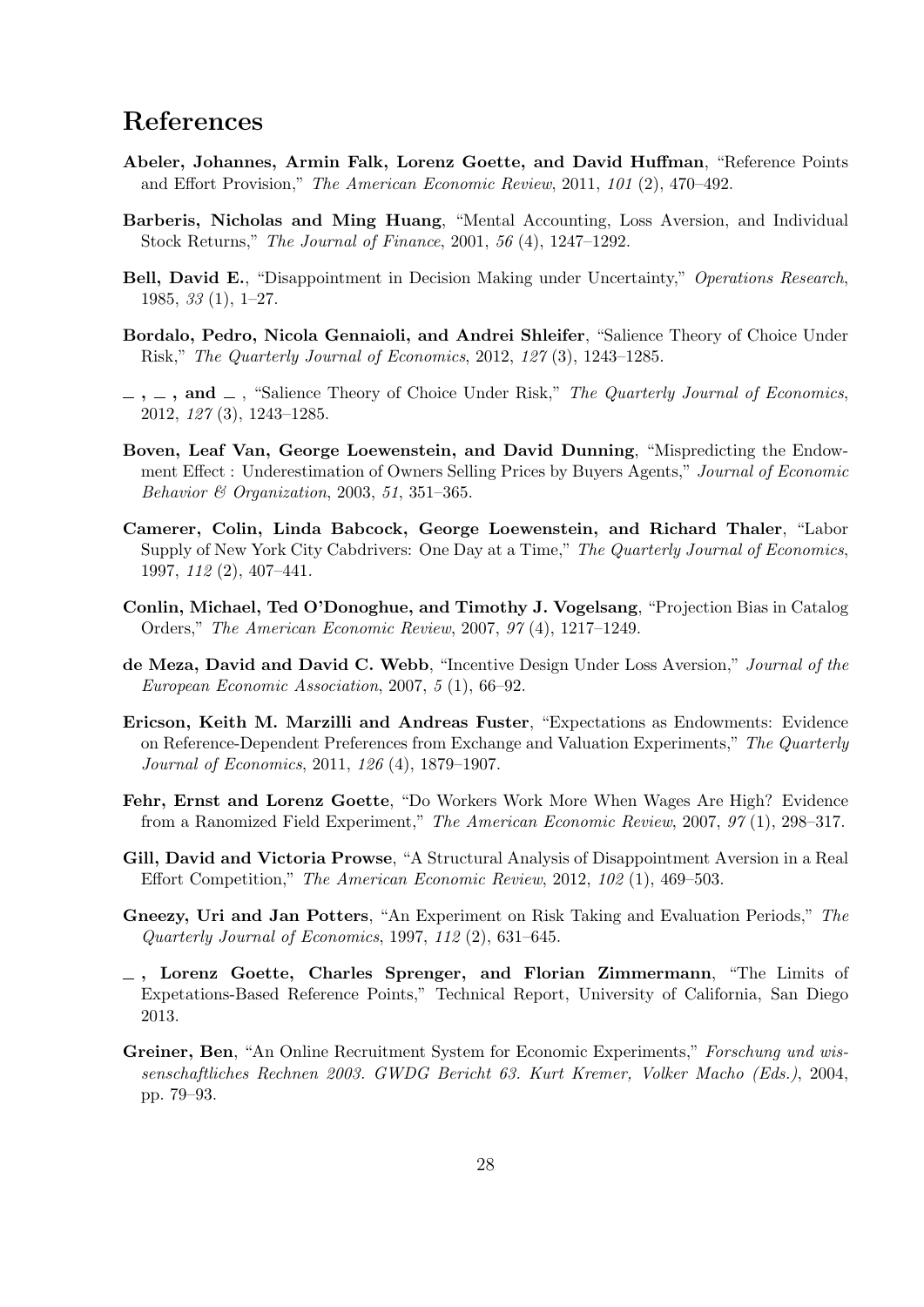- **Gul, Faruk**, "A Theory of Disappointment Aversion," *Econometrica*, 1991, *59* (3), 667–686.
- **Haigh, Michael S. and John A. List**, "Do Professional Traders Exhibit Myopic Loss Aversion? An Experimental Analysis," *The Journal of Finance*, 2005, *60* (1), 523–534.
- **Hardie, Bruce G. S., Eric J. Johnson, and Peter S. Fader**, "Modeling Loss Aversion and Reference-Dependence Effects on Brand Choice," *Marketing Science*, 1993, *12* (4), 378–394.
- **Heffetz, Ori and John A. List**, "Is the Endowment Effect an Expectations Effect?," *Journal of the European Economic Association*, 2014, *12* (5), 1396–1422.
- **Heidhues, Paul and Botond Kőszegi**, "The Impact of Consumer Loss Aversion on Pricing," *WZB, Markets and Political Economy Working Paper No. SP II*, 2004, *17.*
- **and** , "Competition and Price Variation when Consumers Are Loss Averse," *The American Economic Review*, 2008, *98* (4), 1245–1268.
- **Herweg, Fabian, Daniel Muller, and Philipp Weinschenk**, "Binary Payment Schemes: Moral Hazard and Loss aversion," *The American Economic Review*, 2010, *100* (5), 2451–2477.
- **Kahneman, Daniel and Amos Tversky**, "Prospect Theory: An Analysis of Decision under Risk," *Econometrica*, 1979, *47* (2), 263–291.
- **, Jack L. Knetsch, and Richard H. Thaler**, "Experimental Tests of the Endowment Effect and the Coase Theorem," *Journal of Political Economy*, 1990, *98* (6), 1325–1348.
- **K˝oszegi, Botond and Matthew Rabin**, "A Model of Reference-Dependent Preferences," *The Quarterly Journal of Economics*, 2006, *121* (4), 1133–1165.
- **and** , "Reference-Dependent Risk Attitudes," *The American Economic Review*, 2007, *97* (4), 1047–1073.
- **and** , "Reference-Dependent Consumption Plans," *The American Economic Review*, 2009, *99* (3), 909–936.
- **Knetsch, Jack L.**, "The Endowment Effect and Evidence of Nonreversible Indifference Curves," *The American Economic Review*, 1989, *79* (5), 1277–1284.
- **and J. A. Sinden**, "Willingness to Pay and Compensation Demanded: Experimental Evidence of an Unexpected Disparity in Measures of Value," *The Quarterly Journal of Economics*, 1984, *99* (3), 507–521.
- **Loewenstein, George and Daniel Adler**, "A Bias in the Prediction of Tastes," *The Economic Journal*, 1995, pp. 929–937.
- **Loewenstein, George F., Ted O'Donoghue, and Matthew Rabin**, "Projection Bias in Predicting Future Utility," *The Quarterly Journal of Economics*, 2003, *118* (4), 1209–1248.
- **Loomes, Graham and Robert Sugden**, "Disappointment and Dynamic Consistency in Choice under Uncertainty," *Review of Economic Studies*, 1986, *53* (2), 271–82.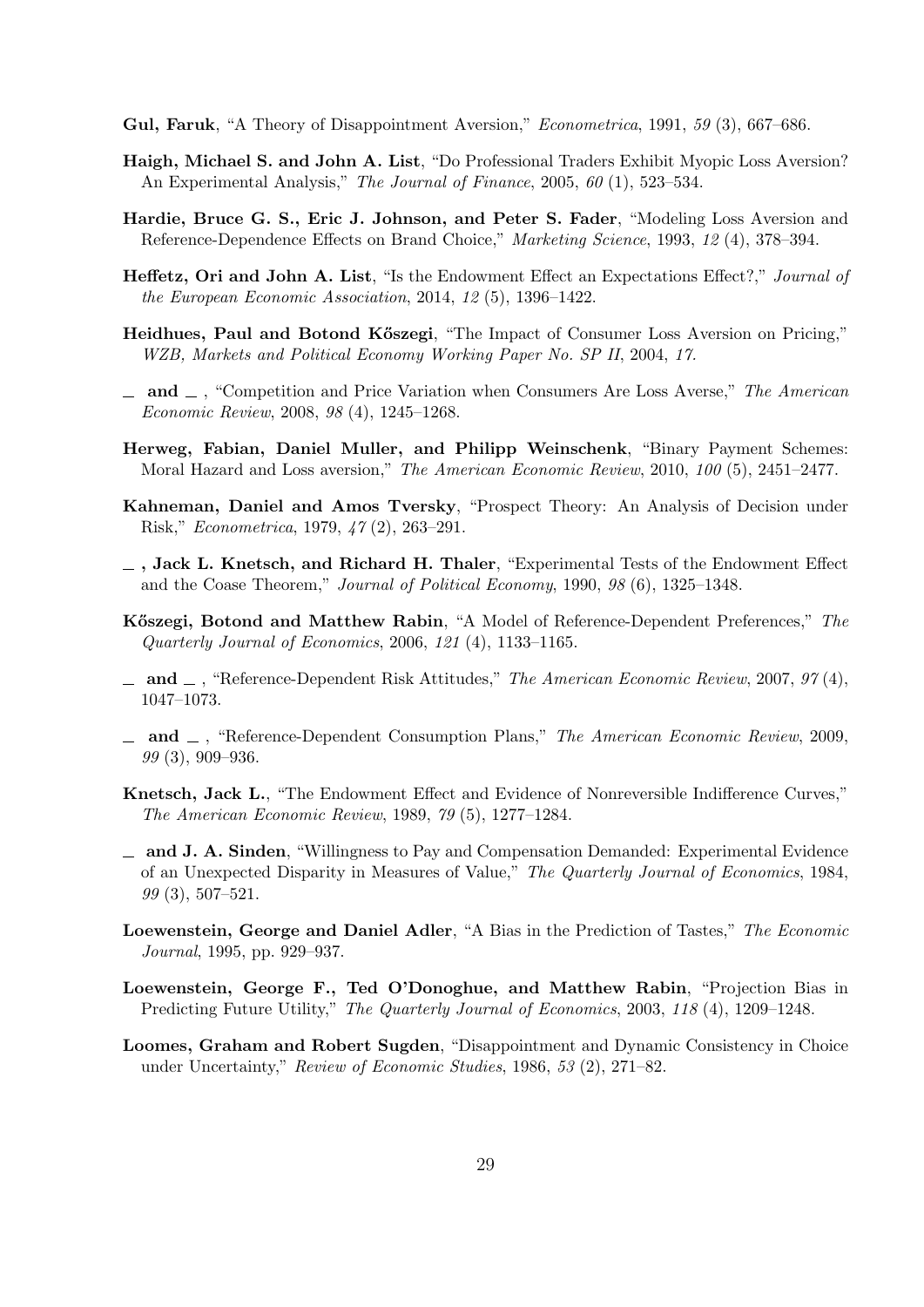- **Mazar, Nina, Botond K˝oszegi, and Dan Ariely**, "True Context-Dependent Preferences? The Causes of Market-Dependent Valuations," *Journal of Behavioral Decision Making*, 2014, *27* (3), 200–208.
- **Odean, Terrance**, "Are Investors Reluctant to Realize Their Losses?," *The Journal of Finance*, 1998, *53* (5), 177–1798.
- **Pagel, Michaela**, "Expectations-Based Reference-Dependent Preferences and Asset Pricing," *Available at SSRN 2268256*, 2012.
- , "Expectations-Based Reference-Dependent Life-Cycle Consumption," *Available at SSRN 2268254*, 2013.
- **Plott, Charles R. and Kathryn Zeiler**, "The Willingness to Pay-Willingness to Accept Gap, the "Endowment Effect," Subject Misconceptions and Experimental Procedures for Eliciting Valuations," *The American Economic Review*, 2005, *95* (3), 530–545.
- **and** , "Exchange Asymmetries Incorrectly Interpreted as Evidence of Endowment Effect Theory and Prospect Theory?," *The American Economic Review*, 2007, *97* (4).
- **Pope, Devin G and Maurice E Schweitzer**, "Is Tiger Woods Loss Averse? Persistent Bias in the Face of Experience, Competition, and High Stakes," *The American Economic Review*, 2011, *101* (1), 129–157.
- **Rabin, Matthew**, "Risk Aversion and Expected Utility Theory: A Calibration Theorem," *Econometrica*, 2000, *68* (5), 1281–1292.
- , "Diminishing Marginal Utility of Wealth Cannot Explain Risk Aversion," in Daniel Kahneman and Amos Tversky, eds., *Choices, Values, and Frames*, New York: Cambridge University Press, 2000b, pp. 202–208.
- **and Richard H. Thaler**, "Anomalies: Risk Aversion," *Journal of Economic Perspectives*, 2001, *15* (1), 219–232.
- **Read, Daniel and Barbara van Leeuwen**, "Predicting Hunger: The Effects of Appetite and Delay on Choice," *Organizational Behavior and Human Decision Processes*, 1998, *76* (2), 189– 205.
- **Strahilevitz, M.A. and G. Loewenstein**, "The effect of ownership history on the valuation of objects," *Journal of Consumer Research*, 1998, *25* (3), 276–289.
- **Thaler, Richard H., Amos Tversky, Daniel Kahneman, and Alan Schwartz**, "The Effect of Myopia and Loss Aversion on Risk Taking: An Experimental Test," *The Quarterly Journal of Economics*, 1997, *112* (2), 647–661.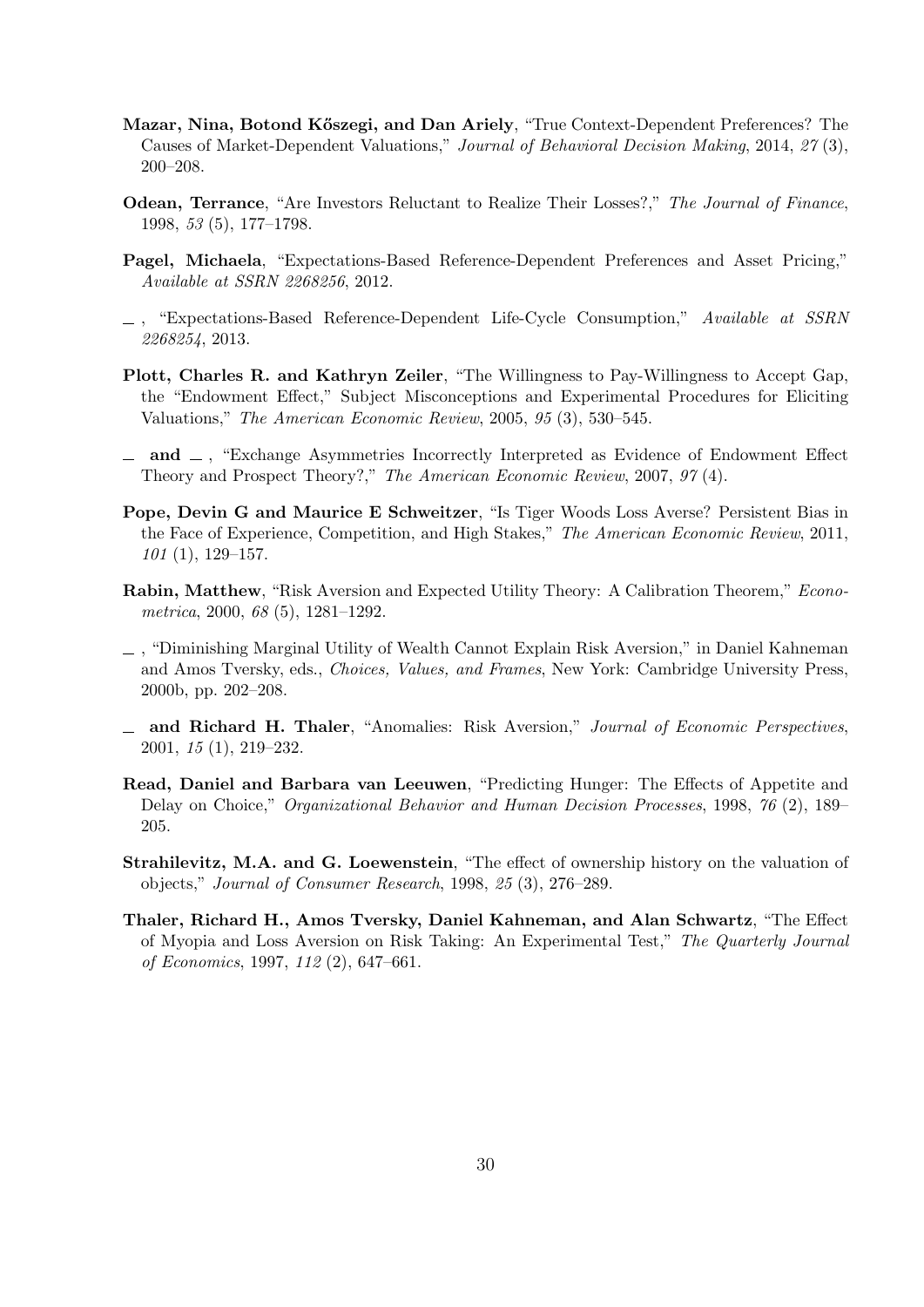# **A Appendix: Not For Publication**

### **A.1 Additional Theoretical Considerations**

### **A.1.1 Personal Equilibrium with general**  $\mu$ **-function**

It is straightforward to show that keeping the mug is a PE for sellers also with a more generic function for the reference dependent utility that respects the property:  $\mu(Z) - \mu(-Z) < 0$ . To show this, consider the following argumentation for a mug seller:

$$
U((M,0)|(M,0)) = M + \mu(0)
$$
  

$$
U((0,x)|(M,0)) = x + \mu(-M) + \mu(x)
$$

Keeping the mug is hence a PE if:

$$
U((M,0)|(M,0)) \ge U((0,x)|(M,0))
$$
  

$$
M - \mu(-M) \ge x + \mu(x)
$$

which with  $M = x$  implies  $\mu(-x) + \mu(x) < 0$ , and hence  $x^{\text{sell}} > M$ , for any degree of loss aversion. Along the same lines can be shown that not buying is a PE for buyers for any degree of loss aversion.

### **A.1.2 Personal Equilibrium with general** *µ***-function and probabilistic forced exchange**

We can generalize the results from 2.4 using the same generic  $\mu$ -function as above. It is a PE for sellers to keep the mug as long as:

$$
U(p \cdot (0, x) + (1 - p) \cdot (M, 0)|p \cdot (0, x) + (1 - p) \cdot (M, 0)) =
$$
  

$$
p\Big[x + (1 - p)\{\mu(-M) + \mu(x)\} + p\mu(0)\Big] + (1 - p)\Big[M + (1 - p)\mu(0) + p\{\mu(M) + \mu(-x)\}\Big]
$$

and

$$
U(1 \cdot (0, x)|p \cdot (0, x) + (1 - p) \cdot (M, 0)) =
$$
  

$$
x + (1 - p) \{\mu(-M) + \mu(x)\} + p\mu(0)
$$

Not selling is a PE as long as the first expression exceeds the second:

$$
p[x + (1 - p) \{\mu(-M) + \mu(x)\}] + (1 - p) [M + p \{\mu(M) + \mu(-x)\}] \ge
$$
  

$$
x + (1 - p) \{\mu(-M) + \mu(x)\}
$$
  

$$
M + p \{\mu(M) + \mu(-x)\} - (1 - p) \{\mu(-x) + \mu(x)\} \ge x
$$

Assuming again  $x = M$ :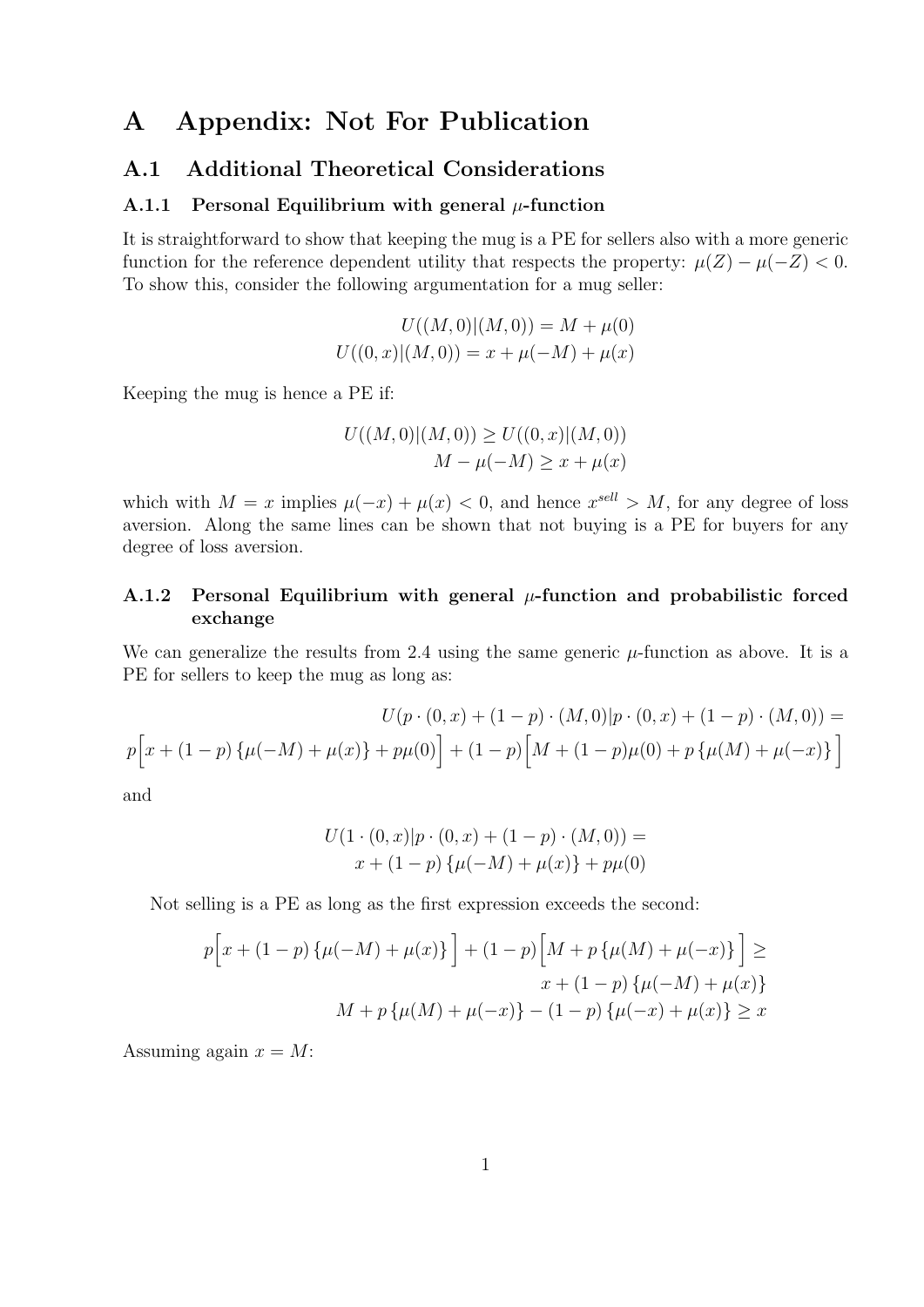$$
p\{\mu(x) + \mu(-x)\} + (1-p)\{\mu(-x) + \mu(x)\} \ge 0
$$
  
2p(\mu(x) + \mu(-x)) \ge \mu(x) + \mu(-x)

since  $\mu(x) + \mu(-x) < 0$  this leads us to the following three conditions for the predicted endowment effect:

$$
2p < 1 \Leftrightarrow p < 0.5 \qquad x^{sell} > M,
$$
 there is an endowment effect for  $p < 0.5$ .  
\n
$$
2p = 1 \Leftrightarrow p = 0.5 \qquad x^{sell} = M,
$$
 there is no endowment effect for  $p = 0.5$ .  
\n
$$
2p > 1 \Leftrightarrow p > 0.5 \qquad x^{sell} < M,
$$
 there is a reverse endowment effect for  $p > 0.5$ .

The argumentation for buyers is analogous to that for sellers.

#### **A.1.3 Preferred Personal Equilibrium Refinement**

The Preferred Personal Equilibrium (PPE) refinement compares all possible PE and selects the one yielding the highest ex-ante utility. A mug seller has two PE strategies: trying to hold onto her mug or choosing to sell it. PPE thus compares the consumption utilities  $U(p \cdot (0, x) + (1-p) \cdot (M, 0)|p \cdot (0, x) + (1-p) \cdot (M, 0))$  and  $U((0, x)|(0, x))$ . From previous derivation we know that the former PE yields:

$$
px + (1 - p)M + p(1 - p)\eta(1 - \lambda)(M + x).
$$

The latter utility simply equals *x*. This PE does not trigger any gain-loss sensations since the seller may choose to sell her mug independently of *p*. Comparing both utilities yields:

$$
px + (1 - p)M + p(1 - p)\eta(1 - \lambda)(M + x) \leqq x
$$

which, if we assume  $x = M$ , clearly delivers:

$$
(1 - p\eta(\lambda - 1)) \le (1 + p\eta(\lambda - 1))
$$

Due to the absence of sensations of gains and losses,  $U((0, x)|(0, x))$  is the equilibrium that is selected as PPE. The endowment effect hence does not survive the PPE refinement. Instead, a reverse endowment effect with WTP lying above WTA is predicted for any *p >* 0.

#### **A.1.4 PE in Price List Lottery**

Previous analyses looked at PE for a given price. We now extend these arguments to let valuations interact with the method of choice. If individuals form valuations on a price list from which the valid price is drawn using a uniform distribution, the price itself becomes a lottery which influences expectations of trade.

For the sake of demonstration, we consider a simplified price list with just three possible prices and assume the existance of a  $\Delta$  big enough such that at price  $x - \Delta$  a buyer wants to buy the mug under Strategy *S*. Where *S* = *{*buy, not buy, not buy*}* and the deviation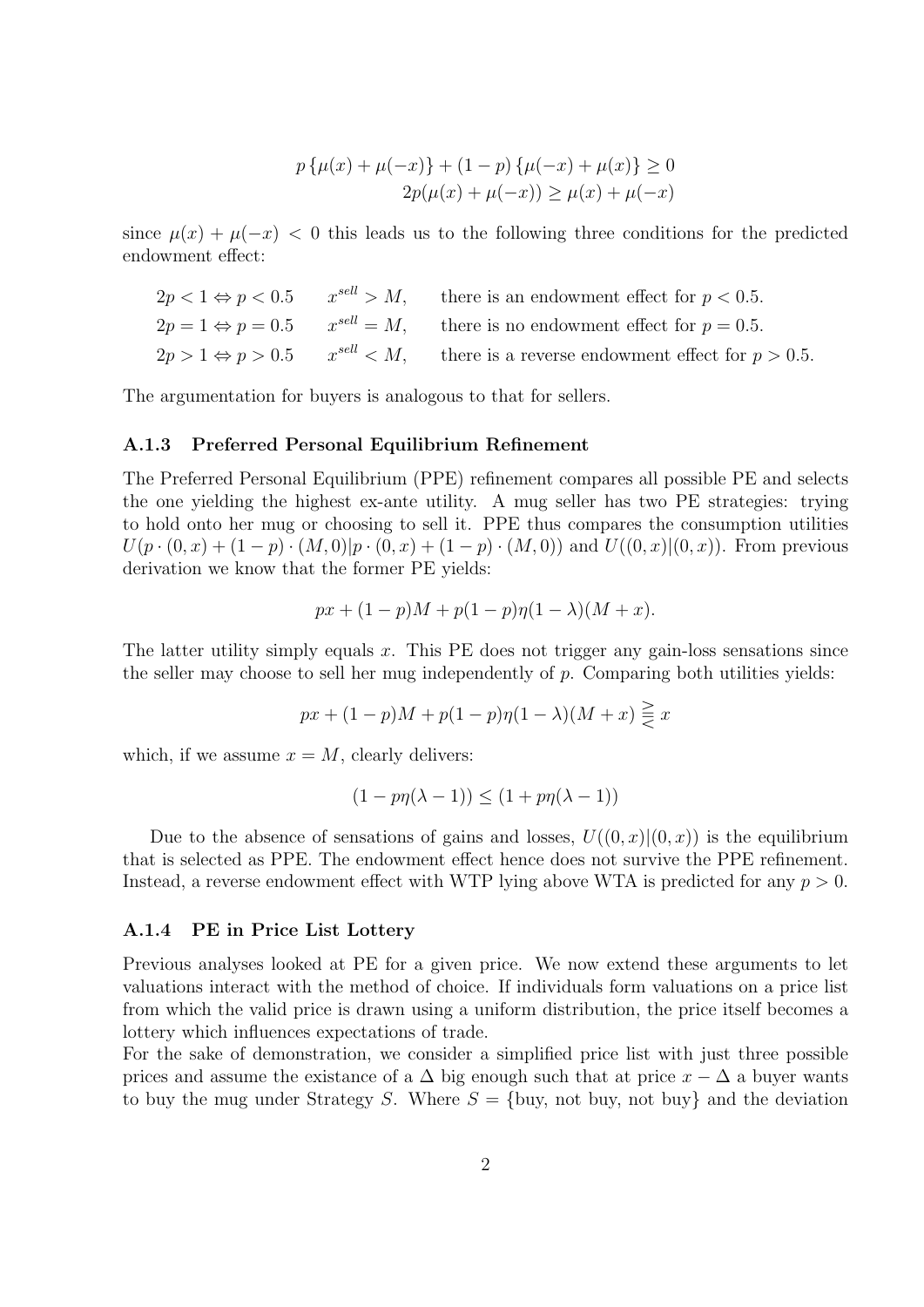strategy  $S' = \{buy, buy, not buy\}$ . This leads to the following buying pattern:

|                  | not buy            | buy |
|------------------|--------------------|-----|
| $\mathcal{X}$    |                    | S'  |
| $\boldsymbol{x}$ |                    |     |
| $x +$            | $\mathbf{C}$<br>S, |     |

Each column occurs with a probability of  $\frac{1}{3}$ .

We only compare behavior under *S* and *S ′* at price *x* when agents are not forced to exchange, all remaining terms are identical and cancel out at the equilibrium analysis. Utility of not buying the mug at price *x* given his reference point is *S*

$$
U(S|S) = \frac{1}{3}[-\eta\lambda M + \eta(x - \Delta)] + \frac{1}{3}p(-\eta\lambda M + \eta x) + \frac{1}{3}p(-\eta\lambda M + \eta(x + \Delta))
$$

Utility of buying the mug at price *x* given his reference point is *S*

$$
U(S'|S) = M - x - \frac{1}{3}\eta\lambda\Delta + \frac{1}{3}(1 - p)(\eta M - \eta\lambda x) + \frac{1}{3}[(1 - p)(\eta M - \eta\lambda x) + p\eta\Delta]
$$

The lowest price at which the buyer can support not buying the mug in PE is

$$
x(1 + \frac{2}{3}p\eta + \frac{1}{3}\eta + \frac{2}{3}(1 - p)\eta\lambda) = M(1 + \frac{2}{3}(1 - p)\eta + \frac{2}{3}p\eta\lambda + \frac{1}{3}\eta\lambda) + \Delta\eta\frac{1}{3}(\lambda - 1)
$$
  

$$
x^{buy}(p) = M\frac{1 + \frac{2}{3}(1 - p)\eta + \frac{2}{3}p\eta\lambda + \frac{1}{3}\eta\lambda}{1 + \frac{2}{3}p\eta + \frac{1}{3}\eta + \frac{2}{3}(1 - p)\eta\lambda} - \Delta\frac{1}{3}\eta\frac{(\lambda - 1)}{1 + \frac{2}{3}p\eta + \frac{1}{3}\eta + \frac{2}{3}(1 - p)\eta\lambda}
$$

A similar argumentation for sellers yields the following as the highest price at which she can support not selling the mug in PE:

$$
x^{sell}(p) = M \frac{1 + \frac{2}{3}(1 - p)\eta\lambda + \frac{2}{3}p\eta + \frac{1}{3}\eta}{1 + \frac{2}{3}p\eta\lambda + \frac{1}{3}\eta\lambda + \frac{2}{3}(1 - p)\eta} + \Delta \frac{1}{3}\eta p \frac{(\lambda - 1)}{1 + \frac{2}{3}p\eta\lambda + \frac{1}{3}\eta\lambda + \frac{2}{3}(1 - p)\eta}
$$

The comparative statics remain unchanged. The forced exchange makes buyers and sellers more inclined towards exchange, the price list merely amplifies the effects. A reverse endowment effects is already predicted at  $p = 0.5$  with  $x^{buy}(p) > x^{sell}(p) \forall \lambda > 1$ .

### **A.2 Translated Instructions**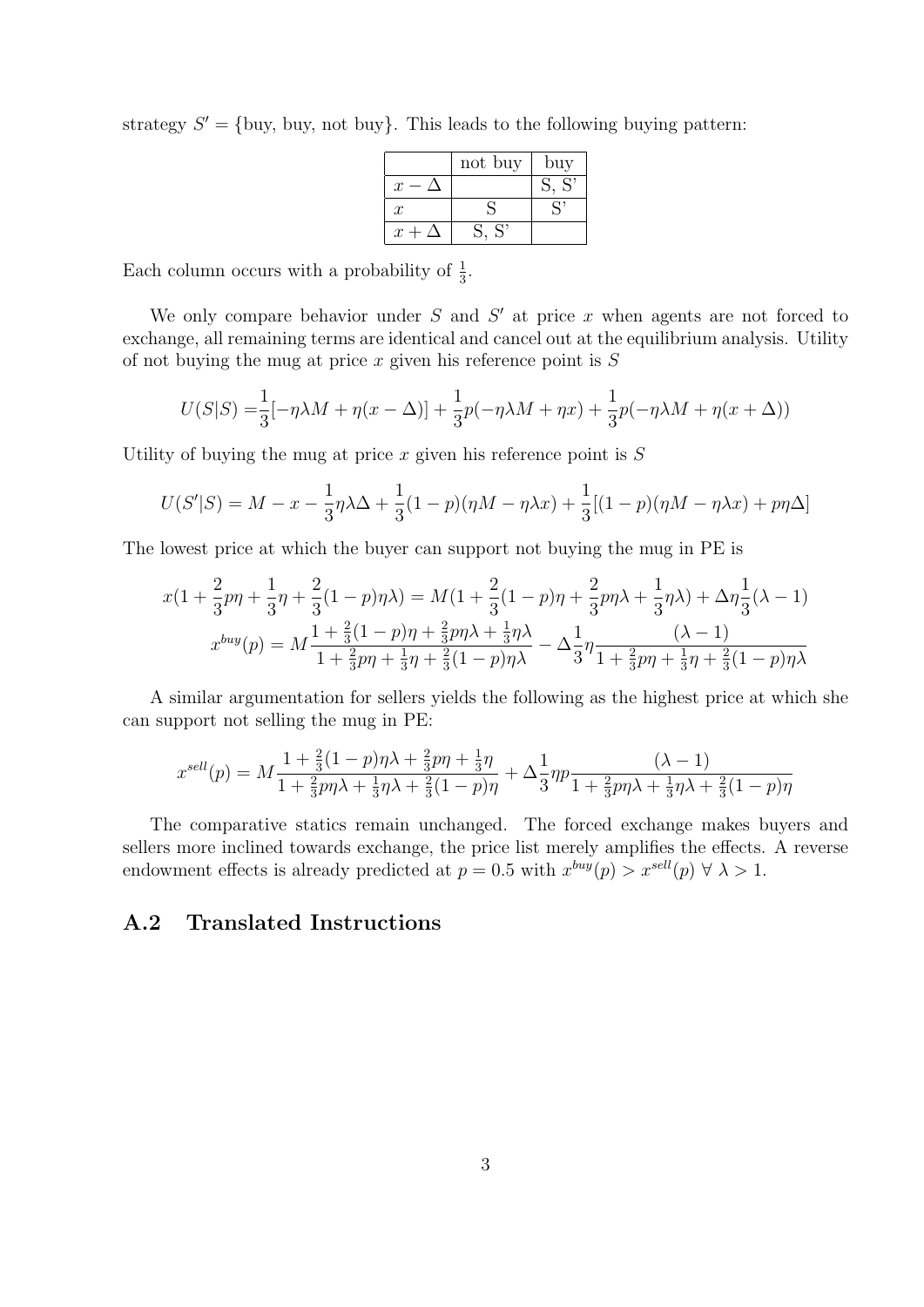Before passing on to the exercise session, you will participate in an experiment.

### **Please read all instructions given on this page attentively.**

From now on, it **is strictly forbidden to talk to your colleagues.** It is important for the good course of the experiment that you respect this rule. If you have a question, please raise your hand to address one of the assistants. If you do not respect this rule, we have to exclude you from the experiment.

### **A. What is it about?**

**You now have 10CHF at your disposal for this experiment. This money is yours.**  You can use all or part of this money to buy an UNIL mug, like the ones half of the participants have (you may also see one on the projector). On the next page, you will need to indicate at which price you are willing to buy an UNIL mug. At the same time, the participants that have a mug will indicate at which price they are willing to sell it.

We will use your choice and the choices of the other participants to determine the market supply and demand curves. The market price will be determined by the intersection of supply and demand of all buyers and sellers in this market.

How exchanges will be made :

- **If you chose to buy a mug at the market price, this amount will be deducted from your 10CHF and you will receive a mug.** You will equally receive what is left from your 10CHF.
- Moreover, a number between 1 and 100 will be randomly drawn. If this number lies between 1 and 25, you will be forced to buy a mug at the market price. **This exchange is mandatory. There is thus a 25% chance that you will be forced to buy a mug at the market price whether this is according to your indicated choice or not at this price.**

The experiment consists of one single round. So, think carefully about your choice. Keep in mind that you have all interest to respond in accordance with your preferences as you do not have any influence on the market price that will later be revealed.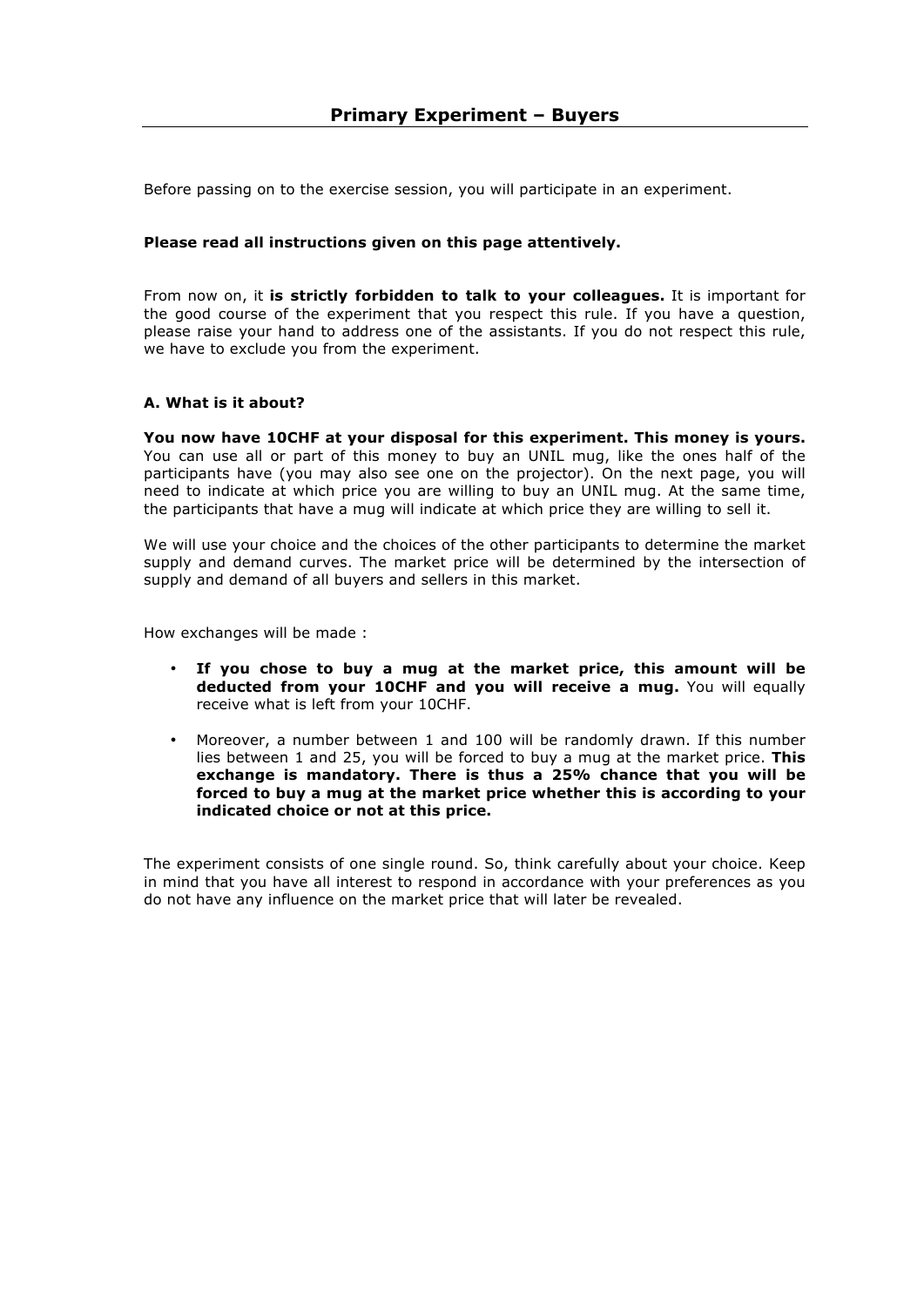### **B. Decision sheet**

This is the course of the experiment :

- **You have 10CHF at your disposal. This money is yours.** You may use all or part of this money to buy an UNIL mug, like the ones half of the participants have.
- **If you chose to buy a mug at the market price, this amound will be deducted from your 10CHF and you will receive a mug.** You will equally receive what is left from your 10CHF.
- Moreover, a number between 1 and 100 will be randomly drawn. If this number lies between 1 and 25, you will be forced to buy a mug at the market price. **This exchange is mandatory. There is thus a 25% chance that you will be forced to buy a mug at the market price whether this is according to your indicated choice or not at this price.**

**IMPORTANT :** Mark a choice for **each line**, otherwise your decision sheet will be invalid.

|              |                                 | I prefer keeping<br>my money | I prefer buying<br>a mug |
|--------------|---------------------------------|------------------------------|--------------------------|
|              |                                 |                              |                          |
| $\mathbf{1}$ | If the market price is 0.50CHF, | $\circ$                      | $\circ$                  |
| 2            | If the market price is 1CHF,    | $\circ$                      | $\circ$                  |
| 3            | If the market price is 1.50CHF, | $\circ$                      | $\circ$                  |
| 4            | If the market price is 2CHF,    | $\circ$                      | $\circ$                  |
| 5            | If the market price is 2.50CHF, | $\circ$                      | $\circ$                  |
| 6            | If the market price is 3CHF,    | $\circ$                      | $\circ$                  |
| 7            | If the market price is 3.50CHF, | $\circ$                      | $\circ$                  |
| 8            | If the market price is 4CHF,    | $\circ$                      | $\circ$                  |
| 9            | If the market price is 4.50CHF, | $\circ$                      | $\circ$                  |
| 10           | If the market price is 5CHF,    | $\circ$                      | $\circ$                  |
| 11           | If the market price is 5.50CHF, | $\circ$                      | $\circ$                  |
| 12           | If the market price is 6CHF,    | $\circ$                      | $\circ$                  |
| 13           | If the market price is 6.50CHF, | $\circ$                      | $\circ$                  |
| 14           | If the market price is 7CHF,    | $\circ$                      | $\circ$                  |
| 15           | If the market price is 7.50CHF, | $\circ$                      | $\circ$                  |
| 16           | If the market price is 8CHF,    | $\circ$                      | $\circ$                  |
| 17           | If the market price is 8.50CHF, | $\circ$                      | $\circ$                  |
| 18           | If the market price is 9CHF,    | $\circ$                      | $\circ$                  |
| 19           | If the market price is 9.50CHF, | $\circ$                      | $\circ$                  |
| 20           | If the market price is 10CHF,   | $\circ$                      | $\circ$                  |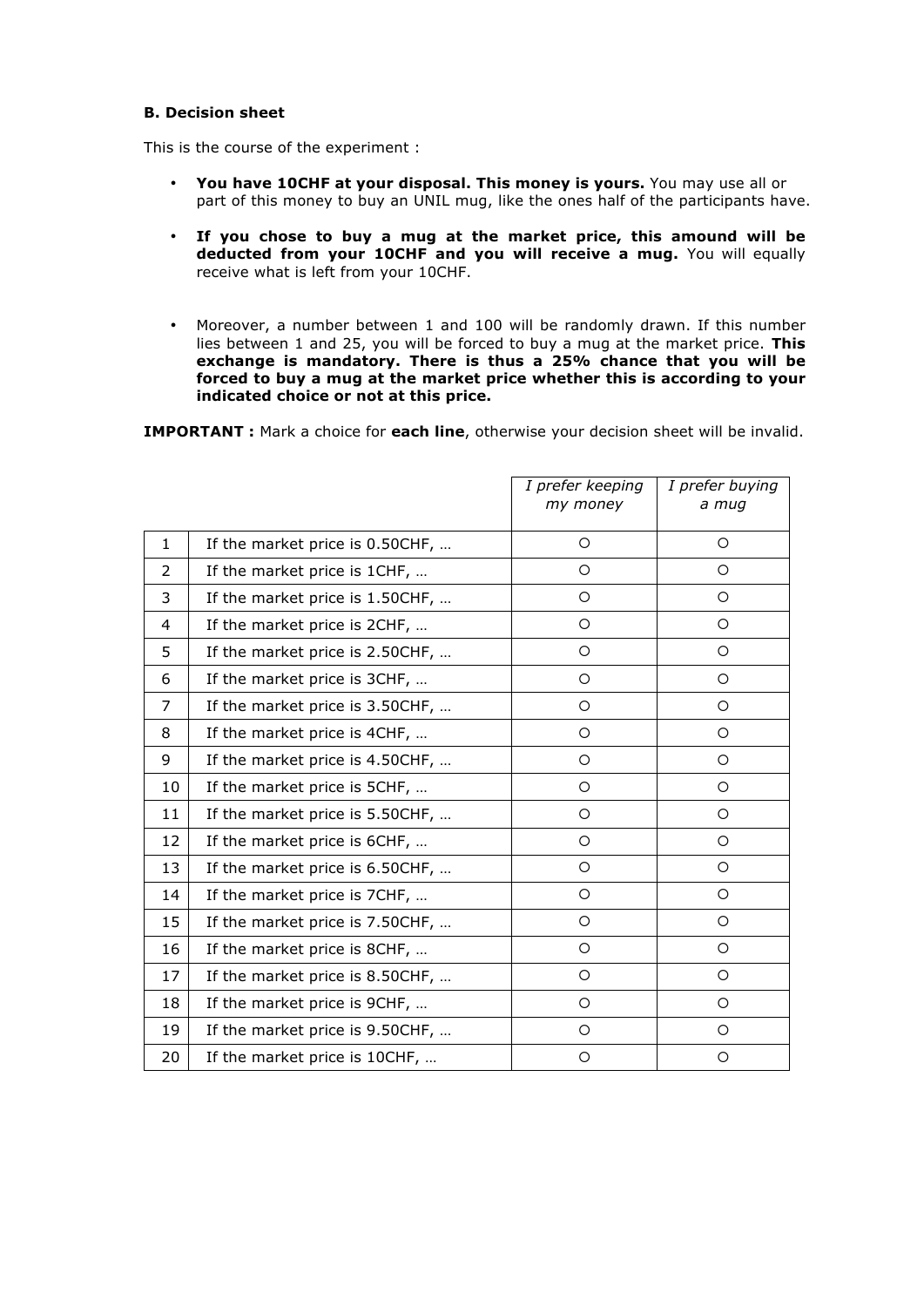Before passing on to the exercise session, you will participate in an experiment.

### **Please read all instructions given on this page attentively.**

From now on, it **is strictly forbidden to talk to your colleagues.** It is important for the good course of the experiment that you respect this rule. If you have a question, please raise your hand to address one of the assistants. If you do not respect this rule, we have to exclude you from the experiment.

#### **A. What is it about?**

**You have received an UNIL mug for this experiment. This mug is yours.** You may sell your mug for money to one of the participants that did not receive one. On the next page, you will need to indicate at which price you are willing to sell your UNIL mug. At the same time, participants that did not receive a mug will indicate at which price they are willing to buy a mug.

We will use your choice and the choices of the other participants to determine the market supply and demand curves. The market price will be determined by the intersection of supply and demand of all buyers and sellers in this market.

How exchanges will be made :

- **If you chose to sell your UNIL mug at the market price, you will receive this amount in exchange for your mug** that will you then no longer have.
- Moreover, a number between 1 and 100 will be randomly drawn. If this number lies between 1 and 25, you will be forced to sell your mug at the market price. **This exchange is mandatory. There is thus a 25% chance that you will be forced to sell the mug at the market price whether this is according to your indicated choice or not at this price.**

The experiment consists of one single round. So, think carefully about your choice. Keep in mind that you have all interest to respond in accordance with your preferences as you do not have any influence on the market price that will later be revealed.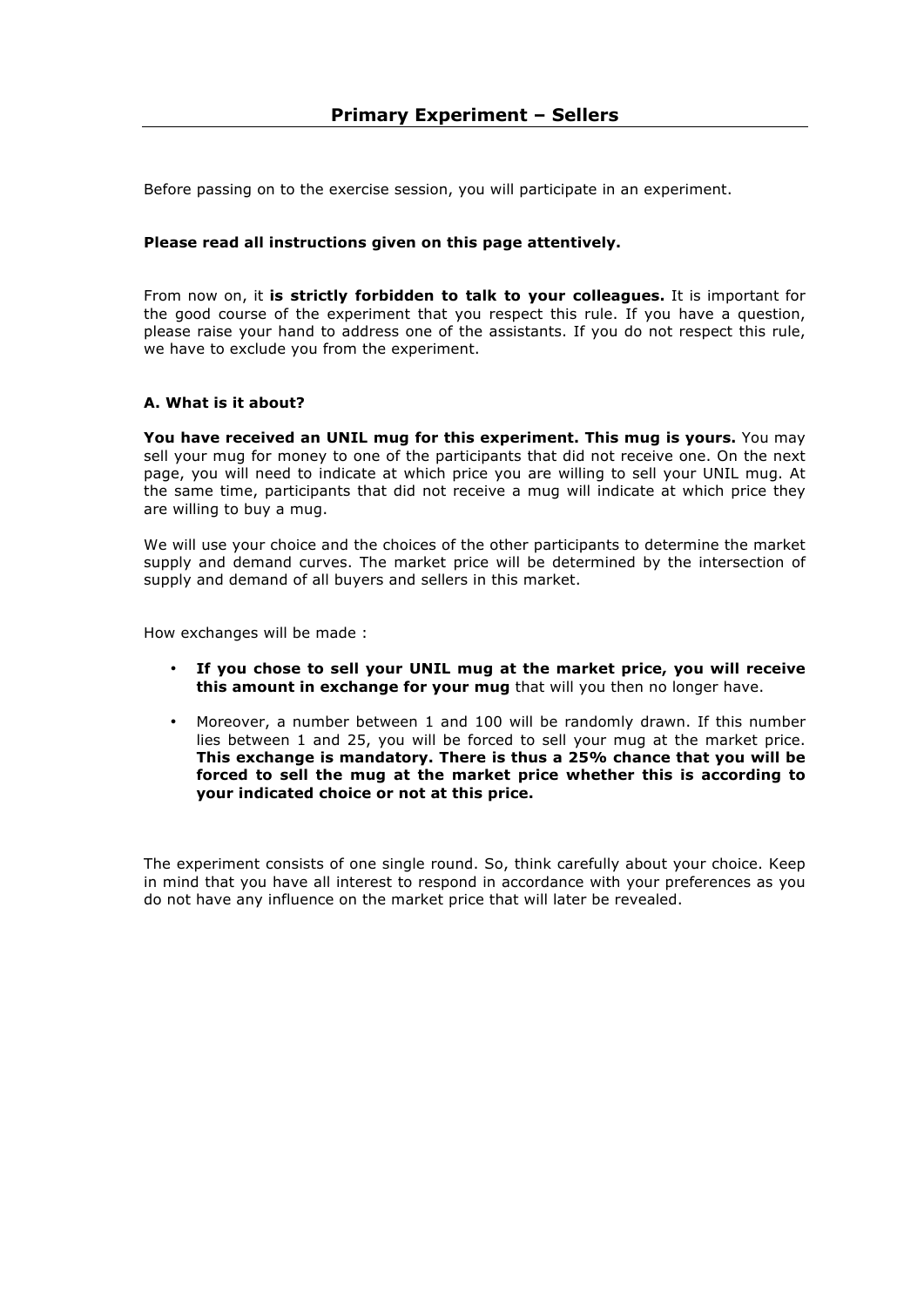### **B. Decision sheet**

This is the course of the experiment :

- **You have received an UNIL mug for this experiment. This mug is yours.**  You may sell your mug for money to one of the participants that did not receive one.
- **If you chose to sell your UNIL mug at the market price, you will receive this amount in exchange for your mug** that will you then no longer have.
- Moreover, a number between 1 and 100 will be randomly drawn. If this number lies between 1 and 25, you will be forced to sell the mug at the market price. **This exchange is mandatory. There is thus a 25% chance that you will be forced to sell the mug at the market price whether this is according to your indicated choice or not at this price.**

**IMPORTANT :** Mark a choice for **each line**, otherwise your decision sheet will be invalid.

|                |                                 | I prefer keeping<br>the mug | I prefer selling<br>the mug |
|----------------|---------------------------------|-----------------------------|-----------------------------|
| $\mathbf{1}$   | If the market price is 0.50CHF, | $\circ$                     | $\circ$                     |
| 2              | If the market price is 1CHF,    | $\circ$                     | $\circ$                     |
| 3              | If the market price is 1.50CHF, | $\circ$                     | $\circ$                     |
| $\overline{4}$ | If the market price is 2CHF,    | $\circ$                     | $\circ$                     |
| 5              | If the market price is 2.50CHF, | $\circ$                     | $\circ$                     |
| 6              | If the market price is 3CHF,    | $\circ$                     | $\circ$                     |
| 7              | If the market price is 3.50CHF, | $\circ$                     | $\circ$                     |
| 8              | If the market price is 4CHF,    | $\circ$                     | $\circ$                     |
| 9              | If the market price is 4.50CHF, | O                           | $\circ$                     |
| 10             | If the market price is 5CHF,    | $\circ$                     | $\circ$                     |
| 11             | If the market price is 5.50CHF, | $\circ$                     | $\circ$                     |
| 12             | If the market price is 6CHF,    | $\circ$                     | $\circ$                     |
| 13             | If the market price is 6.50CHF, | $\circ$                     | $\circ$                     |
| 14             | If the market price is 7CHF,    | $\circ$                     | $\circ$                     |
| 15             | If the market price is 7.50CHF, | $\circ$                     | $\circ$                     |
| 16             | If the market price is 8CHF,    | $\circ$                     | $\circ$                     |
| 17             | If the market price is 8.50CHF, | O                           | O                           |
| 18             | If the market price is 9CHF,    | $\circ$                     | $\circ$                     |
| 19             | If the market price is 9.50CHF, | O                           | $\circ$                     |
| 20             | If the market price is 10CHF,   | $\circ$                     | $\circ$                     |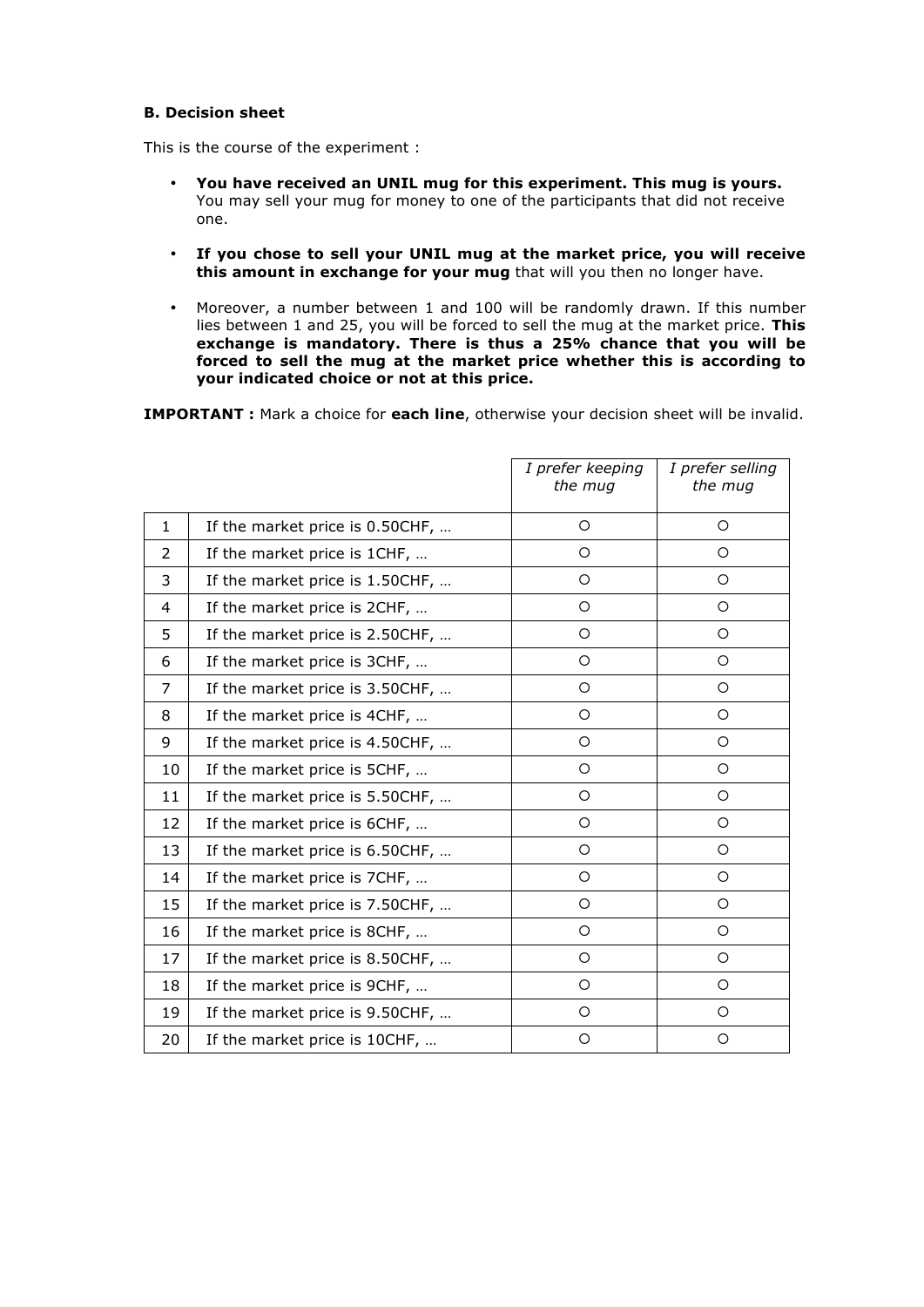#### **Please read all instructions given on this page attentively.**

From now on, it **is strictly forbidden to talk to your colleagues.** It is important for the good course of the experiment that you respect this rule. If you have a question, please raise your hand to address one of the assistants. If you do not respect this rule, we have to exclude you from the experiment.

#### **A. What is it about?**

**Without counting your show-up fee of 10CHF for your participation, you now have 10CHF at your disposal for this experiment. This money is yours.** You can use all or part of this money to buy an object, like the one half of the participants will receive in a moment. As a next step, you will need to indicate at which price you are willing to buy the object. At the same time, the participants that will have received the object will indicate at which price they are willing to sell it.

Next, the price of the object will be determined through a random draw. It will lie between 0,50CHF and 10CHF. You thus cannot influence this price. You may only decide if, at a given price, you prefer buying the object or keeping your money.

How exchanges will be made :

- **If you chose to buy the object at the drawn price, this amount will be deducted from your 10CHF and you will receive the object.** You will equally receive what is left from your 10CHF.
- Moreover, a number between 1 and 100 will be randomly drawn. If this number lies between 1 and 25, you will be forced to buy the object at the drawn price. **This exchange is mandatory. There is thus a 25% chance that you will be forced to buy the object at the drawn price whether this is according to your indicated choice or not at this price.**

The experiment consists of one single round. So, think carefully about your choice. Keep in mind that you have all interest to respond in accordance with your preferences as you do not have any influence on the market price that will later be revealed.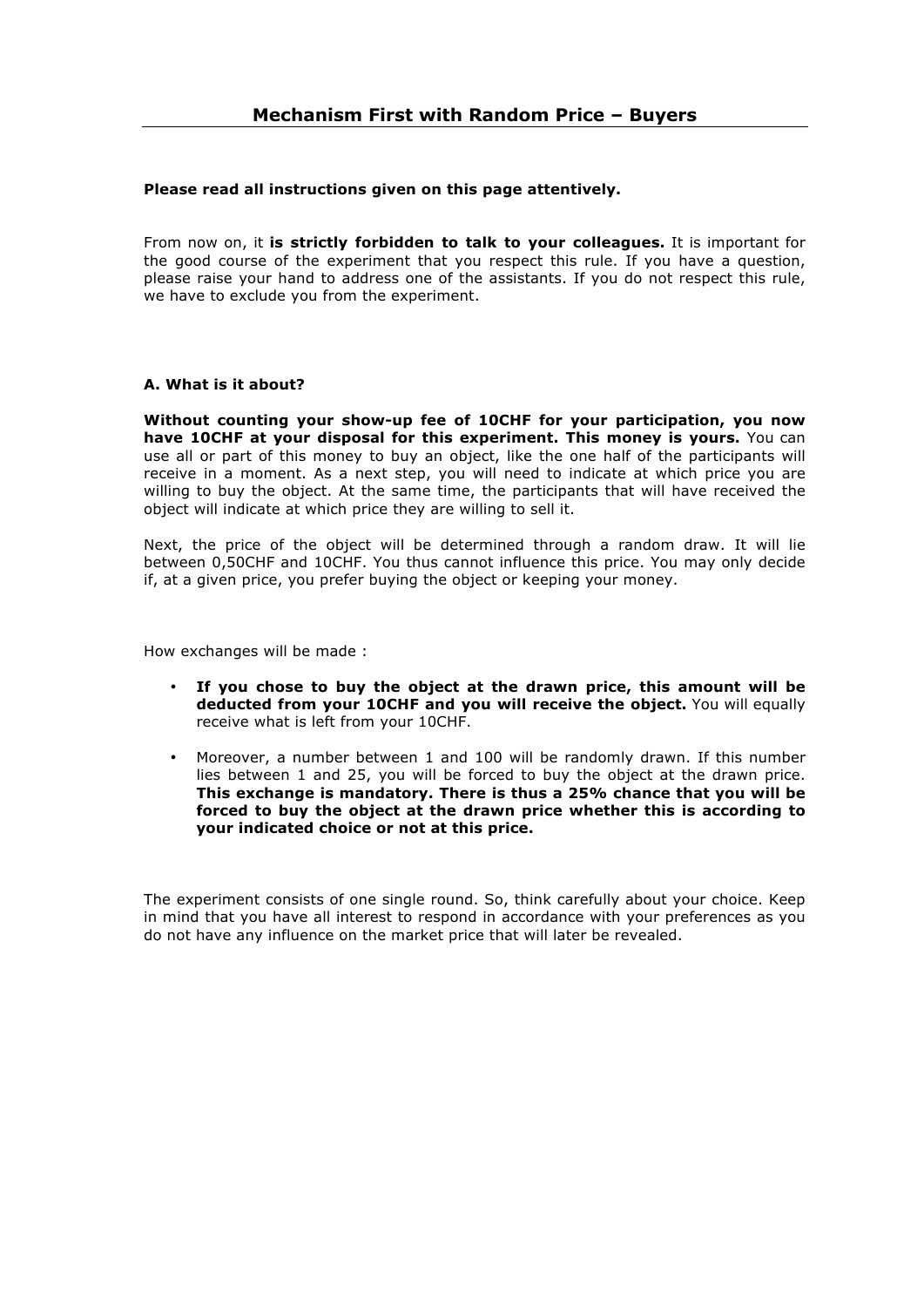#### **Please read all instructions given on this page attentively.**

From now on, it **is strictly forbidden to talk to your colleagues.** It is important for the good course of the experiment that you respect this rule. If you have a question, please raise your hand to address one of the assistants. If you do not respect this rule, we have to exclude you from the experiment.

#### **A. What is it about?**

**In a few moments you are going to receive an object for this experiment. This object will be yours.** You may sell your object for money to one of the participants that did not receive one. As a next step, you will need to indicate at which price you are willing to sell your object. At the same time, participants that did not receive an object will indicate at which price they are willing to buy one.

Next, the price of the object will be determined through a random draw. It will lie between 0,50CHF and 10CHF. You thus cannot influence this price. You may only decide if, at a given price, you prefer keeping or selling the object for money.

How exchanges will be made :

- **If you chose to sell your object at the drawn price, you will receive this amount in exchange for your object** that will you then no longer have.
- Moreover, a number between 1 and 100 will be randomly drawn. If this number lies between 1 and 25, you will be forced to sell your object at the drawn price. **This exchange is mandatory. There is thus a 25% chance that you will be forced to sell your object at the market price whether this is according to your indicated choice or not at this price.**

The experiment consists of one single round. So, think carefully about your choice. Keep in mind that you have all interest to respond in accordance with your preferences as you do not have any influence on the market price that will later be revealed.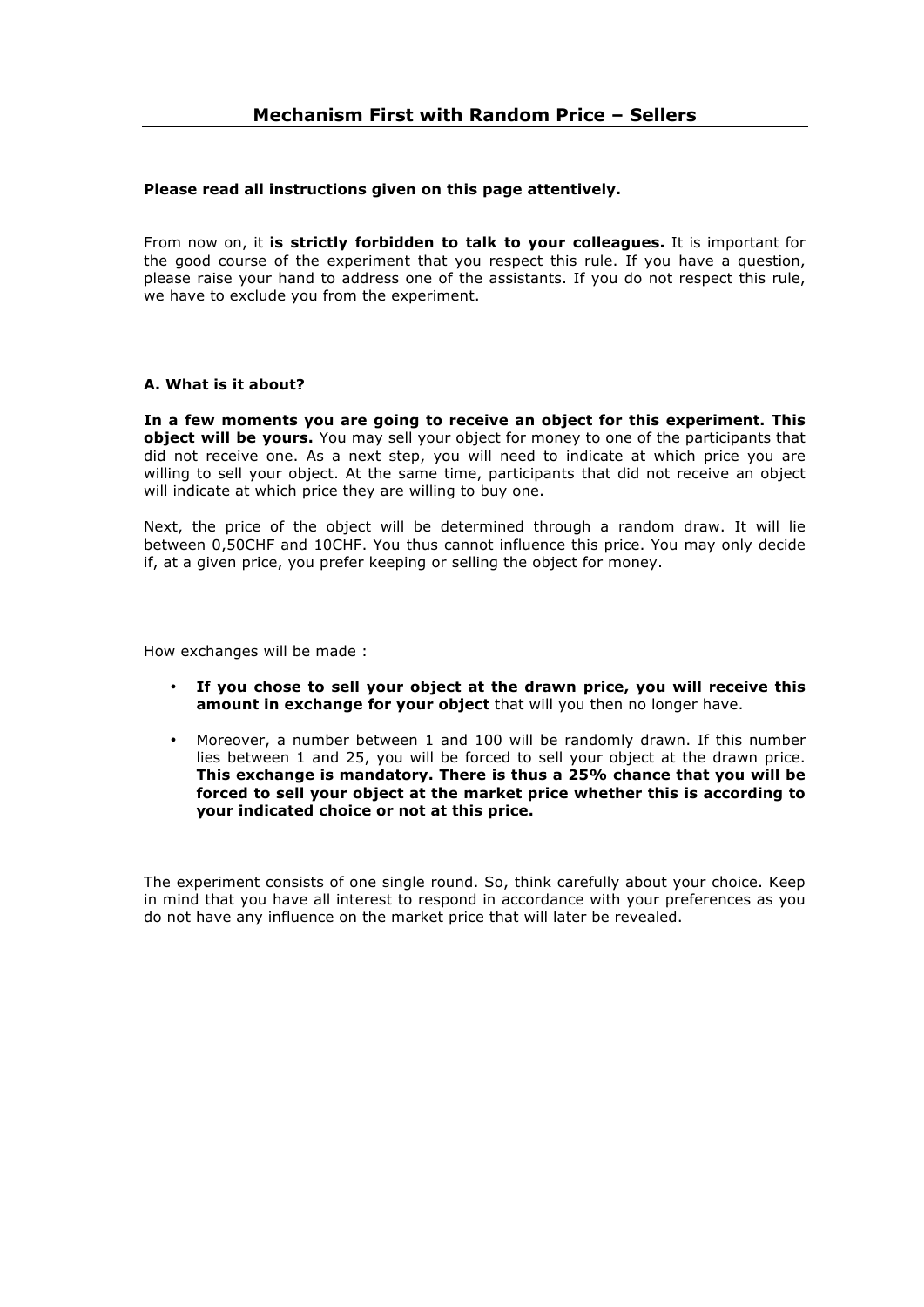### **A.3 Additional results**

Table A1 is a quantile regression version of Table 2. It confirms that our results are not driven by mass points or truncation at the extremes of the price distributions.

As further evidence of our results not being driven by mass points in the extremes of the price distribution, Figures A1 and A2 show that the distributions of buyers' and sellers' valuations are overall distinct from each other. Extreme responses were present in our primary experiment but were not the driving factor of the persistence of the endowment effect. In our robustness tests, Figure A2, extreme responses have been almost fully eliminated and our main results continue to hold.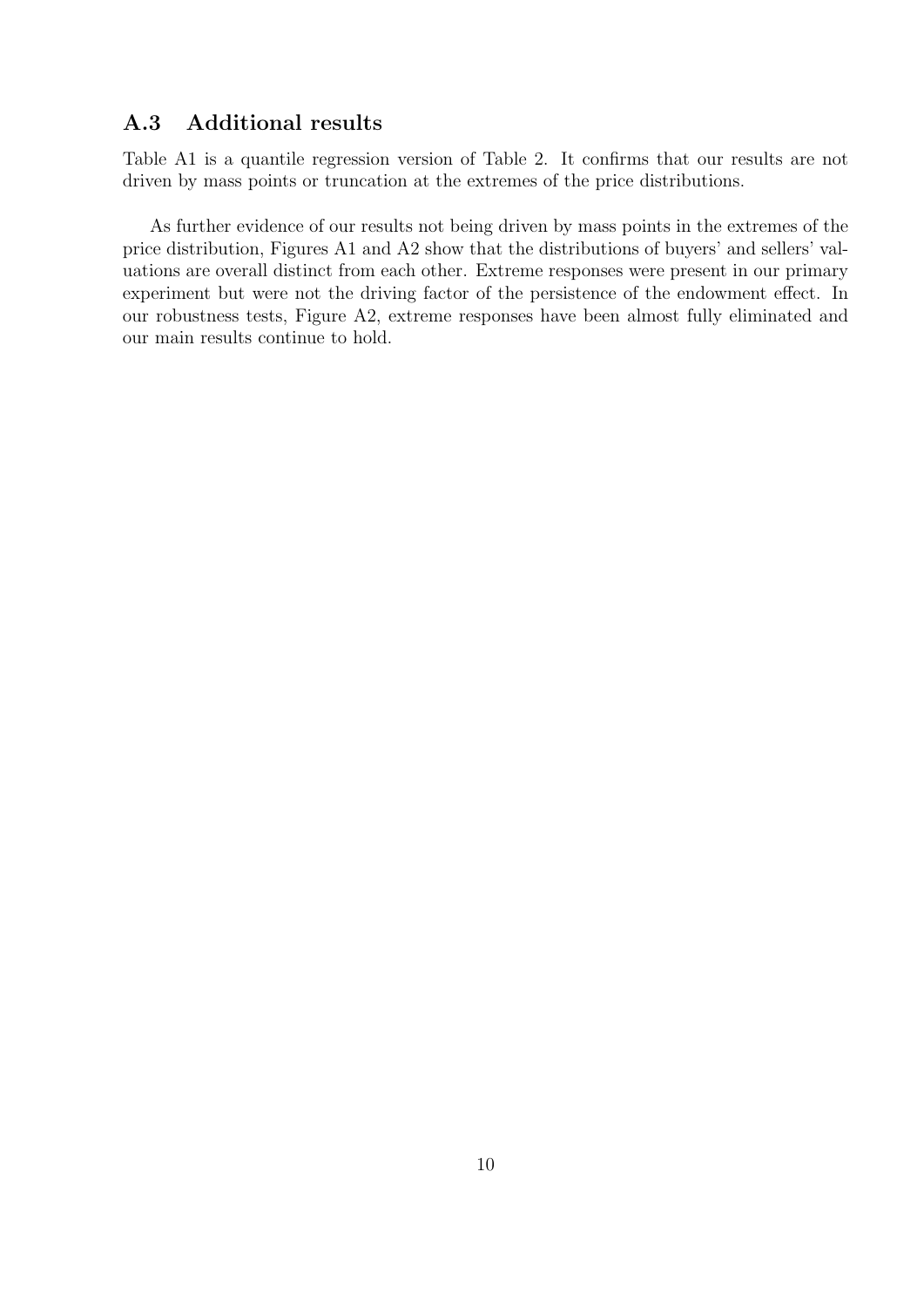|                            |            | Dependent Variable: Sellers' WTA or Buyers' WTP |                    |
|----------------------------|------------|-------------------------------------------------|--------------------|
|                            |            | Seller, $p = 0.75$ Seller, $p = 0.50$           | Seller, $p = 0.25$ |
|                            |            | Buyer, $p = 0.25$ Buyer, $p = 0.50$             | Buyer, $p = 0.75$  |
| Seller $(0 \text{ or } 1)$ | $3.000***$ | $3.000***$                                      | $3.000***$         |
|                            | (0.519)    | (0.765)                                         | (0.532)            |
| Constant                   | $4.000***$ | $4.000***$                                      | $4.000***$         |
|                            | (0.347)    | (0.553)                                         | (0.379)            |
| N                          | 114        | 115                                             | 116                |

Table A1: Quantile regression of KR symmetry predictions

*Notes*: Standard errors in parentheses. \*,\*\*,\*\*\*\* indicates significance at the 10, 5 and 1 percent level, respectively.

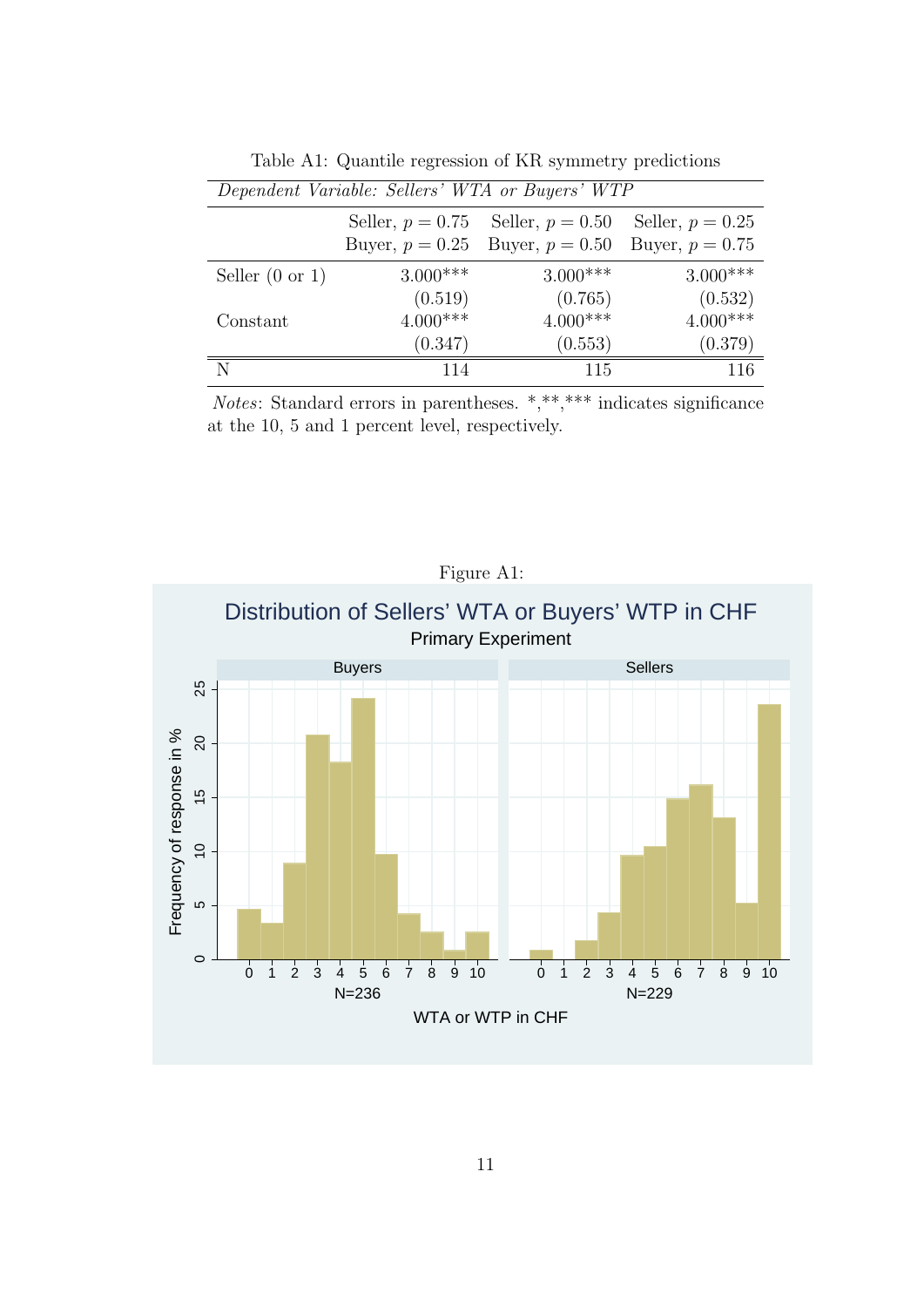

Figure A2: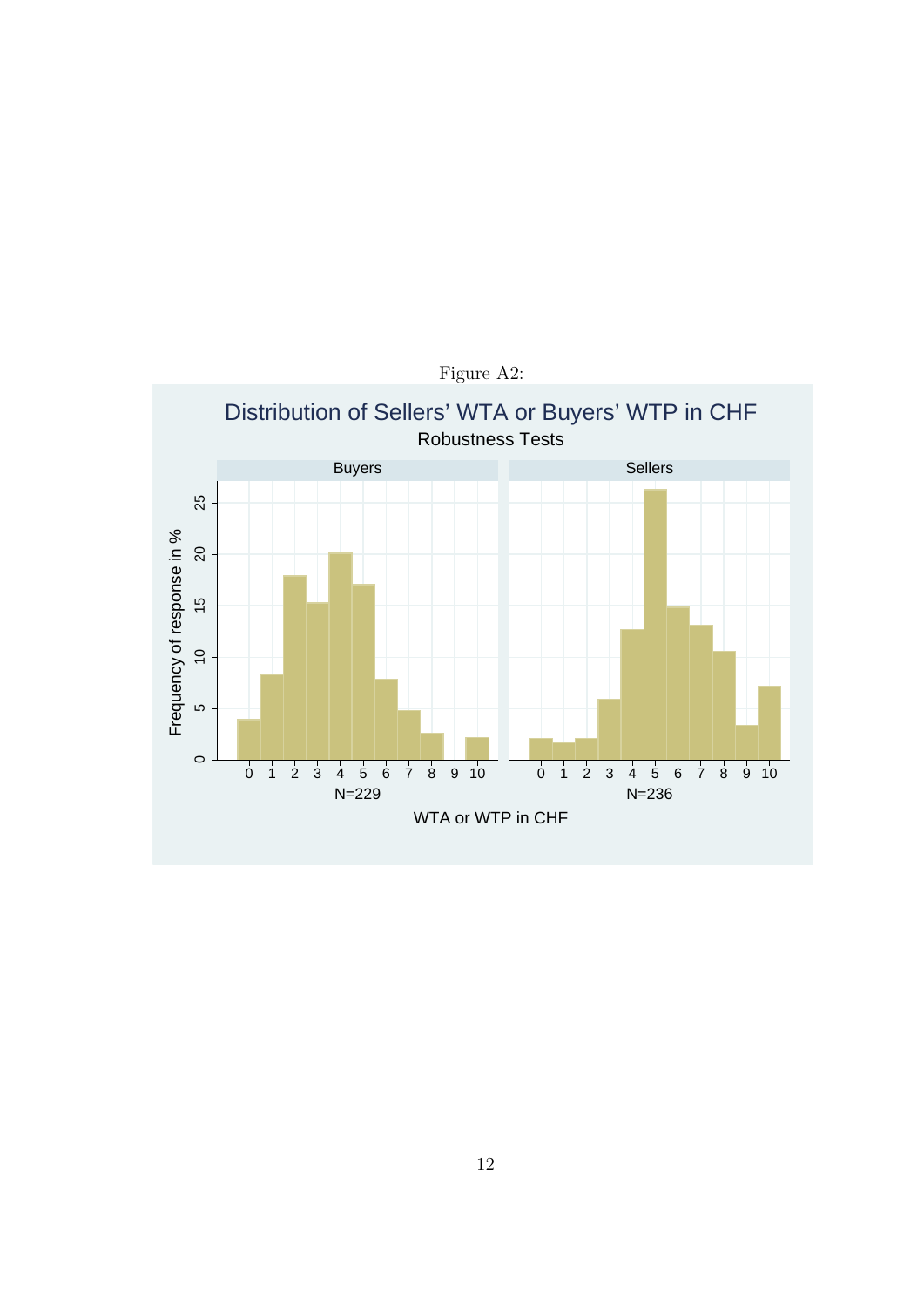|                            | Dependent Variable: Sellers' WTA or Buyers' WTP |                                                                                                                                                                                                                                  |            |            |                                   |            |
|----------------------------|-------------------------------------------------|----------------------------------------------------------------------------------------------------------------------------------------------------------------------------------------------------------------------------------|------------|------------|-----------------------------------|------------|
|                            |                                                 | Mechanism-First                                                                                                                                                                                                                  |            |            | Mechanism-First with Random Price |            |
|                            |                                                 | Seller, $p = 0.75$ Seller, $p = 0.50$ Seller, $p = 0.25$ Seller, $p = 0.75$ Seller, $p = 0.50$ Seller, $p = 0.25$<br>Buyer, $p = 0.25$ Buyer, $p = 0.50$ Buyer, $p = 0.75$ Buyer, $p = 0.25$ Buyer, $p = 0.50$ Buyer, $p = 0.75$ |            |            |                                   |            |
| Seller $(0 \text{ or } 1)$ | $2.165***$                                      | $2.051***$                                                                                                                                                                                                                       | $1.349***$ | $2.679***$ | $1.688***$                        | $2.293***$ |
|                            | (0.463)                                         | (0.472)                                                                                                                                                                                                                          | (0.470)    | (0.546)    | (0.535)                           | (0.561)    |
| $Constant$                 | $3.243***$                                      | $3.974***$                                                                                                                                                                                                                       | 4.639***   | $2.981***$ | $3.188***$                        | $2.914***$ |
|                            | (0.332)                                         | (0.341)                                                                                                                                                                                                                          | (0.339)    | (0.399)    | (0.367)                           | (0.273)    |
|                            | 73                                              | 52                                                                                                                                                                                                                               |            | Ę          |                                   | 58         |

Table  $A2$ : Test of KR symmetry predictions in robustness tests Table A2: Test of KR symmetry predictions in robustness tests